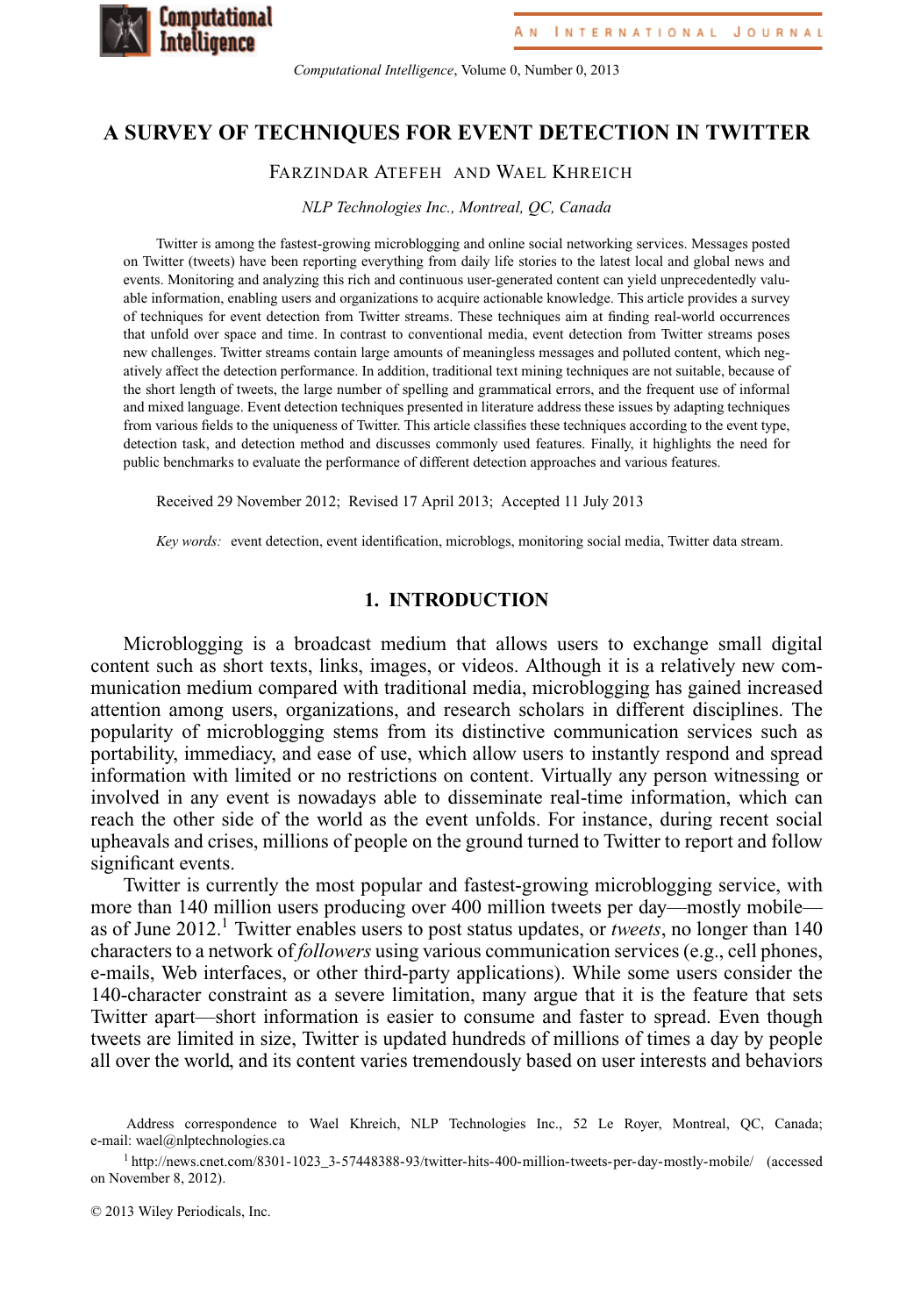[\(Java et al. 2007;](#page-28-0) [Krishnamurthy et al. 2008;](#page-29-0) [Zhao and Rosson 2009\)](#page-32-0). Therefore, Twitter streams contain large and diverse amount of information ranging from daily-life stories to the l[atest](#page-29-1) [local](#page-29-1) [and](#page-29-1) [worldwide](#page-29-1) [news](#page-29-1) [and](#page-29-1) [events](#page-29-1) [\(Hurlock and Wilson 2011;](#page-28-1) Kwak et al. 2010).

Online social media sites (Facebook, Twitter, Youtube, etc.) have revolutionized the way we communicate with individuals, groups, and communities and altered everyday practices [\(Boyd and Ellison 2007\)](#page-26-0). Several recent workshops, such as Semantic Analysis in Social Media [\(Farzindar and Inkpen 2012\)](#page-27-0), are increasingly focusing on the impact of social media on our daily lives. For instance, Twitter has changed the way people and businesses perform, seek advice, and create "ambient awareness" (a sort of virtual omni[presence\)](#page-30-0) [and](#page-30-0) [reinforced](#page-30-0) [the](#page-30-0) [weak](#page-30-0) [and](#page-30-0) [strong](#page-30-0) [tie](#page-30-0) [of](#page-30-0) [friendship](#page-30-0) [\(Geser 2011;](#page-27-1) McFedries 2007; [Thompson 2008\)](#page-32-1). Unlike other media sources, Twitter messages provide timely and fine-grained information about any kind of event, reflecting, for instance, personal perspectives, social information, conversational aspects, emotional reactions, and controversial opinions.

Monitoring and analyzing this rich and continuous flow of user-generated content can yield unprecedentedly valuable information, which would not have been available from traditional media outlets. Tweets can be seen as a dynamic source of information enabling individuals, corporations, and government organizations to stay informed of "what is happening now." For instance, people would be interested in getting advice, opinions, facts, or upda[tes](#page-32-0) [on](#page-32-0) [news](#page-32-0) [or](#page-32-0) [events](#page-32-0) [\(Java et al. 2007;](#page-28-0) [Krishnamurthy et al. 2008;](#page-29-0) Zhao and Rosson 2009). Companies are increasingly using Twitter to advertise and recommend products, brands, and services; to build and maintain reputations; to analyze users' sentiment regarding their products (or those of their competitors); to respond to customers' complaints; and to improve decision making and business intelligence [\(Farzindar 2012;](#page-27-2) [Jansen et al. 2009;](#page-28-2) [Jiang et al. 2011;](#page-28-3) [Liu et al. 2012;](#page-29-2) [Pak and Paroubek 2010\)](#page-30-1). Twitter has also emerged as a fast [communication](#page-26-1) [channel](#page-26-1) [for](#page-26-1) [gathering](#page-26-1) [and](#page-26-1) [spreading](#page-26-1) [breaking](#page-26-1) [news](#page-26-1) [\(](#page-26-1)Amer-Yahia et al. 2012; [Phuvipadawat and Murata 2010;](#page-31-0) [Sankaranarayanan et al. 2009\)](#page-31-1), for predicting election results, and for sharing political events and conversations (Small [2011;](#page-31-2) Tumasjan et al. [2010\)](#page-32-2). It has also become an important analytical tool for crime prediction (Wang et al.  $2012$  $2012$ ) and monitoring terrorist activities.<sup>2</sup>

In general, events can be defined as real-world occurrences that unfold over space and time [\(Allan et al. 1998;](#page-26-2) [Troncy et al. 2010;](#page-32-3) [Xie et al. 2008;](#page-32-4) [Yang et al. 1998\)](#page-32-5). Event detection from conventional media sources has been long addressed in the Topic Detection and Tracking (TDT) research program, which mainly aims at finding and following events in a stream of broadcast news stories [\(Allan et al. 1998;](#page-26-2) [Yang et al. 1998\)](#page-32-5). However, event detection from Twitter streams pose new challenges that are different from those faced by the event detection tasks in traditional media. In contrast with the well-written, structured, and edited news releases, Twitter messages are restricted in length and written by anyone. Therefore, tweets include large amounts of informal, irregular, and abbreviated words, large number of spelling and grammatical errors, and improper sentence structures and mixed languages. In addition, [Twitter](#page-28-1) [streams](#page-28-1) [contain](#page-28-1) [large](#page-28-1) [amounts](#page-28-1) [of](#page-28-1) [meaningless](#page-28-1) [messages](#page-28-1) [\(](#page-28-1)Hurlock and Wilson 2011), polluted content [\(Lee et al. 2011\)](#page-29-3), and rumors [\(Castillo et al. 2011\)](#page-27-3), which negatively affect the performance of the detection algorithms.

This article provides a survey of techniques found in the literature for event detection from Twitter streams. These techniques are classified according to the event type (specified

<span id="page-1-0"></span><sup>2</sup> <http://www.nextgov.com/big-data/2012/07/pentagon-seeks-predict-terrorism-monitoring-facebook-twitter/57085/> (accessed on November 8, 2012).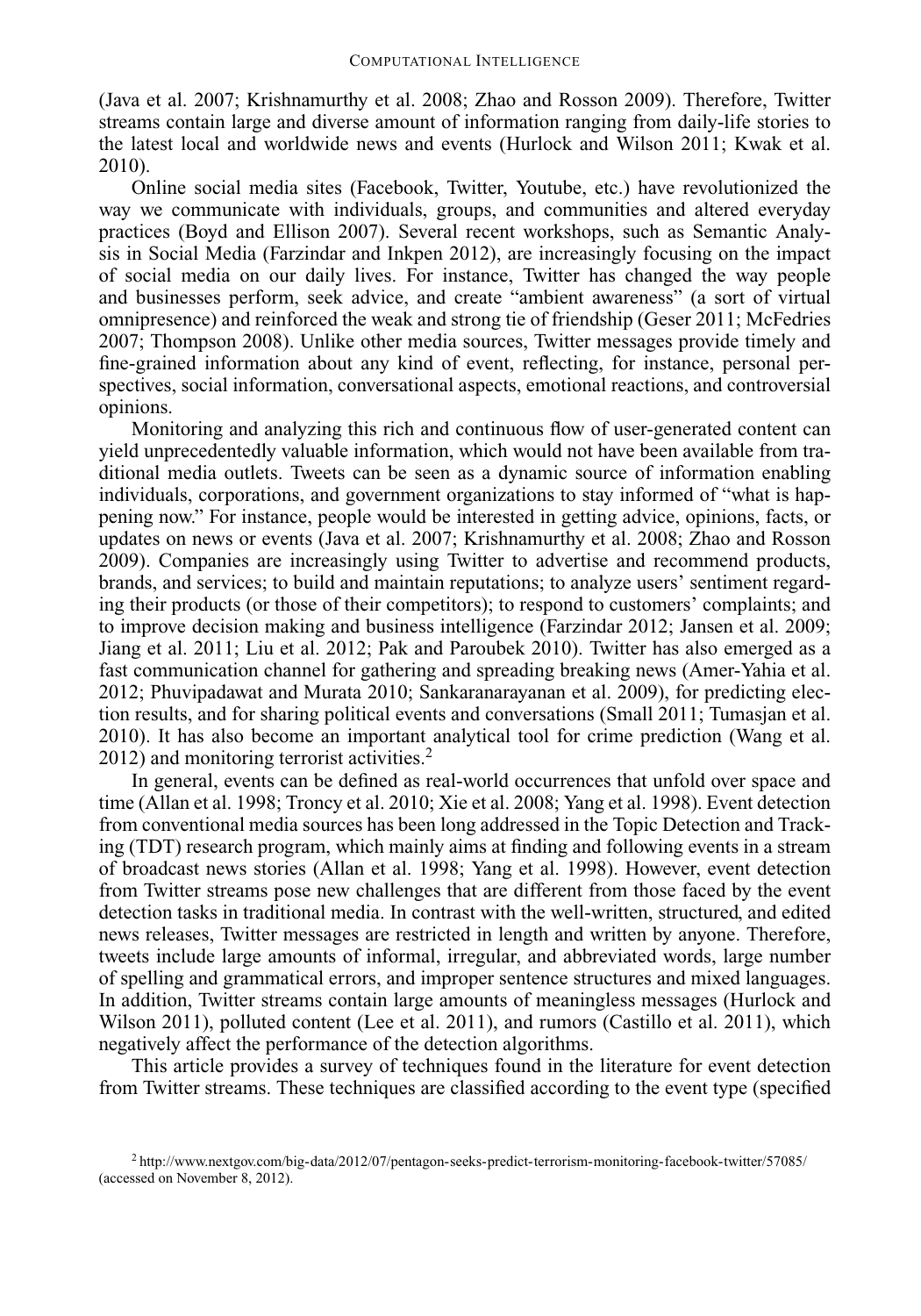or unspecified), detection task (retrospective or new event detection), and detection method (supervised or unsupervised) as well as to the target application (Tables [1](#page-3-0) and [2\)](#page-4-0). Commonly used feature representations are also presented and discussed (Table [2\)](#page-4-0). Event detection from Twitter streams is a vibrant research area that draws on techniques from various fields such as machine learning, natural language processing, data mining, information extraction and retrieval, and text mining. This article does not provide an exhaustive review of existing approaches but rather selects representative techniques to give the reader a perspective on the main research directions.

Section [2](#page-2-0) provides background information on Twitter and presents the motivation and challenges associated with event detection from Twitter streams. Section [3](#page-7-0) briefly describes relevant techniques for event detection from traditional media outlets. In Section [4,](#page-10-0) the techniques for detecting real-world events from Twitter data streams are described and categorized according to the type of event, detection task, and detection methods with the commonly used feature representations. Finally, Section [5](#page-23-0) provides a general discussion, followed by the conclusion.

## **2. TWITTER**

#### <span id="page-2-0"></span>2.1. Service Overview

As described in Section [1,](#page-0-1) Twitter is currently the most popular fastest-growing microblogging service. It is the eighth most popular site in the world according to the 3-month Alexa traffic rankings.<sup>3</sup> This popularity is also reflected in the increasingly large number of research papers published about Twitter in various fields. Twitter's core function allows users to post and read short messages. Similar to blogging sites, Twitter allows sharing any kind of information, thoughts, opinions, and ideas to keep people updated or informed of happenings. However, Twitter encourages concise description of ideas via tweets—short text messages that are no longer than 140 characters—which allow for effective and timely communication of information. These tweets are automatically posted as a streams (and publicly accessible) on the user's profile on Twitter and instantly sent to the user's network of followers. Messages can be posted on Twitter through various communication services such as cell phones, emails, Web interfaces, or other third-party applications. In particular, tweets can be easily posted via mobile devices, such as short message service messages, providing an efficient medium for instant information dissemination and consumption. The portability, immediacy, and ease of use are among the main reasons behind Twitter's popularity.

Twitter is also a unique online social networking service that allows people to create profiles, communicate, and connect with other people on the service. The social relationship on Twitter is asymmetric and can be conceptualized as a directed social network or *follower* network [\(Brzozowski and Romero 2011\)](#page-27-4). A user can follow any other user without requiring an approval or a reciprocal connection from the followed users. Twitter does not impose any limits on the number of followers to a user account; however, one user account can typically follow up to 2000 users. There is, however, a user-dependent limit to follow additional users based on the ratio of followers to be followed[.4](#page-2-2) By default, posted messages are available to anyone. Although users can modify their privacy settings to only update their followers and to decide who can follow them, these are not commonly used. Users can consume tweets

<sup>3</sup> <http://www.alexa.com/siteinfo/twitter.com> (accessed on November 8, 2012).

<span id="page-2-2"></span><span id="page-2-1"></span><sup>4</sup> <https://support.twitter.com/entries/68916> (accessed on November 8, 2012).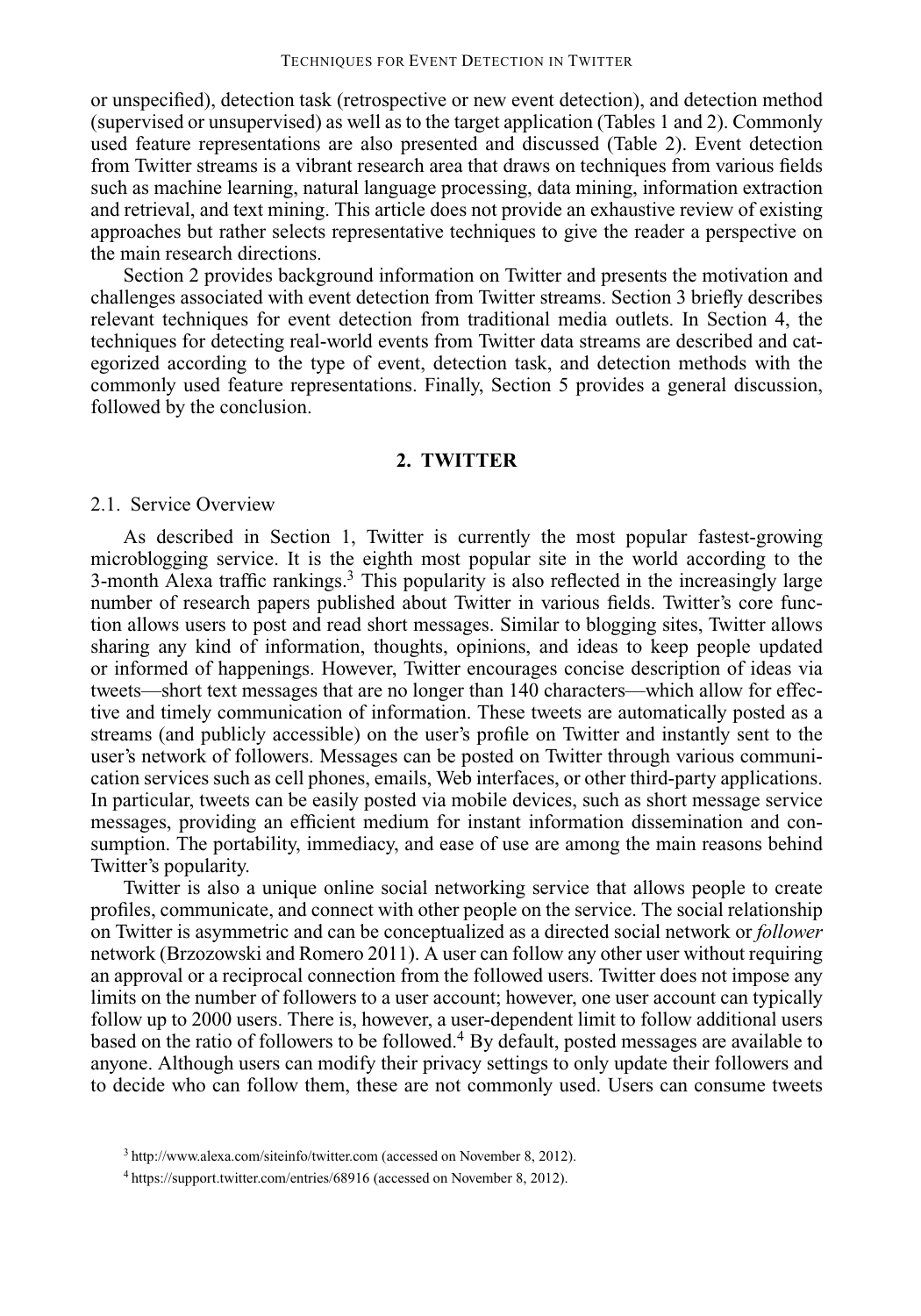| References                       | Type of event         |            | Detection method |            | Detection task | Application                        |
|----------------------------------|-----------------------|------------|------------------|------------|----------------|------------------------------------|
|                                  | Specified Unspecified | Supervised | Unsupervised     | <b>QHN</b> | RED            |                                    |
| Sankaranarayanan et al. (2009)   |                       | ×          |                  |            |                | Breaking-news detection            |
| Phuvipadawat and Murata (2010)   |                       |            |                  |            |                | Breaking-news detection            |
| Petrović et al. (2010)           |                       |            |                  |            |                | General (unknown) event detection  |
| Becker et al. (2011a)            |                       | ×          |                  |            |                | General (unknown) event detection  |
| Long et al. (2011)               |                       |            |                  |            |                | General (unknown) event detection  |
| Weng and Lee (2011)              |                       |            |                  |            |                | General (unknown) event detection  |
| Cordeiro (2012)                  |                       |            |                  |            |                | General (unknown) event detection  |
| Popescu and Pennacchiotti (2010) |                       | ×          |                  |            |                | Controversial news events about    |
|                                  |                       |            |                  |            |                | celebrities                        |
| Popescu et al. (2011)            |                       | ×          |                  | ×          |                | Controversial news events about    |
|                                  |                       |            |                  |            |                | celebrities                        |
| Benson et al. (2011)             |                       | ×          |                  |            | ×              | Musical event detection            |
| Lee and Sumiya (2010)            |                       |            | ×                | ×          |                | Geosocial event monitoring         |
| Sakaki et al. (2010)             |                       | ×          |                  |            |                | Natural disaster events monitoring |
| Becker et al. (2011)             |                       | ×          |                  |            | ×              | Query-based event retrieval        |
| Massoudi et al. (2011)           |                       |            |                  |            | ×              | Query-based event retrieval        |
| Metzler et al. (2012)            |                       |            |                  |            | ×              | Query-based structured event       |
|                                  |                       |            |                  |            |                | retrieval                          |
| Gu et al. (2011)                 |                       |            | ×                |            | ×              | Query-based structured event       |
|                                  |                       |            |                  |            |                | retrieval                          |

<span id="page-3-0"></span>TABLE 1. Taxonomy of Event Detection Techniques in Twitter. TABLE 1. Taxonomy of Event Detection Techniques in Twitter.

COMPUTATIONAL INTELLIGENCE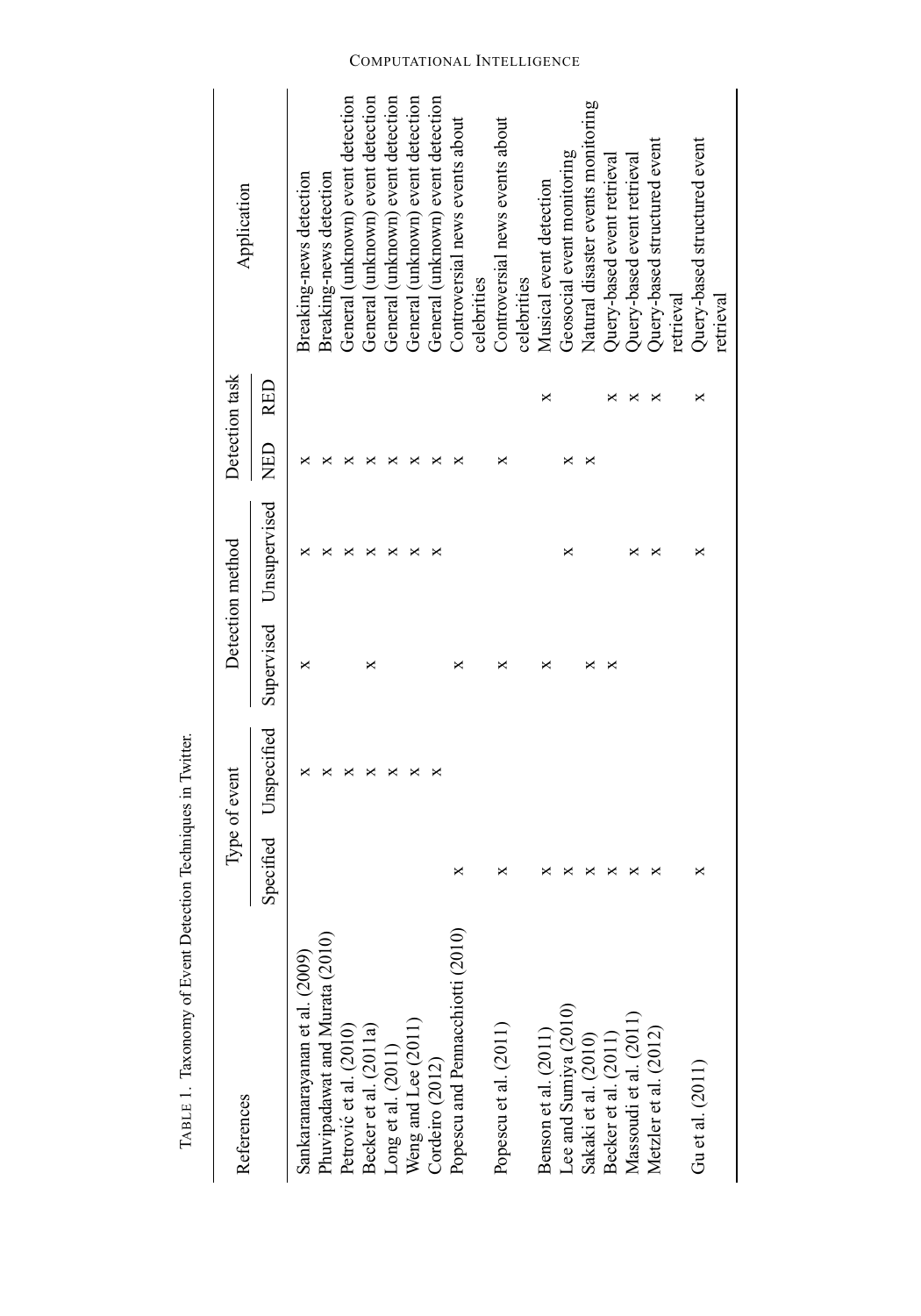| References                       | Detection techniques                                           | General features                                                                         | Twitter-specific features                                                                                                                                                                                     |
|----------------------------------|----------------------------------------------------------------|------------------------------------------------------------------------------------------|---------------------------------------------------------------------------------------------------------------------------------------------------------------------------------------------------------------|
| Sankaranarayanan et al. (2009)   | Naive Bayes classifier and online<br>clustering                | Term vector                                                                              | Hashtags and timestamps                                                                                                                                                                                       |
| Phuvipadawat and Murata (2010)   | Online clustering                                              | Term vector, proper nouns<br>(conventional NER)                                          | #retweets and timestamps<br>Hashtags, #followers,                                                                                                                                                             |
| Petrović et al. (2010)           | Online clustering (based on locality<br>sensitive hashing)     | #tweets, #users and entropy<br>of messages                                               |                                                                                                                                                                                                               |
| Becker et al. (2011a)            | Online clustering and support vector<br>machine classifier     | Term vector                                                                              | capitalization, retweets,<br>Hashtags, multi-word<br>hashtags with special<br>replies and mentions.                                                                                                           |
| Long et al. (2011)               | Hierarchical divisive clustering                               | Word frequency and entropy                                                               | Probability of word occurring<br>in hashtags                                                                                                                                                                  |
| Weng and Lee (2011)              | Discrete wavelet analysis and graph<br>partitioning            | Individual words                                                                         | I                                                                                                                                                                                                             |
| Cordeiro (2012)                  | Continuous wavelet analysis and<br>latent Dirichlet allocation | $\overline{\phantom{a}}$                                                                 | Hashtag occurrences                                                                                                                                                                                           |
| Popescu and Pennacchiotti (2010) | Gradient boosted decision trees                                | (or entities) with the Web and<br>Correlation of target events<br>traditional news media | #tweets per user, hashtags; proportion<br>buzziness, sentiment, controversy<br>of tweets and hashtags involving<br>Proportion of nouns, verbs,<br>#tweet, #retweets, #replies,<br>questions, bad words, etc.; |

<span id="page-4-0"></span>TABLE 2. Summary of Detection Techniques and Feature Representations. TABLE 2. Summary of Detection Techniques and Feature Representations.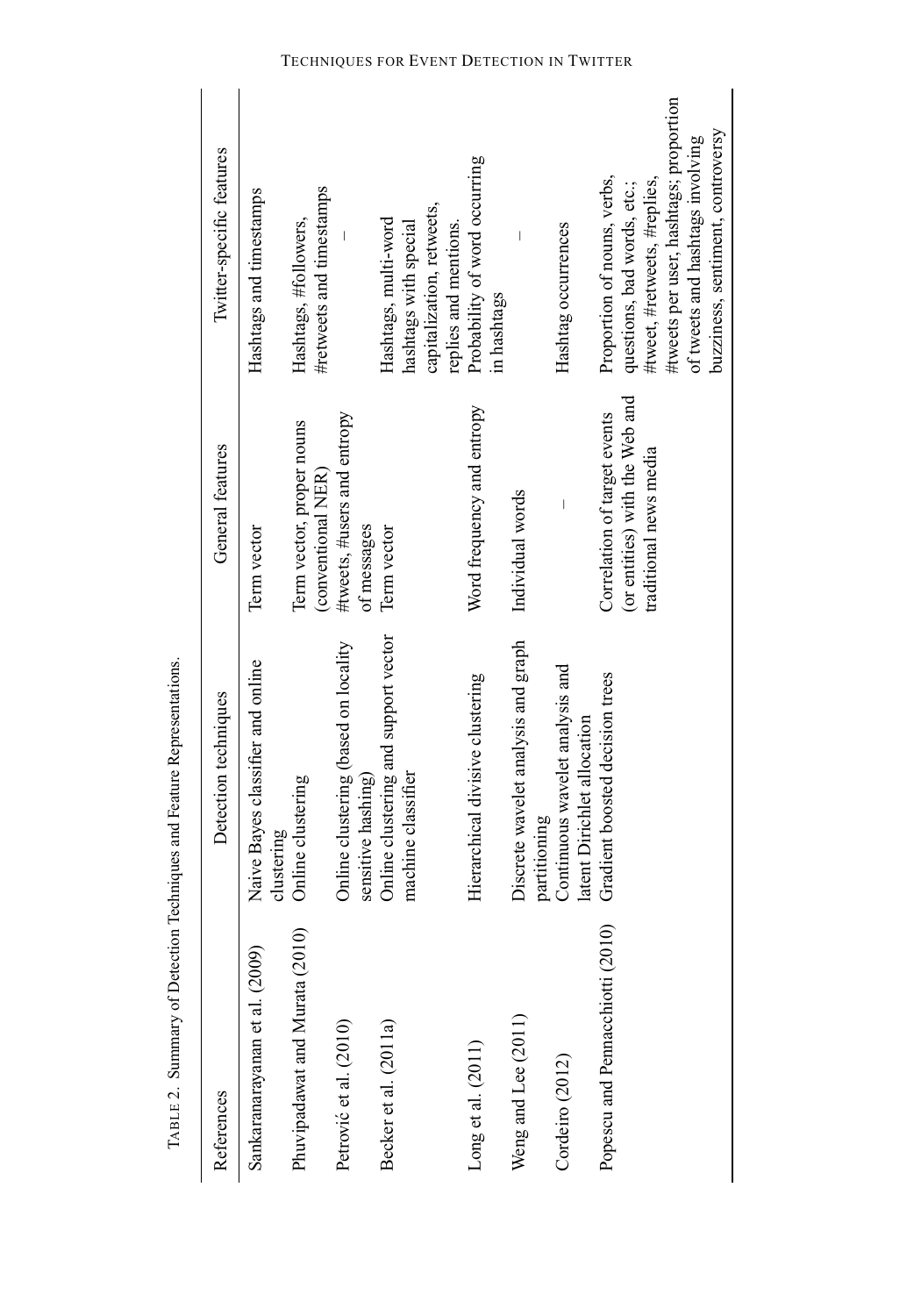| References                                     | etection techniques                                                    | General features                                                                                                 | Twitter-specific features                                                                                                                       |
|------------------------------------------------|------------------------------------------------------------------------|------------------------------------------------------------------------------------------------------------------|-------------------------------------------------------------------------------------------------------------------------------------------------|
| Popescu et al. (2011)                          | boosted decision trees<br>Gradient I                                   | expressions (in addition to the features<br>Part-of-Speech tagging and regular<br>used by Popescu et al. (2011)) | Relative positional information, length<br>(in addition to the features used by<br>of snapshot, category, language<br>Popescu et al. $(2011)$ ) |
| Benson et al. (2011)                           | Factor graph model and conditional<br>random fields                    | Term vectors for artist names<br>(extracted from Wikipedia)<br>and for city venue names.                         | Word shape, patterns for emoticons,<br>time references, venue types                                                                             |
|                                                | Lee and Sumiya (2010) Statistical modeling of normal<br>crowd behavior |                                                                                                                  | #Tweet, #Crowd, #MovingCrowd<br>based on geotags                                                                                                |
| Sakaki et al. (2010)                           | Support vector machine classifier                                      |                                                                                                                  | #Words, #keywords and the words                                                                                                                 |
| Massoudi et al. (2011)<br>Becker et al. (2011) | Generative language modeling<br>query construction<br>Recursive        | Term frequency and co-location                                                                                   | Emoticons, post length, shouting,<br>surrounding users query<br>Hashtags and URL                                                                |
| Metzler et al. (2012)                          | query expansion technique<br>Temporal                                  |                                                                                                                  | Burstiness score based on the frequency<br>hyperlinks, capitalization, recency,<br>#reposts and #followers                                      |
| Gu et al. $(2011)$                             | Event modeling (ETree)                                                 | Term vector and n-gram models                                                                                    | of query term occurrence<br>Replies to tweets                                                                                                   |

# COMPUTATIONAL INTELLIGENCE

TABLE 2. Continued. TABLE 2. *Continued.*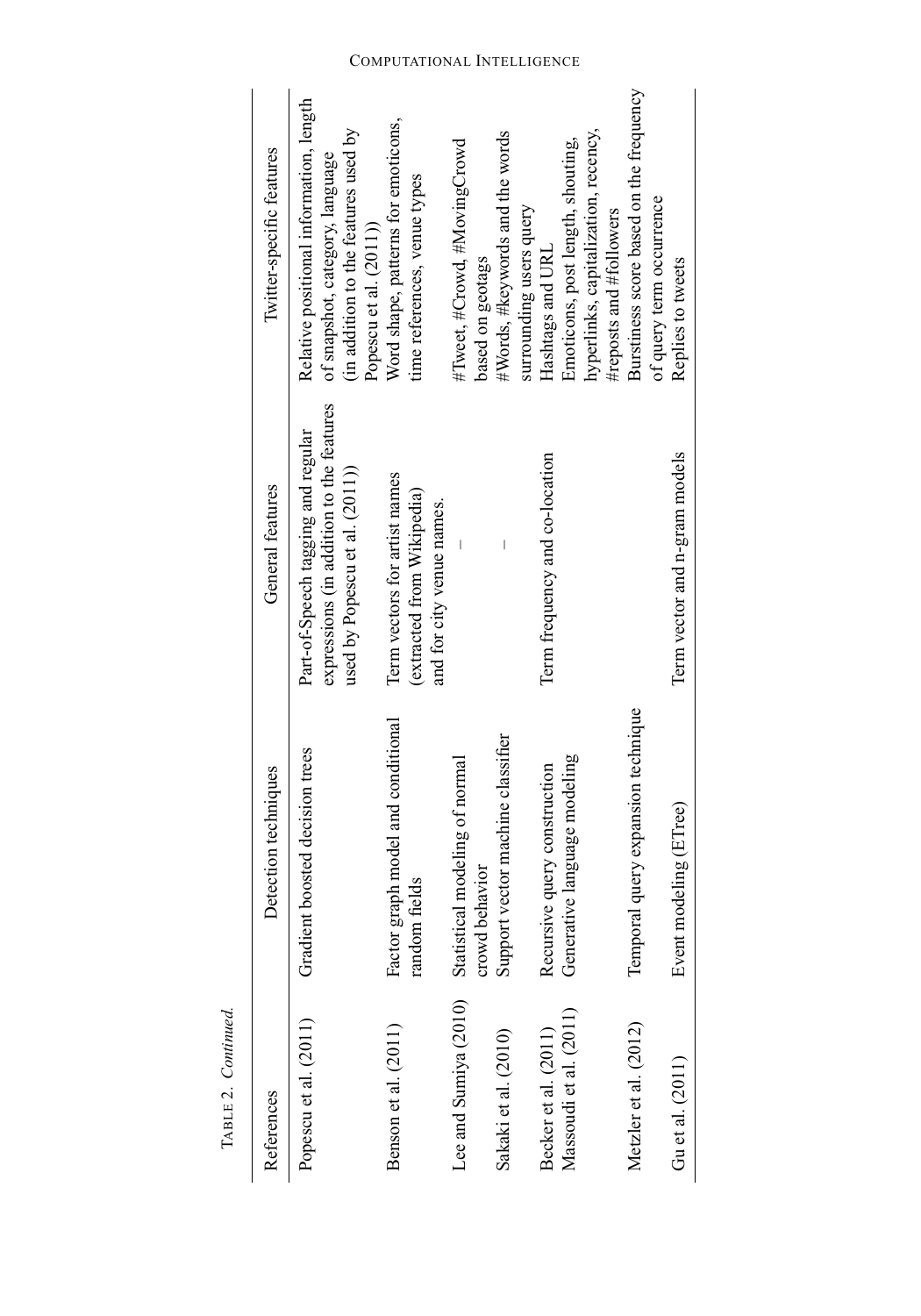by reading their *timeline*—a chronological streams of incoming tweets from everyone they follow.

Twitter has evolved over time and adopted suggestions originally proposed by users to make the platform more flexible. It currently provides different ways for users to converse and interact by referencing each other in posted messages in a well-defined markup vocabulary. Placing the " $@$ " symbol before a user name (also called a handle, " $@$ username") creates a *mention* or a *reply* link to the referenced user's account. A mention is used anywhere in the message for signaling that the mentioned user is also registered on Twitter. A reply is a special mention from one user in response to another user's message starting with the replied-to @username [\(Honeycutt and Herring 2009\)](#page-28-4). Mentions are displayed in the referenced user accounts to keep track of messages mentioning their names. Twitter also allows users to forward or *retweet* someone else's tweet to their followers. It is commonly carried out by using the RT prefix before the user name that originated the message, "RT @username." Retweeting is a common practice on Twitter to share useful or interesting information while giving credit to the original user [\(Boyd et al. 2010\)](#page-26-6). Topics on Twitter can be categorized by a *hashtag*, which is any keyword preceded by a hash sign "#" (e.g., #nlptechnologies). Hashtags were developed as a means to create groupings on Twitter. Twitter users can use hashtag to indicate the subject of their messages, to collate tweets from different users on a shared subject, and to regularly track specific events in real time.

Twitter provides an application programming interface  $(API)$ , which allows developers to programmatically access the public data streams as well as many features of the service. For instance, Twitter streaming API provides filtering by location, keywords, author, and others. The availability of Twitter data has motivated significant research work in various disciplines and led to numerous applications and tools.

## 2.2. Twitter as a Source of Information

Twitter is becoming the microphone of the masses, which altered news production and consumption [\(Murthy 2011\)](#page-30-4). Many real-world examples have shown the effectiveness and the timely information reported by Twitter during disasters and social movements. Representative examples include the bomb blasts in Mumbai in November 2008 [\(Oh et al. 2011\)](#page-30-5), the flooding of the Red River Valley in the United States and Canada in March and April 2009 [\(Starbird et al. 2010\)](#page-31-7), the U.S. Airways plane crash on the Hudson river in January 2009, the devastating earthquake in Haiti in 2010, the demonstrations following the Iranian Presidential elections in 2009, and the "Arab Spring" in the Middle East and North Africa region [\(Khondker 2011;](#page-28-5) [Khan 2012\)](#page-28-6).

Several studies have analyzed Twitter's user intentions [\(Java et al. 2007;](#page-28-0) Krishnamurthy et al. 2008; [Zhao and Rosson 2009;](#page-32-0) [Kwak et al. 2010;](#page-29-1) [Kaplan and Haenlein 2011\)](#page-28-7). For instance, [Java et al. \(2007\)](#page-28-0) categorized user intentions on Twitter into daily chatter, conversations, sharing information, and reporting news. They also identified Twitter users as information sources, friends, and information seekers. [Krishnamurthy et al. \(2008\)](#page-29-0) presented similar classification of user intentions and also included evangelists and spammers that are looking to follow anyone. According to [Kaplan and Haenlein \(2011\)](#page-28-7), people are motivated by the concept of ambient awareness—being updated about even the most trivial matters in other peoples' lives and by the platform for virtual exhibitionism and voyeurism provided for both active contributors and passive observers. Many research efforts have also focused on Twitter user motivations in specific environments such as at work (Zhao and

<span id="page-6-0"></span><sup>5</sup> [https://dev.twitter.com/docs/streaming-apis.](https://dev.twitter.com/docs/streaming-apis)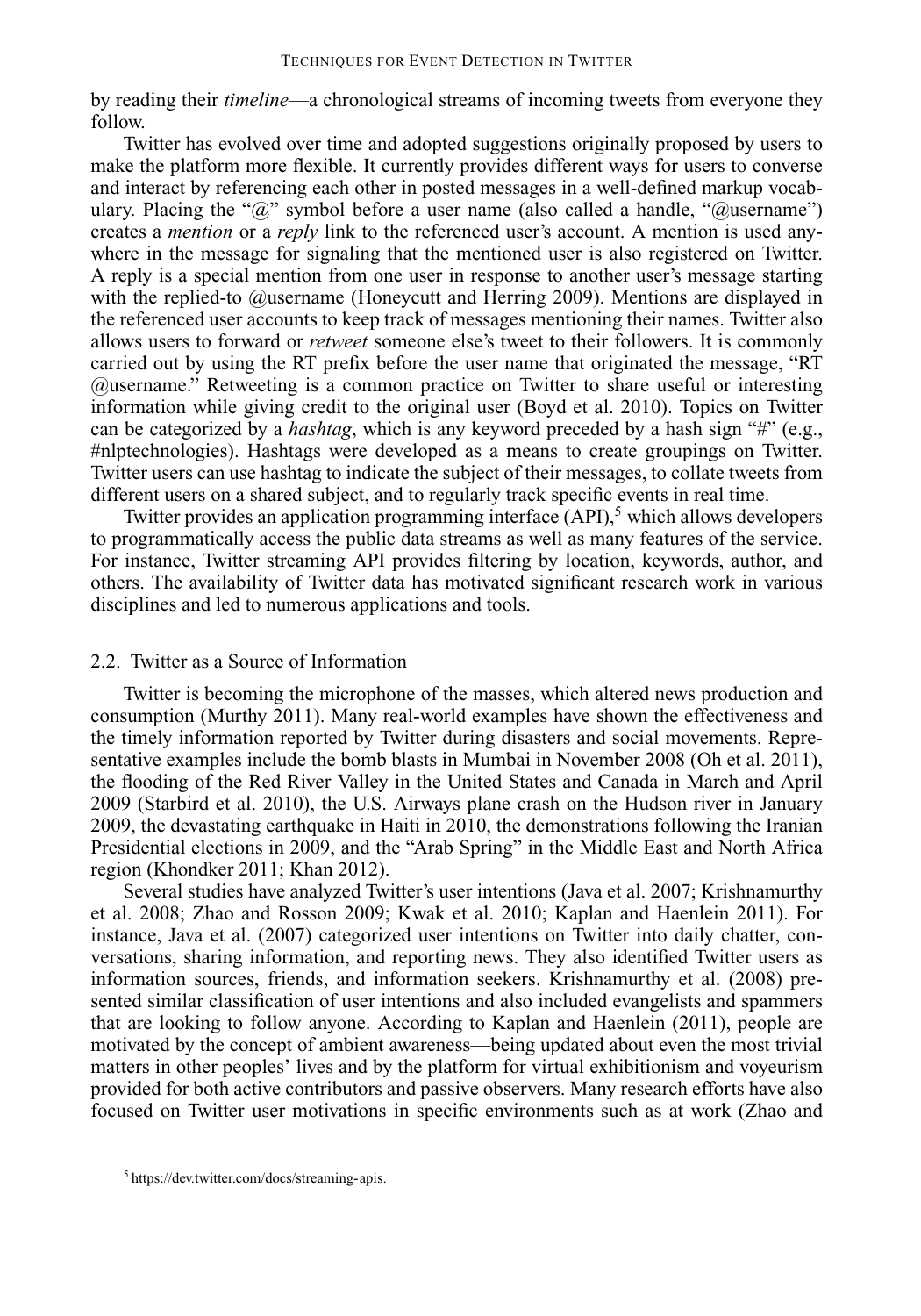Rosson 2009; [Lovejoy and Saxton 2012\)](#page-29-6), during conferences [\(Reinhardt et al. 2009\)](#page-31-8), and in politics [\(Tumasjan et al. 2010;](#page-32-2) [Small 2011\)](#page-31-2).

#### 2.3. Challenges

Tweets have reported everything from daily life stories to latest local and worldwide events. Twitter content reflects real-time events in our life and contains rich social information and temporal attributes. Monitoring and analyzing this rich and continuous flow of user-generated content can yield unprecedentedly valuable information. However, Twitter streams cont[ain large amounts of meaningless messages \(](#page-28-1)*pointless babbles*) (Hurlock and Wilson 2011) and rumors [\(Castillo et al. 2011\)](#page-27-3). These are important to build users' social networks [\(Kaplan and Haenlein 2011\)](#page-28-7) and may help to understand people's reactions to events, however they negatively affect event detection performance. Nevertheless, Twitter characteristics and popularity are particularly alluring for spammers and other content polluters [\(Lee et al. 2011\)](#page-29-3), to spread advertisements, pornography, viruses, and phishing, or just to compromise system reputation [\(Benevenuto et al. 2010\)](#page-26-7).

A major challenge facing event detection from Twitter streams is therefore to separate the mundane and polluted information from interesting real-world events. In practice, highly scalable and efficient approaches are required for handling and processing the increasingly large amount of Twitter data (especially for real-time event detection). Other challenges are inherent to Twitter's design and usage. These are mainly due to the short length of tweet messages, the frequent use of (dynamically evolving) informal, irregular, and abbreviated words, the large number of spelling and grammatical errors, and the use of improper sentence structure and mixed languages. Such data sparseness, lack of context, and diversity of vocabul[ary make the traditional text analysis techniques less suitable for tweets \(](#page-30-6)Metzler et al. 2007). In addition, different events may enjoy different popularity among users and can differ significantly in content, number of messages and participants, periods, inherent structure, and causal relationships [\(Nallapati et al. 2004\)](#page-30-7).

## **3. EVENT DETECTION IN TRADITIONAL MEDIA**

<span id="page-7-0"></span>This section provides a brief overview of event detection techniques applied to traditional media outlets. Some of these techniques have been adapted to event detection in Twitter. They are generally classified into document-pivot and feature-pivot techniques depending on whether they rely on document or temporal features.

#### 3.1. Document-Pivot Techniques

Event detection has long been addressed in the TDT program [\(Allan 2002\)](#page-25-0), an initiative sponsored by the Defense Advanced Research Projects Agency, concerned with event-based organization of textual news document streams. The motivation for the TDT research initiative was to provide core technology for news monitoring tools from multiple sources of traditional media (including newswire and broadcast news) to keep users updated about news and developments. Originally, the TDT consisted of three main tasks: segmentation, detection, and tracking. These tasks attempt to segment news text into cohesive stories, detect new (unforeseen) events, and track the development of a previously reported event.

According to TDT, the objective of event detection is to discover new or previously unidentified events, where each event refers to a specific thing that happens at a specific time and place [\(Allan et al. 1998\)](#page-26-2). Event detection consists of three major phases: data preprocessing, data representation, and data organization or clustering [\(Yang et al. 1998;](#page-32-5)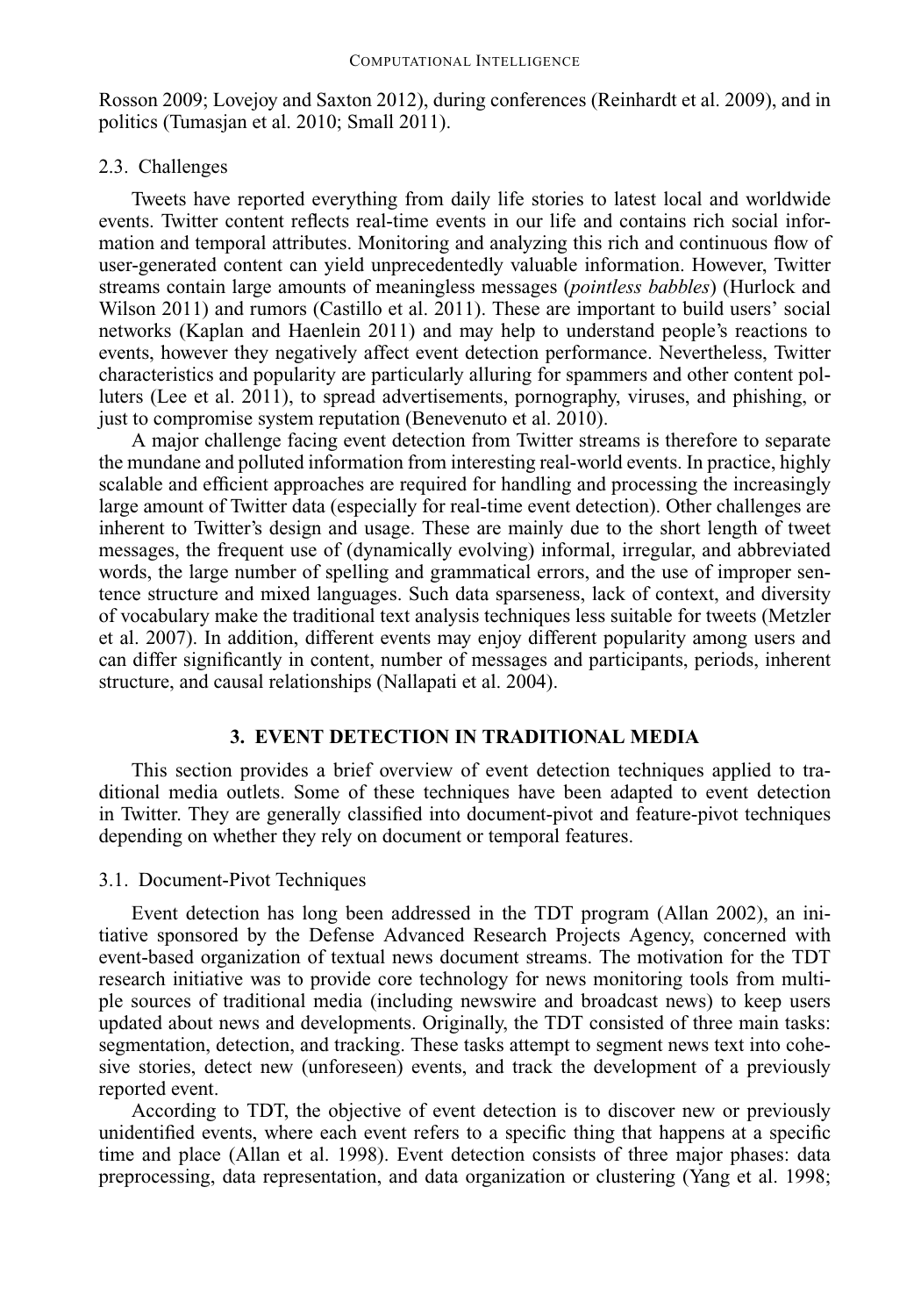[Yang et al. 2002\)](#page-32-7). Data preprocessing involves filtering out stopwords (on, of, are, etc.) and applying words stemming and tokenization techniques.

Traditional data representation for event detection involves the *term vectors* or *bag of words* whose entries are nonzero if the corresponding terms appear in the document. Each term in the vector is typically weighted using the classical term frequency–inverse document frequency (*tf-idf* ) approach [\(Salton 1988\)](#page-31-9), which evaluates how important a word is to a document in a corpus. However, the term vector model is subject to the curse of dimensionality when the text is long. More importantly, the temporal order of words and the semantic and syntactic features of the text (e.g., named entity and grammar) are discarded by the term vectors; thus, the model may not capture the similarity (or dissimilarity) among related (or unrelated) events. For instance, it would be difficult for the term vector to distinguish between two different airplane crashes. In fact, Allan, Lavrenko, Marlin, and Swan [\(2000\)](#page-26-8) presented an upper bound for full-text similarity, which leads to exploring other data representation techniques such as semantical and contextual features (Allan, Lavrenko, and Jin [2000\)](#page-26-9).

The *named entity vector* is an alternative data representation [\(Kumaran and Allan 2004\)](#page-29-7), which attempts to extract information answering the 4Ws questions: who, what, when, and where [\(Mohd 2007\)](#page-30-8). Both term and named entity vectors have been integrated into a *mixed vector* [\(Yang et al. 1999;](#page-32-8) [Kumaran and Allan 2004\)](#page-29-7). Probabilistic representations have also been applied including language models [\(Leek et al. 2002\)](#page-29-8) and more advanced probabilistic frameworks that incorporate both content and time information [\(Li et al. 2005\)](#page-29-9). Similarity between events is measured using traditional metrics such as the Euclidean distance, Pearson's correlation coefficient, and cosine similarity. More recently, other similarity measures have been proposed such as the Hellinger distance [\(Brants et al. 2003\)](#page-27-7) and the clustering index [\(Jo and Lee 2007\)](#page-28-8).

In TDT, event detection has been broadly divided into two categories: retrospective event detection (RED) and new event detection (NED) $^6$  [\(Yang et al. 1998;](#page-32-5) [Allan et al. 1998\)](#page-26-10). RED focuses on discovering previously unidentified events from accumulated historical collections [\(Yang et al. 1998\)](#page-32-5), while NED involves the discovery of new events from live streams in (near) real time [\(Allan et al. 1998\)](#page-26-10). Clustering-based algorithms [\(Berkhin 2002;](#page-26-11) [Aggarwal and Zhai 2012\)](#page-25-1) have been mainly employed for both RED and NED tasks.

Retrospective event detection involves iterative clustering algorithms that require the entire document collection, to organize the documents into topic clusters. Hierarchical clustering approache[s,](#page-28-9) [such](#page-28-9) [as](#page-28-9) [the](#page-28-9) [bottom-up](#page-28-9) [hierarchical](#page-28-9) [agglomerative](#page-28-9) [clustering](#page-28-9) [\(HAC\)](#page-28-9) [\(](#page-28-9)Jain and Dubes 1988), have been widely employed for this task. At first, each single data point is represented by a cluster, and then closest clusters are merged on the basis of the similarity measure until all data points become a single cluster or some termination criteria are satisfied. Several variations of the HAC algorithm have been employed in TDT tasks. For instance, [Yang et al. \(1998\)](#page-32-5) employed the group average clustering to detect news events from accumulated news stories. A two-layer HAC approach based on affinity propagation has also been proposed to reduce the false positives; however, at the expense of increased complexity [\(Dai et al. 2010\)](#page-27-8). The traditional k-means algorithm and its variants, such as k-median and k-means++, have also been applied (Bouras and Tsogkas [2010\)](#page-26-12).

New event detection has been characterized as a *query-free* retrieval tasks because the event information is not known a priori and hence cannot be expressed as an explicit query [\(Allan et al. 1998\)](#page-26-2). In contrast to RED, NED must provide decisions (new or old events) as documents arrive. Therefore, the employed clustering approaches are typically based on

<span id="page-8-0"></span><sup>6</sup> Also known as first-story detection or novelty detection.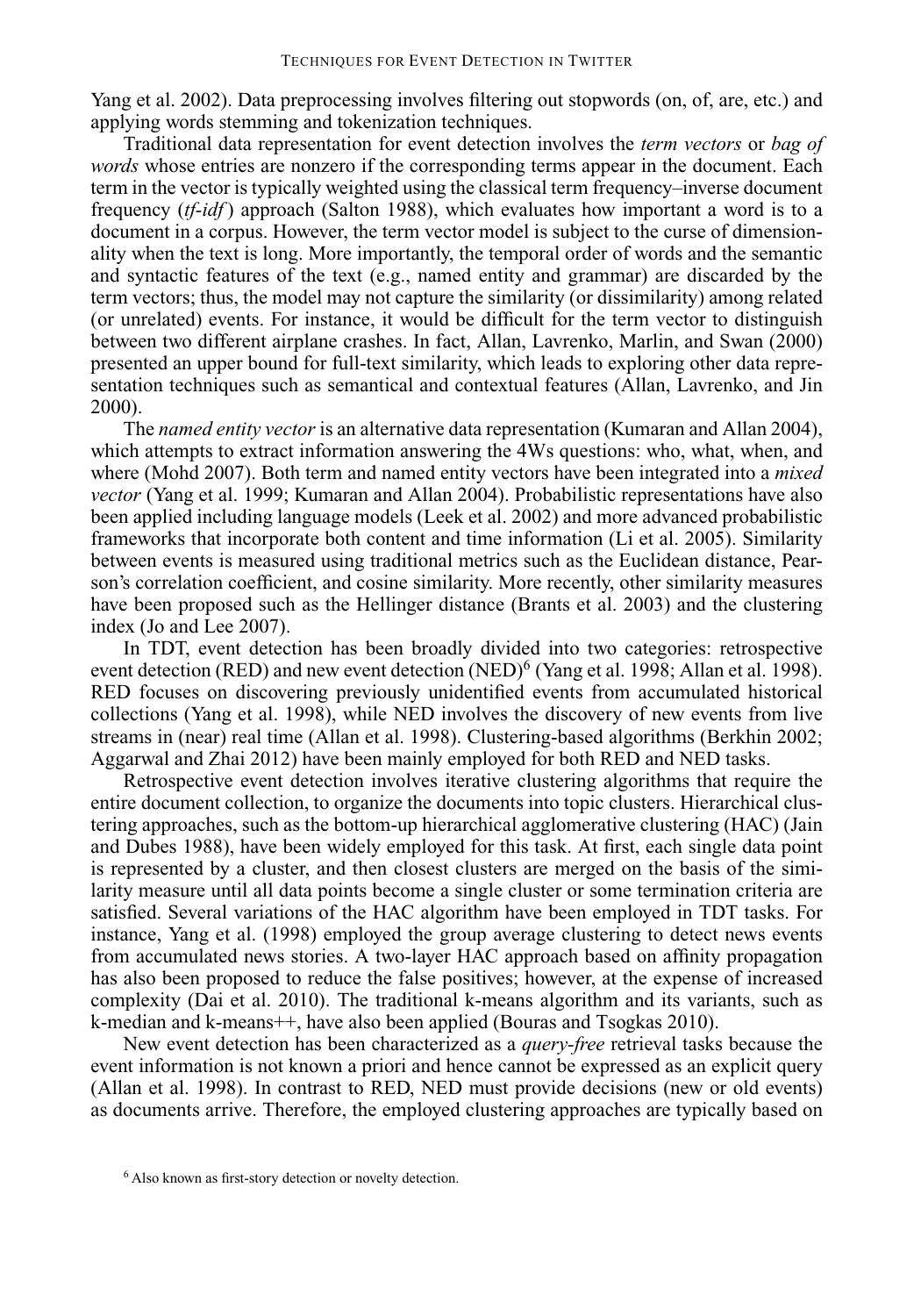incremental (greedy) algorithms that process the input streams sequentially and merge an event with the most similar one or create a new cluster if the similarity measure exceeds a predefined threshold [\(Allan et al. 1998\)](#page-26-10). In practice, such approach could be time and resource intensive and may be unfeasible without employing specialized techniques for improved system efficiency [\(Luo et al. 2007\)](#page-29-10). For instance, using a sliding time window over old stories and comparing the new story with the most recent number of stories would alleviate the resource requirements [\(Yang et al. 1998;](#page-32-5) [Papka 1999;](#page-30-9) [Luo et al. 2007\)](#page-29-10). The underlying assumption is that the occurrence of stories related to the same event should be close in time. Other techniques for improved system efficiency include limiting the number of terms per document, limiting the number of total terms kept, and employing parallel processing [\(Luo et al. 2007\)](#page-29-10).

These event detection techniques are typically called *document-pivot* techniques, because they detect events by clustering documents on the basis of their textual similarity. However, the TDT line of research assumes that all documents are relevant and contain some old or new events of interest (Allan, Lavrenko, and Jin [2000\)](#page-26-8). This assumption is clearly violated in Twitter data streams, where relevant events are buried in large amounts of noisy data [\(Becker et al. 2011b;](#page-26-13) [Castillo et al. 2011;](#page-27-3) [Hurlock and Wilson 2011;](#page-28-1) [Lee et al. 2011\)](#page-29-3). In addition, these techniques are not designed to handle the speed and scale requirements of social media.

## <span id="page-9-0"></span>3.2. Feature-Pivot Techniques

Trend detection tasks over textual data collection generally aim to identify topic areas that were previously unseen or rapidly growing in importance within the corpus [\(Kontostathis et al. 2004\)](#page-29-11). Recently, there has been a significant interest in bursty event detection techniques in traditional media (Kleinberg [2002;](#page-29-12) Fung et al[.2005;](#page-27-9) He, Chang, and Lim [2007;](#page-28-10) He, Chang, Lim, and Zhang [2007;](#page-28-11) Wang et al. [2007;](#page-32-9) Goorha and Ungar [2010\)](#page-27-10). These *feature-pivot* techniques model an event in text streams as a bursty activity, with certain features rising sharply in frequency as the event emerges. An event is therefore conventionally represented by a number of keywords showing burst in appearance counts [\(Kleinberg 2002\)](#page-29-12). The underlying assumption is that some related words would show an increased usage as an event occurs. Different from traditional RED and NED approaches, these techniques analyze feature distributions and discover events by grouping bursty features with identical trends.

In his seminal work, [Kleinberg \(2002\)](#page-29-12) proposed in infinite-state automaton to model the arrival times of documents in a streams to identify bursts that have high intensity over limited durations of time. The states of the probabilistic automaton correspond to the frequencies of individual words, while the state transitions capture the burst, which correspond to a significant change in word frequency. [Fung et al. \(2005\)](#page-27-9) modeled word appearance as binomial distribution, identified the bursty words according to a heuristic-based threshold, and grouped bursty features to find bursty events. He, Chang, Lim, and Zhang [\(2007\)](#page-28-10) applied spectral analysis using discrete Fourier transformation (DFT) to categorize features for different event characteristics (e.g., important or not, and periodic or aperiodic events). DFT converts the signals from the time domain into the frequency domain, such that a burst in the time domain corresponds to a spike in the frequency domain. However, DFT cannot identify the period of a bursty event. Therefore, He, Chang, and Lim [\(2007\)](#page-28-10) employed Gaussian mixture models to identify feature bursts and their associated periods. Snowsill et al. (2010[\)](#page-31-10) [presented](#page-31-10) [an](#page-31-10) [online](#page-31-10) [approach](#page-31-10) [for](#page-31-10) [detecting](#page-31-10) [events](#page-31-10) [in](#page-31-10) [news](#page-31-10) [streams](#page-31-10) [b](#page-31-10)ased on statistical significant tests of n-gram word frequency within a time frame. An incremental suffix tree data structure was applied to reduce the time and space constraints required for online detection.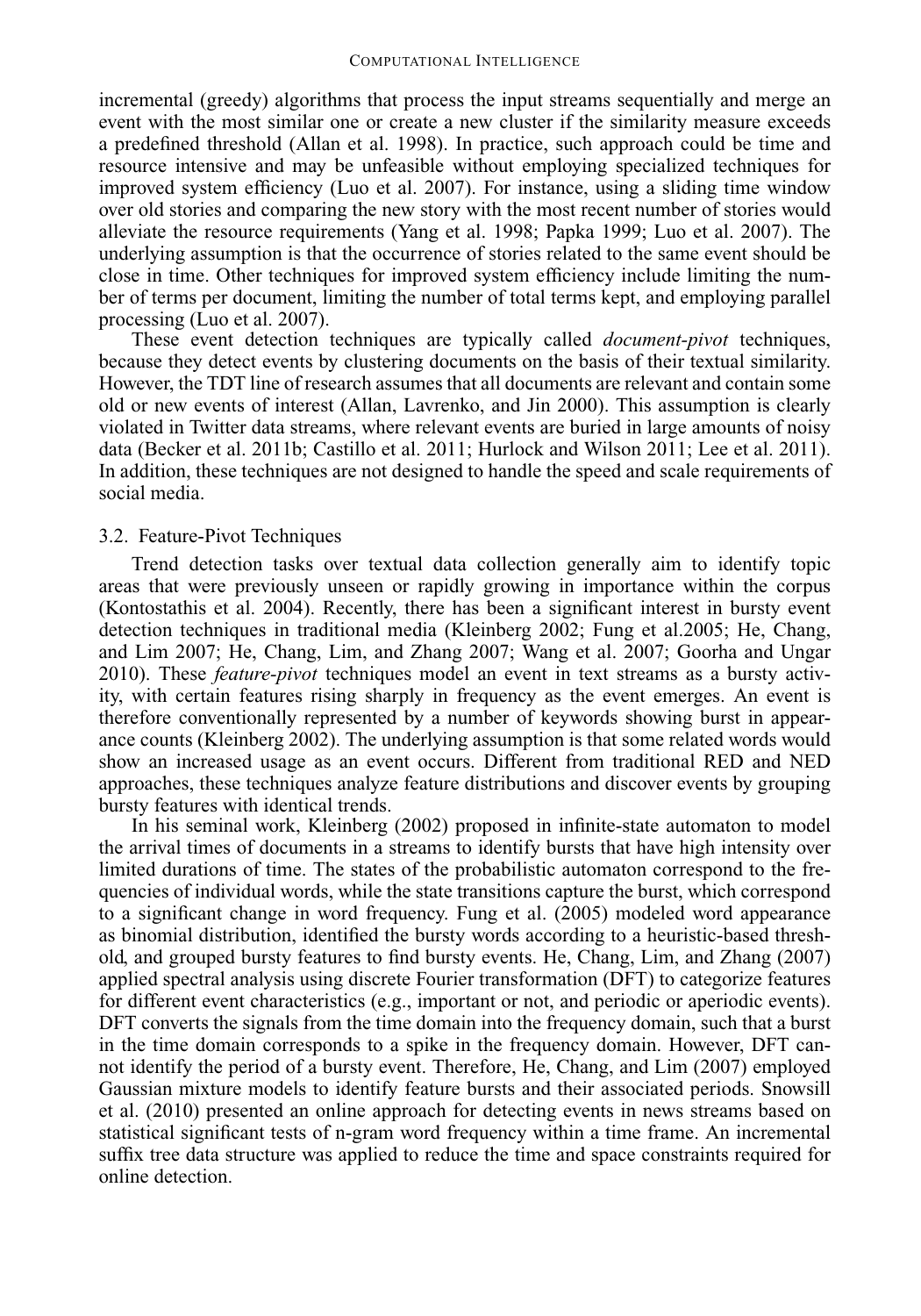<span id="page-10-0"></span>Direct application of feature-pivot techniques to Twitter streams may not be suitable, because the temporal distributions of features are very noisy and not all bursts are relevant events of interest.

## **4. EVENT DETECTION IN TWITTER**

This section describes various techniques proposed for event detection from Twitter streams. Table [1](#page-3-0) presents a taxonomy of these techniques according to the type of event, detection task, and detection methods. Depending on the type of events, these techniques are classified into unspecified and specified event detection. According to the detection task and target application, they are classified into RED and NED techniques. Furthermore, depending on the detection method, the presented techniques are also categorized into supervised and unsupervised (or a combination of both) techniques (Table [1\)](#page-3-0). In addition, the main event detection methods are further illustrated in Table [2](#page-4-0) along with the feature representations, which are divided into general and Twitter-specific features.

## 4.1. Unspecified versus Specified Event

Depending on the available information on the event of interest, event detection can be classified into specified and unspecified techniques, as shown in columns 2 and 3 of Table [1.](#page-3-0) Because no prior information is available about the event, the unspecified event detection techniques rely on the temporal signal of Twitter streams to detect the occurrence of a realworld event. These techniques typically require monitoring for bursts or trends in Twitter streams, grouping the features with identical trend into events, and ultimately classifying the events into different categories. On the other hand, the specified event detection relies on specific information and features that are known about the event, such as a venue, time, type, and description, which are provided by the user or from the event context. These features can be exploited by adapting traditional information retrieval and extraction techniques (such as filtering, query generation and expansion, clustering, and information aggregation) to the unique characteristics of tweets.

The following subsections describe the techniques for unspecified and specified event detection. These techniques are then further classified according to the detection task (Section [4.2\)](#page-16-0) and detection methods (Section [4.3\)](#page-17-0)

<span id="page-10-1"></span>*4.1.1. Unspecified Event Detection.* The nature of Twitter posts reflect events as they unfold; hence, these tweets are particularly useful for unknown event detection. Unknown events of interest are typically driven by emerging events, breaking news, and general topics that attract the attention of a large number of Twitter users. Because no event information is available, unknown events are typically detected by exploiting the temporal patterns or signal of Twitter streams. New events of general interest exhibit a burst of features in Twitter streams yielding, for instance, a sudden increased use of specific keywords. Bursty features that occur fr[equently together in tweets can then be grouped into trends \(](#page-30-10)Mathioudakis and Koudas 2010). In addition to trending events, endogenous or nonevent trends are also abundant on Twitter [\(Naaman et al. 2011\)](#page-30-11). Techniques for unspecified event detection in Twitter must therefore discriminate trending events of general interest from the trivial or nonevent trends (exhibiting similar temporal pattern) using scalable and efficient algorithms. The techniques described in the following text attempted to address these challenges.

[Sankaranarayanan et al. \(2009\)](#page-31-1) proposed a news processing system based on Twitter, called TwitterStand, to capture tweets that correspond to late breaking news. They employ a naive Bayes classifier to separate news from irrelevant information and an online clustering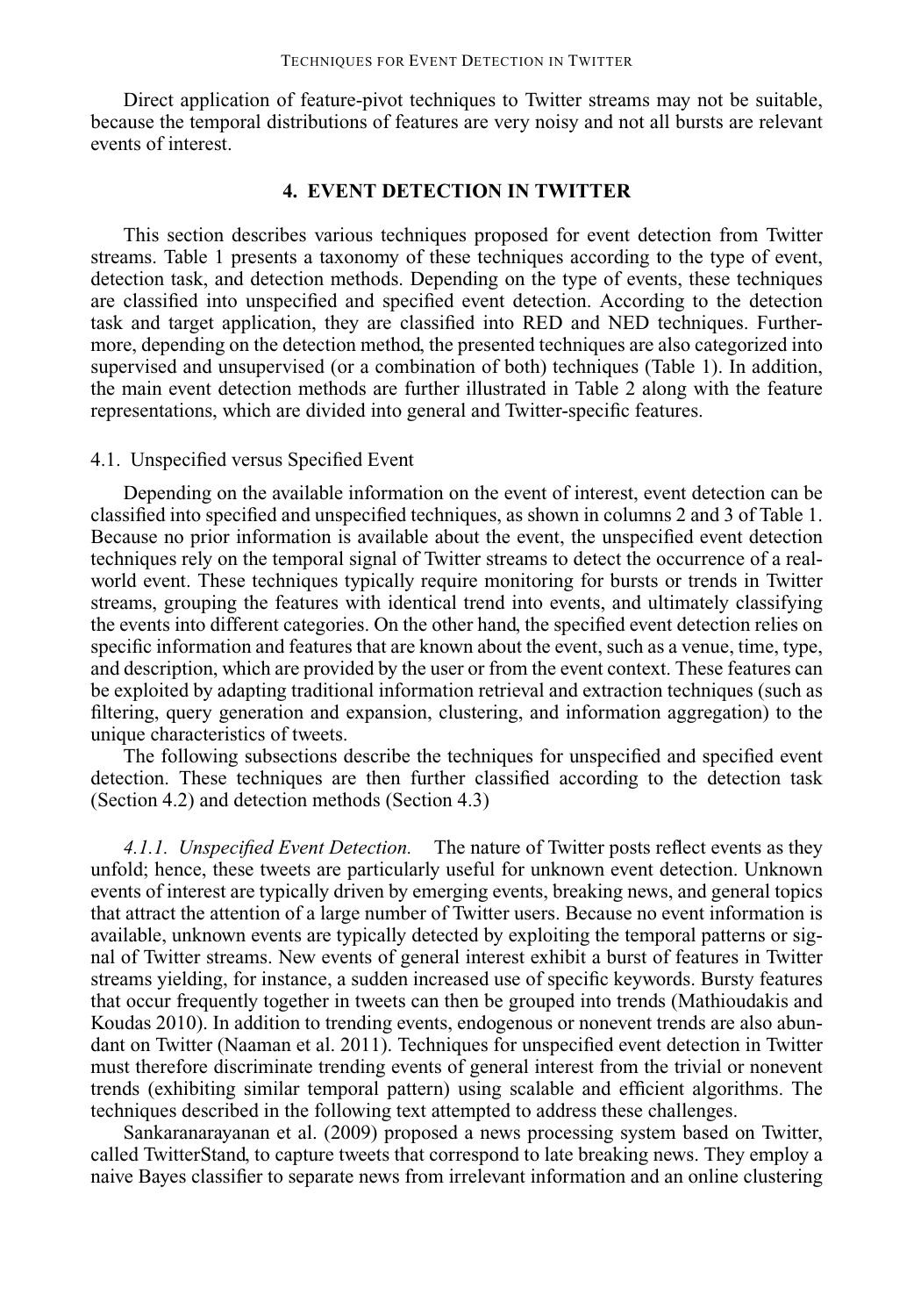algorithm based on weighted term vector according to tf-idf and cosine similarity to form clusters of news. In addition, hashtags are used to reduce clustering errors. Clusters are also associated with time information for management and for determining the clusters of interest. Other issues addressed include removing the noise and determining the relevant locations associated with the tweets.

[Phuvipadawat and Murata \(2010\)](#page-31-0) presented a method to collect, group, rank, and track breaking news from Twitter. They first sample tweets (through Twitter streaming API) using predefined search queries, for example, "#breakingnews" and "#breaking news" keyword, and index their content with Apache Lucene.<sup>7</sup> Messages that are similar to each other are then grouped together to form a news story. Similarity between messages are based on tf-idf with an increased weight for proper noun terms, hashtags, and usernames. Proper nouns are identified using the Stanford Named Entity Recognizer (NER) trained on conventional news corpora. They use a weighted combination of number of followers (reliability) and the number of retweeted messages (popularity) with a time adjustment for the freshness of the message to rank each cluster. New messages are included in a cluster if they are similar to the first message and to the top-k terms in that cluster. The authors stress the importance of proper nouns identification to enhance the similarity comparison between tweets and hence improve the overall system accuracy. An application based on the proposed method called Hot-streams has been developed.

Petrović et al. (2010) adapted the online NED approach proposed for news media (Allan, Lavrenko, and Jin [2000\)](#page-26-8), which is based on cosine similarity between documents to detect new events that have never appeared in previous tweets. They focused on improving the efficiency of online NED algorithm and proposed a constant time and space approach based on an adapted variant of the locality sensitive hashing methods [\(Gionis et al. 1999\)](#page-27-11), which limits the search to a small number of documents. However, they did not consider replies, retweets, and hashtags in their experiments or the significance of newly detected events (e.g., trivial or not). Results have shown that ranking according to the number of users is better than ranking according to the number of tweets and considering entropy of the message reduces the amount of spam messages in output.

[Becker et al. \(2011a\)](#page-26-3) focused on online identification of real-world event content and its associated Twitter messages using an online clustering technique, which continuously clusters similar tweets and then classifies the clusters content into real-world events or nonevents. These nonevents involve Twitter-centric topics, which are trending activities in Twitter that do not reflect any real-world occurrences [\(Naaman et al. 2011\)](#page-30-11). Twittercentric activities are difficult to detect, because they often share similar temporal distribution characteristics with real-world events. Their clustering approach is based on a classical (threshold-based) incremental clustering algorithm that has been proposed for NED in news documents [\(Allan et al. 1998\)](#page-26-10). Each message is represented as a tf-idf weight vector of its textual content, and cosine similarity is used to compute the distance from a message to cluster centroids. In addition to traditional preprocessing steps such as stop-word elimination and stemming, the weight of hashtag terms are doubled because they are considered a strong indication of the message content. The authors combined temporal, social, topical, and Twitter-centric features. The temporal features rely on term frequency that appear in the set of messages associated with a cluster over time. The social features include the percentage of messages containing users interaction (i.e., retweets, replies, and mentions) out of all messages in a cluster. The topical features are based on the hypothesis that event clusters tend to revolve around a central topic, whereas nonevent clusters often center around various

<span id="page-11-0"></span><sup>7</sup> <http://lucene.apache.org.>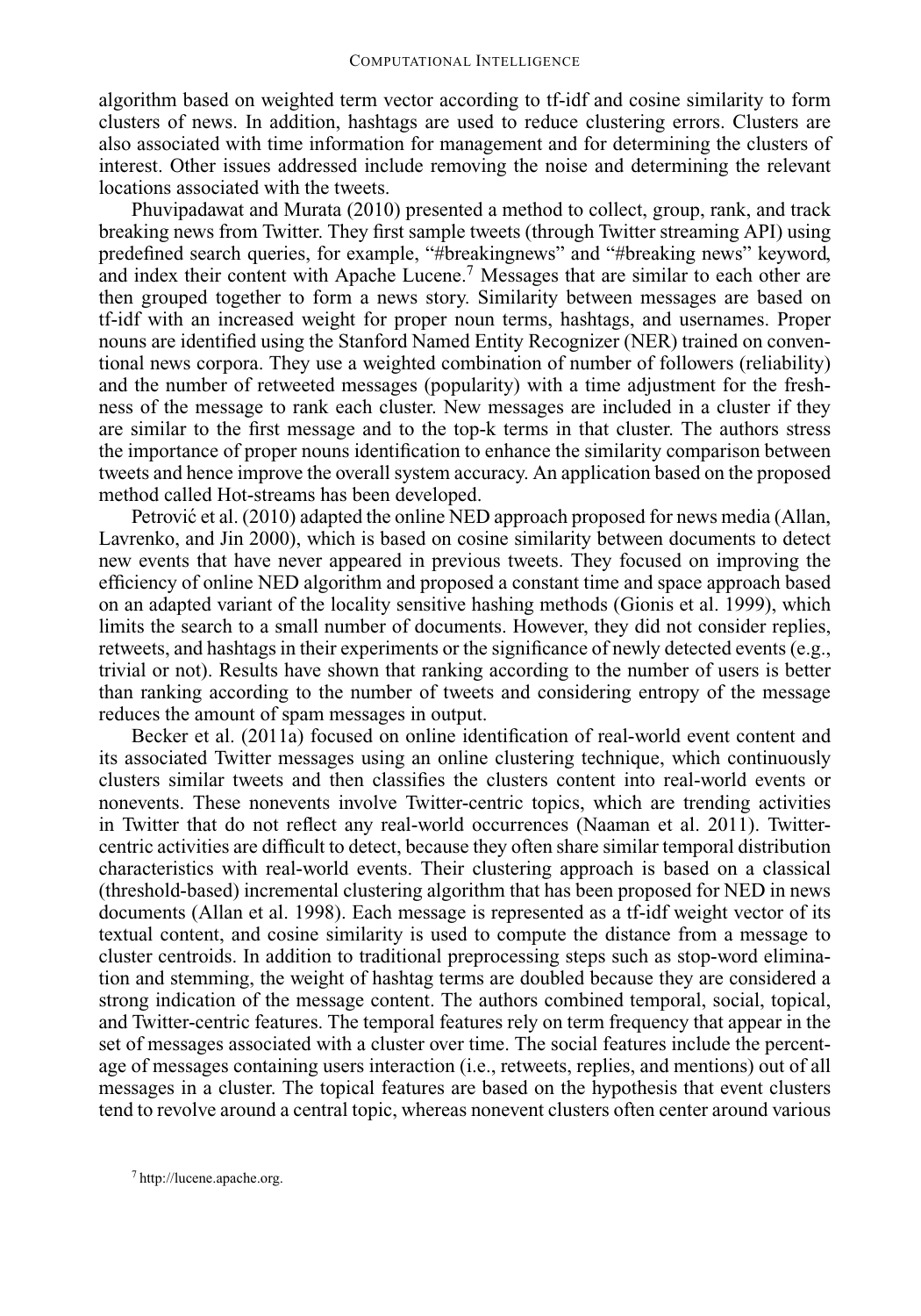common terms (e.g., "sleep" or "work") that do not reflect a single theme. The Twittercentric features are based on the frequency of multiword hashtags with special capitalization (e.g., #BadWrestlingNames). Because the clusters constantly evolve over time, the features are periodically updated for old clusters and computed for newly formed ones. Finally, a support vector machine (SVM) classifier is trained on a labeled set of cluster features and used to decide whether the cluster (and its associated messages) contains real-world event information.

[Long et al. \(2011\)](#page-29-4) adapted a traditional clustering approach by integrating some specific features to the characteristics of microblog data.<sup>8</sup> These features are based on "topical" words," which are more popular than others with respect to an event. Topical words are extracted from daily messages on the basis of word frequency, word occurrence in hashtag, and word entropy. A (top-down) hierarchical divisive clustering approach is employed on a co-occurrence graph (connecting messages in which topical words co-occur) to divide topical words into event clusters. To track changes among events at different time, a maximum-weighted bipartite graph matching is employed to create event chains, with a variation of Jaccard coefficient as similarity measures between clusters. Finally, cosine similarity augmented with a time interval between messages is used to find the top-k most relevant posts that summarize an event. These event summaries are then linked to event chain clusters and plotted on the time line. For event detection, the authors found that topdown divisive clustering outperforms both k-means and traditional hierarchical clustering algorithms.

[Weng and Lee \(2011\)](#page-32-6) proposed an event detection based on clustering of *discrete* wavelet signals built from individual words generated by Twitter. In contrast with Fourier transforms, which have been proposed for event detection from traditional media (Section [3.2\)](#page-9-0), wavelet transformations are localized in both time and frequency domain and hence able to identify the time and the duration of a bursty event within the signal. Wavelets convert the signals from the time domain to time-scale domain, where the scale can be considered as the inverse of frequency. Signal construction is based on time-dependent variant of document frequency–inverse document frequency (DF-IDF), where DF counts the number of tweets (document) containing a specific word, while IDF accommodates word frequency up to the current time step. A sliding window is then applied to capture the change over time using the H-measure (normalized wavelet entropy). Trivial words are filtered out on the basis of (a threshold set on) signals cross-correlation, which measure similarity between two signals as function of a time lag. The remaining words are then clustered to form events with a modularity-based graph partitioning technique, which splits the graph into subgraphs each corresponding to an event. Finally, significant events are detected on the basis of the number of words and the cross-correlation among the words related to an event.

Similarly, [Cordeiro \(2012\)](#page-27-5) proposed a *continuous* wavelet transformation based on hashtag occurrences combined with a topic model inference using latent Dirichlet allocation (LDA) [\(Blei et al. 2003\)](#page-26-14). Instead of individual words, hashtags are used for building wavelet signals. An abrupt increase in the number of a given hashtag is considered a good indicator of an event that is happening at a given time. Therefore, all hashtags were retrieved from tweets and then grouped in intervals of 5 minutes. Hashtag signals are constructed over time by counting the hashtag mentions in each interval, grouping them into separated time series (one for each hashtag), and concatenating all tweets that mention the hashtag during each time series. Adaptive filters are then used to remove noisy hashtag signals, before applying the continuous wavelet transformation and getting a time-frequency representation of the

<span id="page-12-0"></span><sup>&</sup>lt;sup>8</sup> The authors applied their approach to Sina (http://t.sina.com.cn), a popular microblog in China.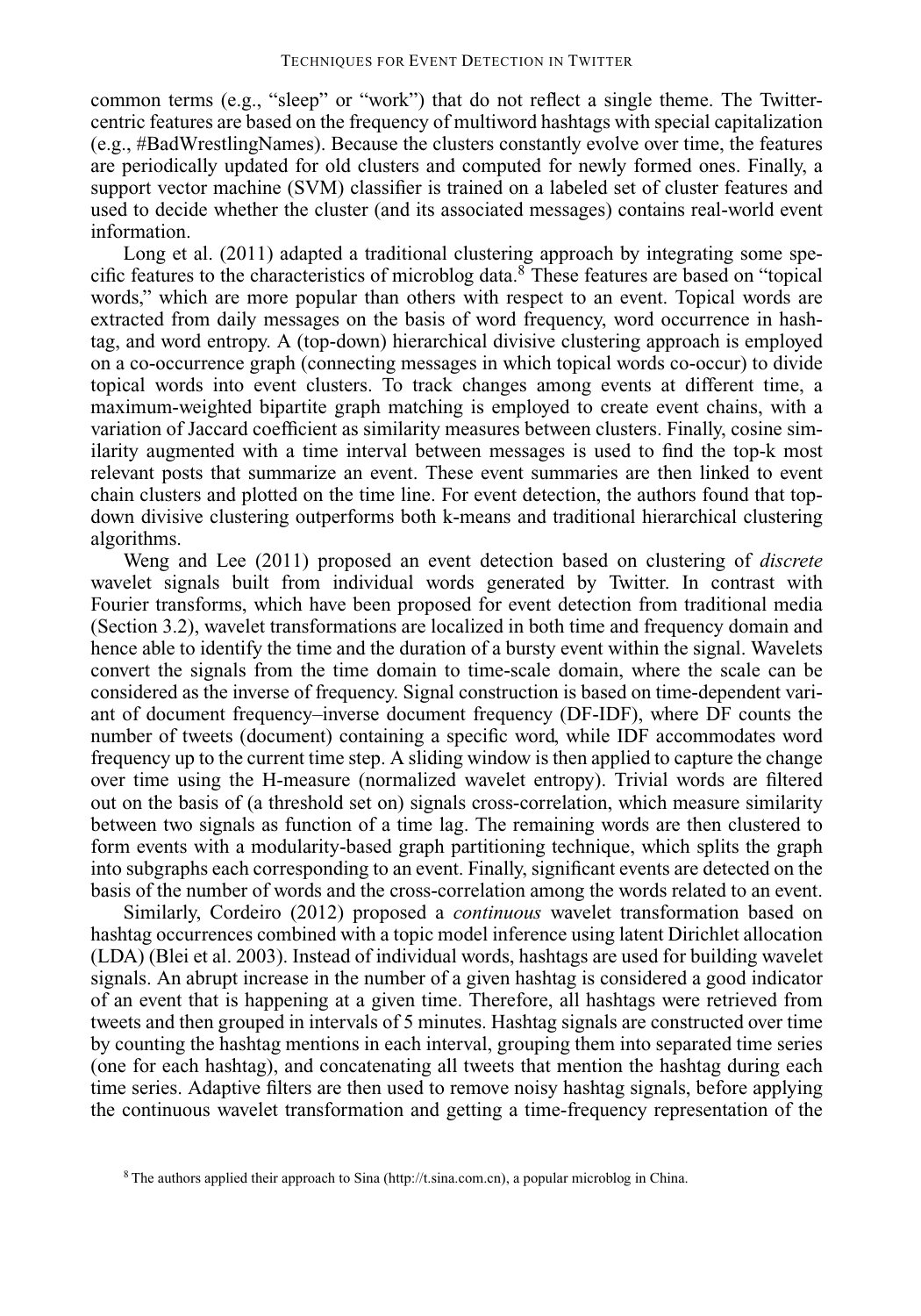signal. Next, wavelet peak and local maxima detection techniques are used to detect peaks and changes in the hashtag signal. Finally, when an event is detected within a given time interval, LDA is applied to all tweets related to the hashtag in each corresponding time series to extract a set of latent topics, which provide an improved summary of event description.

*4.1.2. Specified Event Detection.* Specified event detection includes known or planned social events. These events could be partially or fully specified with the related content or metadata information such as location, time, venue, and performers. The techniques described later attempt to exploit Twitter textual content or metadata information or both, using a wide range of machine learning, data mining, and text analysis techniques.

[Popescu and Pennacchiotti \(2010\)](#page-31-4) focused on identifying controversial events that provoke public discussions with opposing opinions in Twitter, such as controversies involving celebrities. Their detection framework is based on the notion of a Twitter snapshot, a triplet consisting of a target entity (e.g., Barack Obama), a given period (e.g., 1 day), and a set of tweets about the entity from the target period. Given a set of Twitter snapshots, an event detection module first distinguishes between event and nonevent snapshots using a supervised gradient boosted decision trees [\(Friedman 2001\)](#page-27-12), trained on manually labeled data set. To rank these event snapshots, a controversy model assigns higher scores to controversialevent snapshots, on the basis of a regression algorithm applied to a large number of features. The employed features are based on Twitter-specific characteristics including linguistic, structural, buzziness, $9$  sentiment, and controversy features, and on external features such as news buzz and Web-news controversy. These external features require time alignment of entities in news media and Twitter sources, to capture entities that are trending in both sources because they are more likely to refer to real-world events. The authors have also proposed to merge the two stages (detection and scoring) into a single-stage system by including the event detection score as an additional feature into the controversy model, which yielded an improved performance. Feature analysis of the single-stage system revealed that the event score is the most relevant feature because it discriminates event from nonevent snapshots. Hashtags are found to be important semantic features for tweets, because they help identify the topic of a tweet and estimate the topical cohesiveness of a set of tweets. Nevertheless, external features based on news and the Web are also found useful; hence, correlation with traditional media helps validate and explain social media reactions. In addition, the linguistic, structural, and sentiment features also provide considerable effects. The authors concluded that a rich, varied set of features is crucial for controversy detection.

In a successive work, [Popescu et al. \(2011\)](#page-31-5) employed the same framework described earlier, but with additional features to extract events and their descriptions from Twitter. The key idea is based on the *importance* and the *number* of the entities to capture commonsense intuitions about event and nonevent snapshots. As observed by the authors: "Most event snapshots have a small set of important entities and additional minor entities while nonevent snapshots may have a larger set of equally unimportant entities." These new features are inspired from the document aboutness system [\(Paranjpe 2009\)](#page-31-11) and aim at ranking the entities in a snapshot with respect to their relative importance to the snapshot. This includes relative positional information (e.g., offset of term in snapshot), term-level information (term frequency, Twitter corpus IDF), and snapshot-level information (length of snapshot, category, language). Opinion extraction tools such as an off-the-shelf part-of-speech (POS) tagger and regular expressions have also been applied for improved event and main entity

<span id="page-13-0"></span> $9$  Approximated by the number of tweets in a snapshot referring to an entity over the average number of tweets in the N previous snapshots referring to the same entity.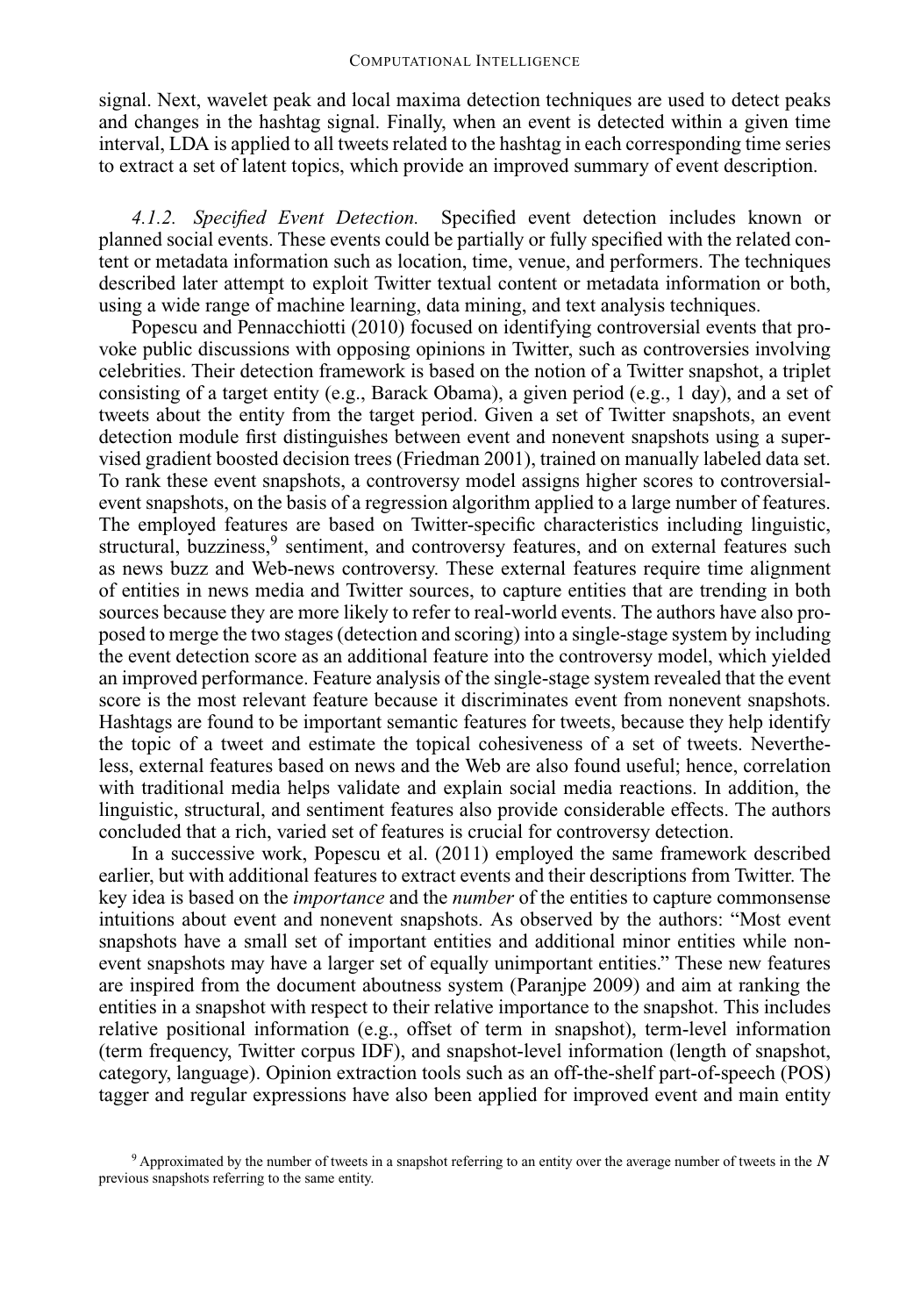extraction. The number of snapshots containing action verbs, the buzziness of an entity in the news on a given day, and the number of reply tweets are among the most useful new features found by the authors.

[Benson et al. \(2011\)](#page-26-4) present a novel approach to identify Twitter messages for concert events using a factor graph model, which simultaneously analyzes individual messages, clusters them according to event type, and induces a canonical value for each event property. The motivation is to infer a comprehensive list of musical events from Twitter (based on artist–venue pairs) to complete an existing list (e.g., city event calender table) by discovering new musical events mentioned by Twitter users that are difficult to find in other media sources. At the message level, this approach relies on a conditional random field (CRF) to extract the artist name and location of the event. The input features to CRF model include word shape; a set of regular expressions for common emoticons, time references, and venue types; a bag of words for artist names extracted from external source (e.g., Wikipedia); and a bag of words for city venue names. Clustering is guided by term popularity, which is an alignment score among the message term labels (artist, venue, none) and some candidate value (e.g., specific artist or venue name). To capture the large text variation in Twitter messages, this score is based on a weighted combination of term similarity measures, including complete string matching, and adjacency and equality indicators scaled by the inverse document frequency. In addition, a uniqueness factor (favoring single messages) is employed during clustering to uncover rare event messages that are dominated by the popular ones and to discourage various messages from the same events to cluster into multiple events. On the other hand, a consistent indicator is employed to discourage messages from multiple events to form a single cluster. The factor graph model is then employed to capture the interaction between all components and provide the final decision. The output of the model consists of a musical event-based clustering of messages, where each cluster is represented by an artist–venue pairs.

[Lee and Sumiya \(2010\)](#page-29-5) present a geosocial local event detection system based on modeling and monitoring crowd behaviors via Twitter, to identify local festivals. They rely on geographical regularities deduced from the usual behavior patterns of crowds using geotags. First, Twitter geotagged data are collected and preprocessed over a long period for a specific region [\(Fujisaka et al. 2010\)](#page-27-13). The region is then divided into several regions of interest (ROI) using the k-means algorithm, applied to the geographical coordinates (longitudes/latitudes) of the collected data. Geographical regularities of crowd within each ROI are then estimated from historical data based on three main features: the number of tweets, users, and moving users within an ROI. Statistics for these features are then accumulated over historical data using 6-hour time interval to form the estimated behavior of crowd within each ROI. Finally, unusual events in the monitored geographical area can be detected by comparing statistics from new tweets with those of the estimated behavior. The authors found that an increased user activity (moving inside or coming to an ROI) combined with an increased number of tweets provides strong indicator of local festivals.

[Sakaki et al. \(2010\)](#page-31-6) exploited tweets to detect specific types of events such as earthquakes and typhoons. They formulated event detection as a classification problem and trained an SVM on a manually labeled Twitter data set comprising positive events (earthquakes and typhoons) and negative events (other events or nonevents). Three types of features have been employed: the number of words (statistical), the keywords in a tweet message, and the words surrounding users queries (contextual). Analysis of the number of tweets over time for earthquakes and typhoons data revealed an exponential distribution of events. Parameters of the exponential distribution are estimated from historical data and then used for computation of a reliable wait time (during which more information is being gathered from related tweets) before raising an alarm. Experiments have shown that the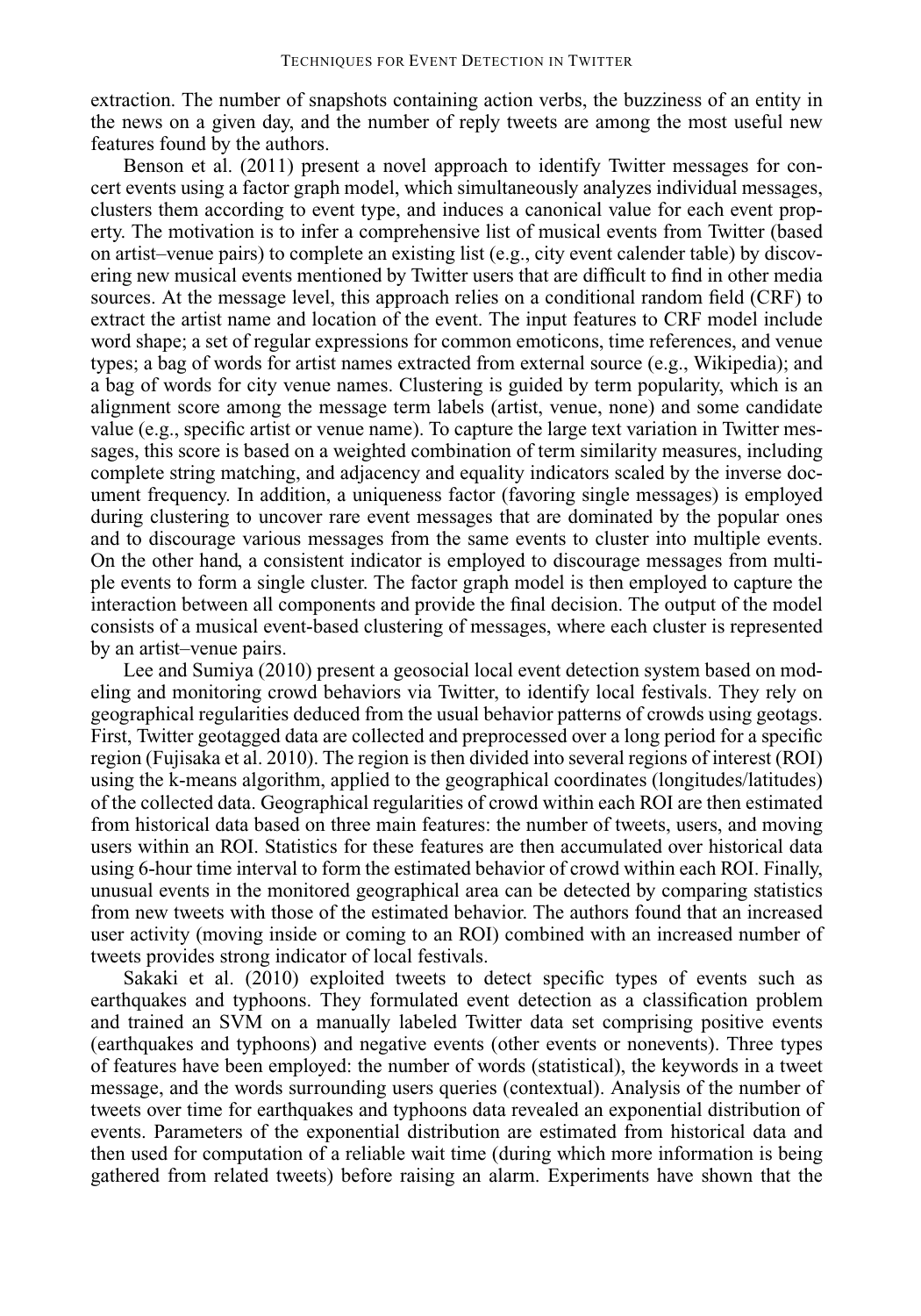statistical features provided the best results, while a small improvement in performance has been achieved by the combination of the three features. The authors have also applied Kalman filtering and particle filtering [\(Fox et al. 2003\)](#page-27-14) for estimation of earthquake center and typhoon trajectory from Twitter temporal and spatial information. They found that particle filters outperformed Kalman filters in both cases, because of the inappropriate Gaussian assumption of the latter for this type of problems.

[Becker et al. \(2011\)](#page-26-5) presented a system for augmenting information about planned events with Twitter messages, using a combination of simple rules and query building strategies. To identify Twitter messages for an event, they begin with simple and precise query strategies derived from the event description and its associated aspects (e.g., combining time and venue). An annotator is then asked to label the results returned by each strategy for over 50 events that provide high-precision tweets. To improve recall, they employ term-frequency analysis and co-location techniques on the resulting high-precision tweets to identify descriptive event terms and phrases, which are then used recursively to define new queries. In addition, they build queries using URL and hashtag statistics from the highprecision tweets for an event. Finally, they build a rule-based classifier to select among this new set of queries and then use the selected queries to retrieve additional event messages. In a related work, [Becker et al. \(2011b\)](#page-26-13) proposed centrality-based approaches to extract high-quality, relevant, and useful Twitter messages related to an event. These approaches are based on the observation that the most topically central messages in a cluster are more likely to reflect key aspects of the event than other, less central cluster messages. The techniques from both works have recently been extended and incorporated into a more general approach that aims at identifying social media contents for known events across different social media sites [\(Becker et al. 2012\)](#page-26-15).

[Massoudi et al. \(2011\)](#page-30-2) employed a generative language modeling approach based on query expansion and microblog "quality indicators" to retrieve individual microblog messages. However, the authors only considered the existence of a query term within a specific post and discarded its local frequency. The quality indicators include part of the blog "credibility indicators" proposed by [Weerkamp and de Rijke \(2008\)](#page-32-10) such as emoticons, post length, shouting, capitalization, and the existence of hyperlinks, extended with specific microblog characteristics such as a recency factor, and the number of reposts and followers. The recency factor is based on difference between the query time and the post time. The values provided with these microblog-specific indicators are averaged into a single value and are weight combined with the credibility indicators to compute the overall prior probability for a microblog post. The query expansion technique selects top-k terms that occur in a userspecified number of posts close to the query date. The final query is therefore a weighted mixture of the original and expanded query. The combination of the quality indicator terms and the microblog characteristics has been shown to outperform each method alone. In addition, tokens with numeric or nonalphabetic characters have turned out beneficial for query expansion.

Rather than retrieving individual microblog messages in response to an event query, [Metzler et al. \(2012\)](#page-30-3) proposed retrieving a ranked list (or timeline) of historical event summaries. The search task involves temporal query expansion, timespan retrieval, and summarization. In response to a user query, this approach retrieves a ranked set of timespans<sup>10</sup> on the basis of the occurrence of the query keywords. A burstiness score is then computed for all terms that occur in messages posted during each of the retrieved timespans. This score is based on the frequency of term occurrence within the retrieved timespan

<span id="page-15-0"></span><sup>&</sup>lt;sup>10</sup> The authors suggest dividing the microblog streams into hourly based timespans.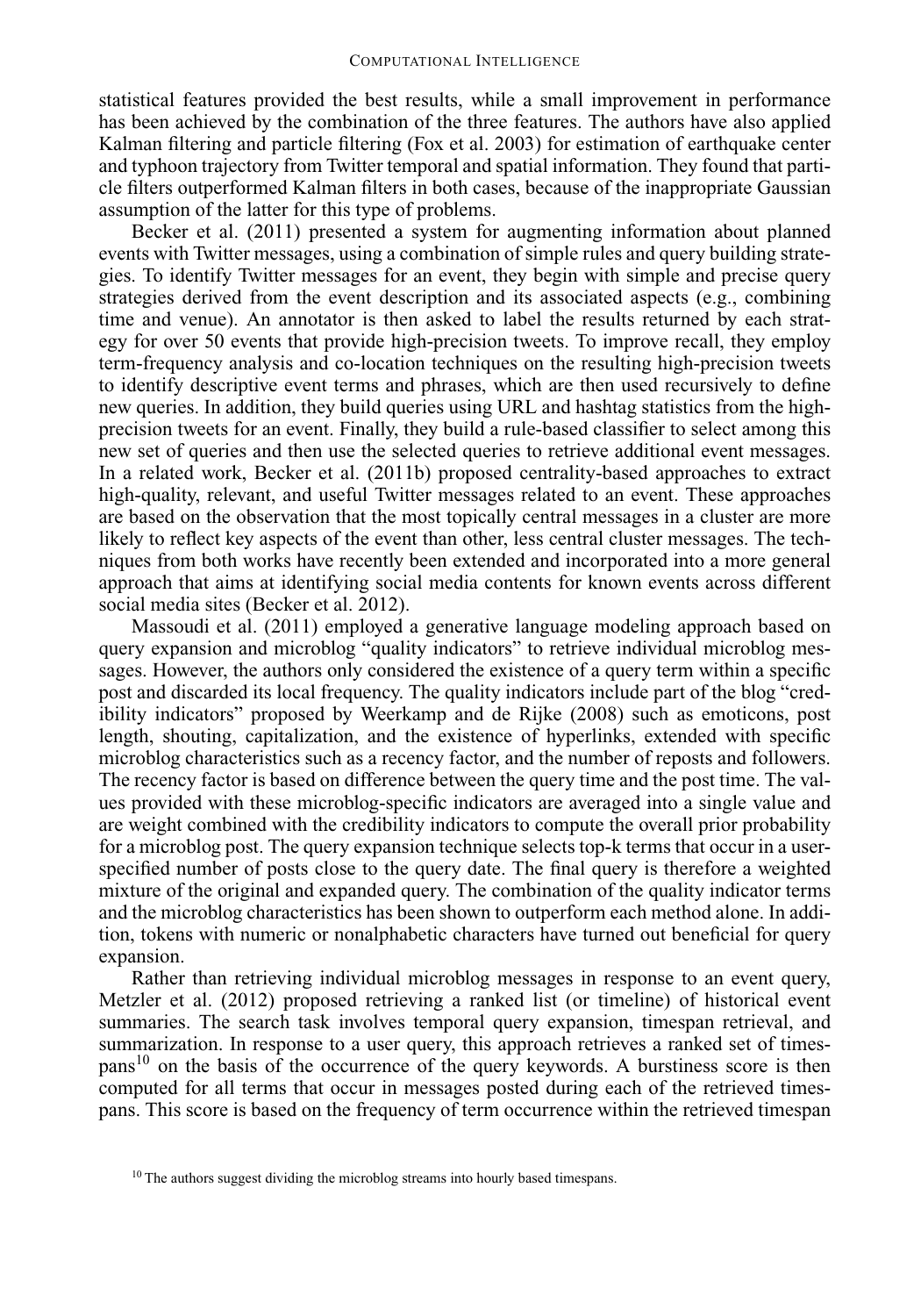to that within the entire microblog archive. The idea is to capture terms that are heavily discussed and trending during a retrieved timespan, because they are more likely to be related to the query. The scores for each term are aggregated (using geometric mean) over all retrieved timespans, and the k highest weighted terms are considered for query expansion. The expanded query is now used to identify the 1000 highest scoring timespans, with respect to the term expansion weight and to the cosine similarity between the burstiness of the query terms and the burstiness of the timespan terms. Adjacent timespans (contiguous in time) are then merged into longer time interval to form the final ranked list. To produce a short summary for each retrieved time interval, a small set of query-relevant messages posted during the timespan are then selected. These relevant messages are retrieved as top ranked message according to a weighted variant of the query likelihood scoring function, which is based on the burstiness score for expansion terms and a Dirichlet smoothed language modeling estimate for each term in the message. The authors showed that their approach is more robust and [effective](#page-29-13) [than](#page-29-13) [the](#page-29-13) [traditional](#page-29-13) [relevance-based](#page-29-13) [language](#page-29-13) [models](#page-29-13) [\(](#page-29-13)Lavrenko and Croft 2001) applied to the collected Twitter corpus and to English Gigaword corpus.

[Gu et al. \(2011\)](#page-27-6) proposed an event modeling approach called ETree for event modeling from Twitter streams. ETree employs n-gram-based content analysis techniques to group a large number of event-related messages into semantically coherent information blocks, an incremental modeling process to construct hierarchical theme structures, and a life cycle-based temporal analysis technique to identify potential causal relationships between information blocks. The n-gram model is used to detect frequent key phrases among a large number of event-related messages, where each phrase represents an initial information block. Semantically coherent messages are merged into the corresponding information block. The weighted cosine similarity is computed between each of the remaining messages (that does not include any key phrase) and each information block, and the messages with high similarities are merged into the corresponding information block. In addition, replies to tweets are also merged into the corresponding information block. An incremental (topdown) hierarchical algorithm based on weighted cosine similarity is proposed to construct and update the theme structures, where each theme is considered as a tree structure with information blocks as leaf nodes and subtopics as internal nodes. For instance, when a new tweet becomes available, it may be assigned to an existing theme or node or may become a new theme (in this case, the hierarchy must be reconstructed). Finally, casual relationships between information blocks are computed on the basis of content (weighted cosine) similarity and temporal relevance. Temporal information is based on the time boundaries of each information block as well as on the temporal distribution reflecting the number of messages posted within each period. The authors show that the n-gram-based block identification generates coherent information blocks with high coverage. An event is considered coherent if more than half of its information blocks are relevant, while the coverage of an event is defined as the percentage of messages that are captured into one of the identified information blocks. In addition, ETree is shown more efficient compared with its nonincremental version and to TSCAN—a widely used algorithm that derives major themes of events from the eigenvectors of a temporal block association matrix [\(Chen and Chang Chen 2008\)](#page-27-15).

#### <span id="page-16-0"></span>4.2. New versus Retrospective Event

Similar to event detection from conventional media, described in Section [3,](#page-7-0) event detection in Twitter can also be classified into RED and NED depending on the task and application requirements as well as on the type of event.

Because NED techniques involve continuous monitoring of Twitter signals for discovering new events in near real time, they are naturally suited for detecting unknown real-world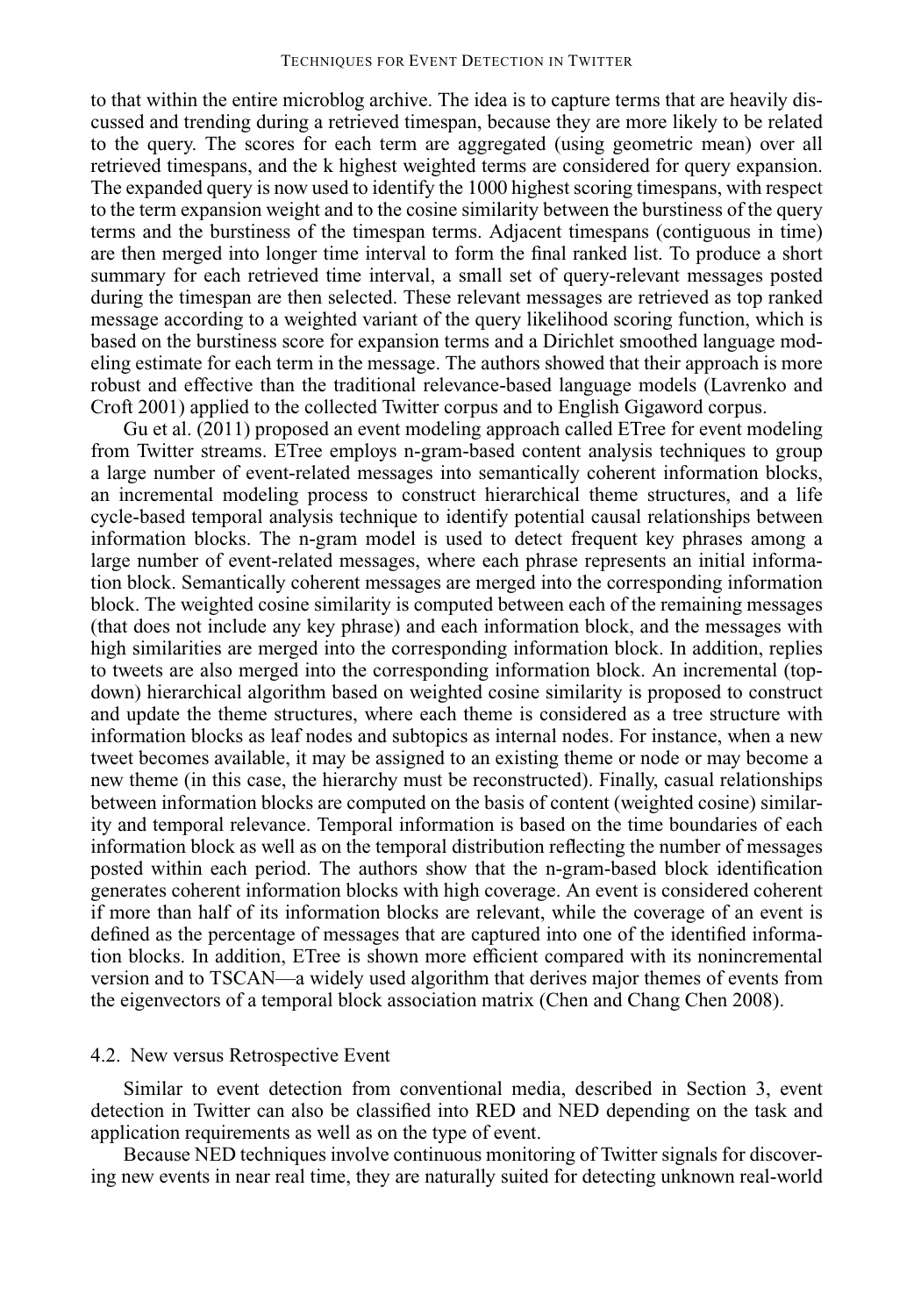events or breaking news, as shown in Table [1,](#page-3-0) column 6. In general, trending events on Twitter could be aligned with real-world breaking news. However, sometimes a comment, person, or photo related to real-world breaking news may become more trending on Twitter than the original event. One such example is Bobak Ferdowsi's hairstyle, which became viral on social media while NASA's Curiosity rover was landing on  $Mars<sup>11</sup>$  Although the NED approaches do not impose any assumption on the event, they are not restricted to unspecified event detection. When the monitoring task involves specific events (natural disasters, celebrities, etc.) or a specific information about the event description (e.g., geographical location), these information could be integrated into the NED system, for instance, by using filtering techniques [\(Sakaki et al. 2010\)](#page-31-6) or exploiting additional features such as the controversy [\(Popescu and Pennacchiotti 2010\)](#page-31-4) or the geotagged information (Lee and Sumiya 2010), to better focus on the event of interest. Most NED approaches could also be applied to historical data to detect and analyze past events.

While most research focused on NED to exploit the timely information provided by Twitter streams, recent studies have shown an interest in RED from Twitter's historical data (Table [1,](#page-3-0) column 7). Existing microblog search services, such as those offered by Twitter and Google, only provide limited search capabilities that allow to retrieve individual microblog posts in response to a query [\(Metzler et al. 2012\)](#page-30-3). The challenges in finding Twitter messages relevant to a given user query are mainly due to the sparseness of the tweets and the large number of vocabulary mismatch (which is dynamically evolving). For example, relevant messages may not contain any query term, or new abbreviation terms or hashtags may emerge with the event. Traditional query expansion techniques rely on terms that co-occur with query terms in relevant documents. In contrast, event retrieval from Twitter data focused on temporal and dynamic query expansion techniques. Recent research efforts have started to focus on providing more structured and comprehensive summaries of Twitter events.

#### <span id="page-17-0"></span>4.3. Detection Methods and Features

Event detection from Twitter streams draws on techniques from different fields, which are extensively covered in the literature, including machine learning and data mining [\(Murphy 2012;](#page-30-12) [Hastie et al. 2009\)](#page-28-12), natural language processing (Manning and Schütze 1999; [Jurafsky and Martin 2009\)](#page-28-13), information extraction [\(Hogenboom et al. 2011\)](#page-28-14), text mining [\(Hogenboom et al. 2011](#page-28-14)[;](#page-26-16) [Aggarwal 2011\)](#page-25-2)[, and information retrieval \(](#page-26-16)Baeza-Yates and Ribeiro-Neto 2011). In this section, the major directions of the survey approaches for event detection from Twitter are discussed.

In general, machine learning tasks involve learning a mapping function:  $f(X) \to Y$ , from an input space  $X$  to an output space  $Y$ . These tasks are typically divided into supervised and unsupervised learning approaches. In supervised learning, a labeled set of N input–output pairs  $\{(x_1, y_1), \ldots, (x_n, y_n)\}\$ is provided at training time to learn  $f(X)$ , while unsupervised learning relies solely on the input data  $\{(x_1,\ldots,y_n)\}\)$  to discover interesting patterns (i.e., estimate both  $f(X)$  and Y).

The remainder of this section categorizes the event detection techniques into supervised and unsupervised learning or a combination of both approaches (as shown in Table [1\)](#page-3-0) and discusses the feature representation for each approach, which are classified into general and Twitter-specific features as illustrated in Table [2.](#page-4-0)

<span id="page-17-1"></span><sup>11</sup> http://www.examiner.com/article/photos-mohawk-guy-bobak-ferdowsi-s-hair-goes-viral-as-curiosity-lands-on-mars.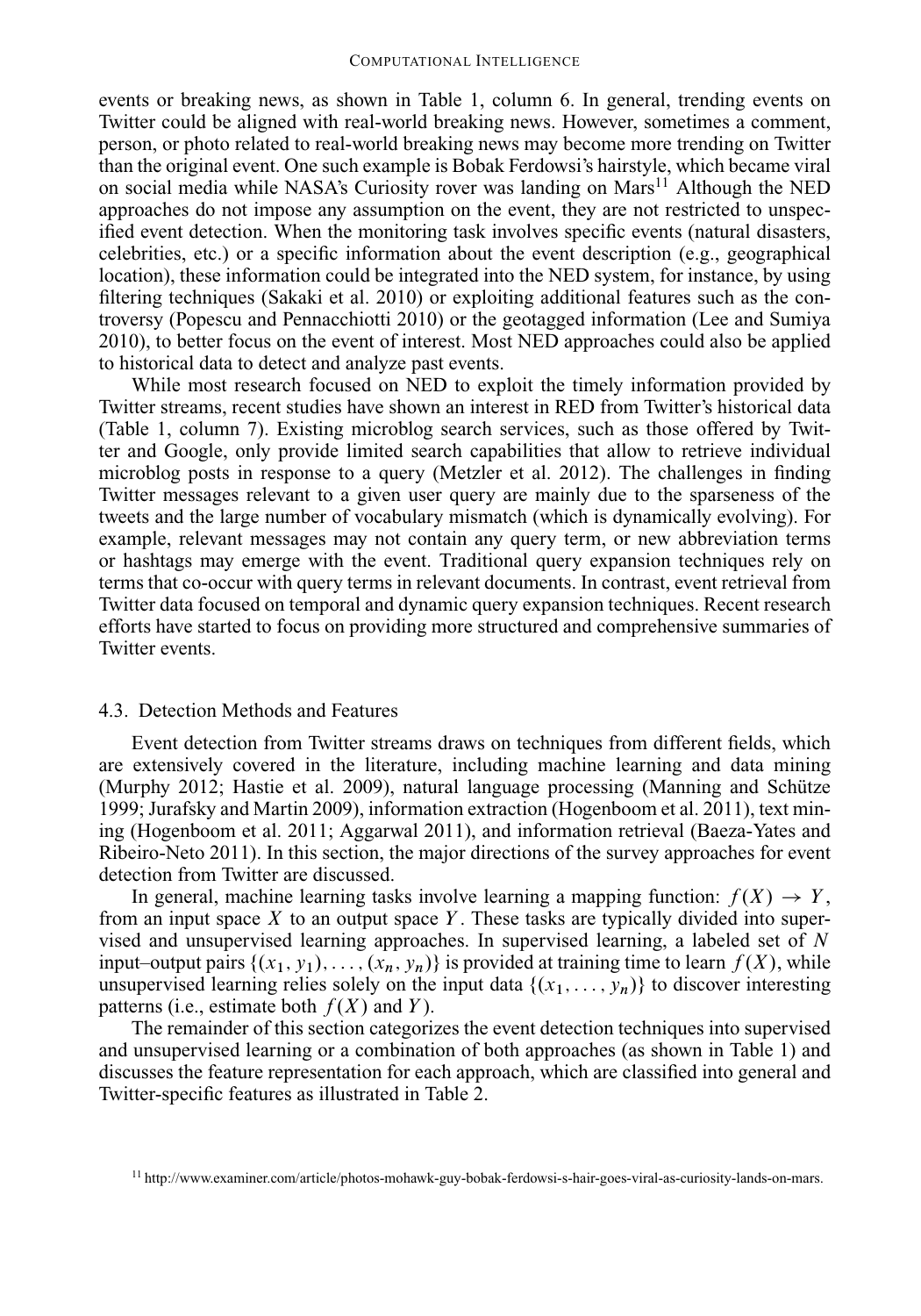*4.3.1. Unsupervised Detection Approaches.* Similar to event detection from conventional media (Section [3\)](#page-7-0), most techniques for unspecified event detection from Twitter streams rely on clustering approaches, as described in Section [4.1.1](#page-10-1) and also shown in Tables [1](#page-3-0) and [2.](#page-4-0) Clustering approaches are naturally suitable for unspecified NED from Twitter, because they are unsupervised in that they require no labeled data for training. However, given the increasingly large amounts of data and the real-time nature of Twitter streams, clustering algorithms for NED must be efficient and highly scalable. In addition, they should not require any prior knowledge (e.g., the number of clusters), because Twitter data are dynamically evolving and new events arise over time. Ideally, these clustering algorithms must process and analyze new tweets as they become available using a single or few passes within a limited amount of time and memory and be able to provide decisions at any given time. Therefore, partitioning clustering techniques such as K-means, K-median, and K-medoid or other approaches based on the expectation–maximization algorithm (Aggarwal and Zhai 2012; [Berkhin 2002\)](#page-26-11) are also not suitable because they require a prior knowledge of the number of clusters (K).

Several threshold-based online (or incremental) approaches for clustering Twitter streams h[ave](#page-31-3) [been](#page-31-3) [mainly](#page-31-3) [adopted](#page-31-3) [from](#page-31-3) [the](#page-31-3) [NED](#page-31-3) [in](#page-31-3) the [TDT](#page-31-3) [\(Becker et al. 2011a;](#page-26-3) Petrovic et al. 2010; [Phuvipadawat and Murata 2010;](#page-31-0) [Sankaranarayanan et al. 2009\)](#page-31-1). As described in Section [3,](#page-7-0) incremental clustering approaches are appropriate for grouping of continuously generated text, by setting a maximum similarity between new tweets and any of the existing clusters. When the similarity is greater than a preset threshold, the new tweet is considered similar to and merged with the closest cluster; otherwise, it is considered as a new event and a new cluster is formed. Although some work has focused on improving the efficiency of the original online clustering algorithm (Petrović et al. 2010), little research efforts have been devoted to threshold settings and fragmentation issues. Thresholds are typically set empirically using the training (or validation) data and assumed to generalize to unseen messages. Fragmentation occurs when tweets that talk about the same event are grouped in different clusters. Fragmentation is inherent to incremental clustering and depends on threshold settings. To alleviate this issue, [Sankaranarayanan et al. \(2009\)](#page-31-1) suggested a periodic second pass to merge similar or duplicate clusters, while [Petrovic et al. \(2010\)](#page-31-3) proposed comparing ´ new tweets with a fixed number of most recent clusters.

Graph-based clustering algorithms have also been proposed for the NED task. A hierarchical divisive clustering approach is used on a co-occurrence graph (connecting messages according to word co-occurrence) to divide topical words into event clusters (Long et al. 2011). A modularity-based graph partitioning technique is used to form events by splitting the graph into subgraphs each corresponding to an event [\(Weng and Lee 2011\)](#page-32-6). The power iteration method employed in the PageRank algorithm [\(Ipsen and Wills 2006\)](#page-28-15) is proposed to alleviate the computational burden associated with finding the largest eigenvalue of the modularity matrix [\(Weng and Lee 2011\)](#page-32-6). In general, hierarchical clustering algorithms do not scale to the large size of the data because they require the full similarity matrix, which contains the pairwise similarity between groups [\(Becker et al. 2010;](#page-26-17) [Cordeiro 2012\)](#page-27-5). In addition, scalable graph partitioning algorithms may not capture the highly skewed event distri[bution](#page-26-17) [of](#page-26-17) [Twitter](#page-26-17) [data](#page-26-17) [as](#page-26-17) [they](#page-26-17) [are](#page-26-17) [biased](#page-26-17) [toward](#page-26-17) [balanced](#page-26-17) [partitioning](#page-26-17) [\(](#page-26-17)Becker et al. 2010).

New event detection approaches that are based on unsupervised clustering typically employ shallow feature representations, including the weighted term vector accord-ing to tf-idf computed over some period [\(Petrovic et al. 2010;](#page-31-3) [Weng and Lee 2011\)](#page-32-6) and augmented with other features such as hashtag occurrence [\(Becker et al. 2011a;](#page-26-3) [Sankaranarayanan et al. 2009\)](#page-31-1). In addition to word and hashtag frequency, some authors have included other features such as word entropy [\(Long et al. 2011\)](#page-29-4) and proper names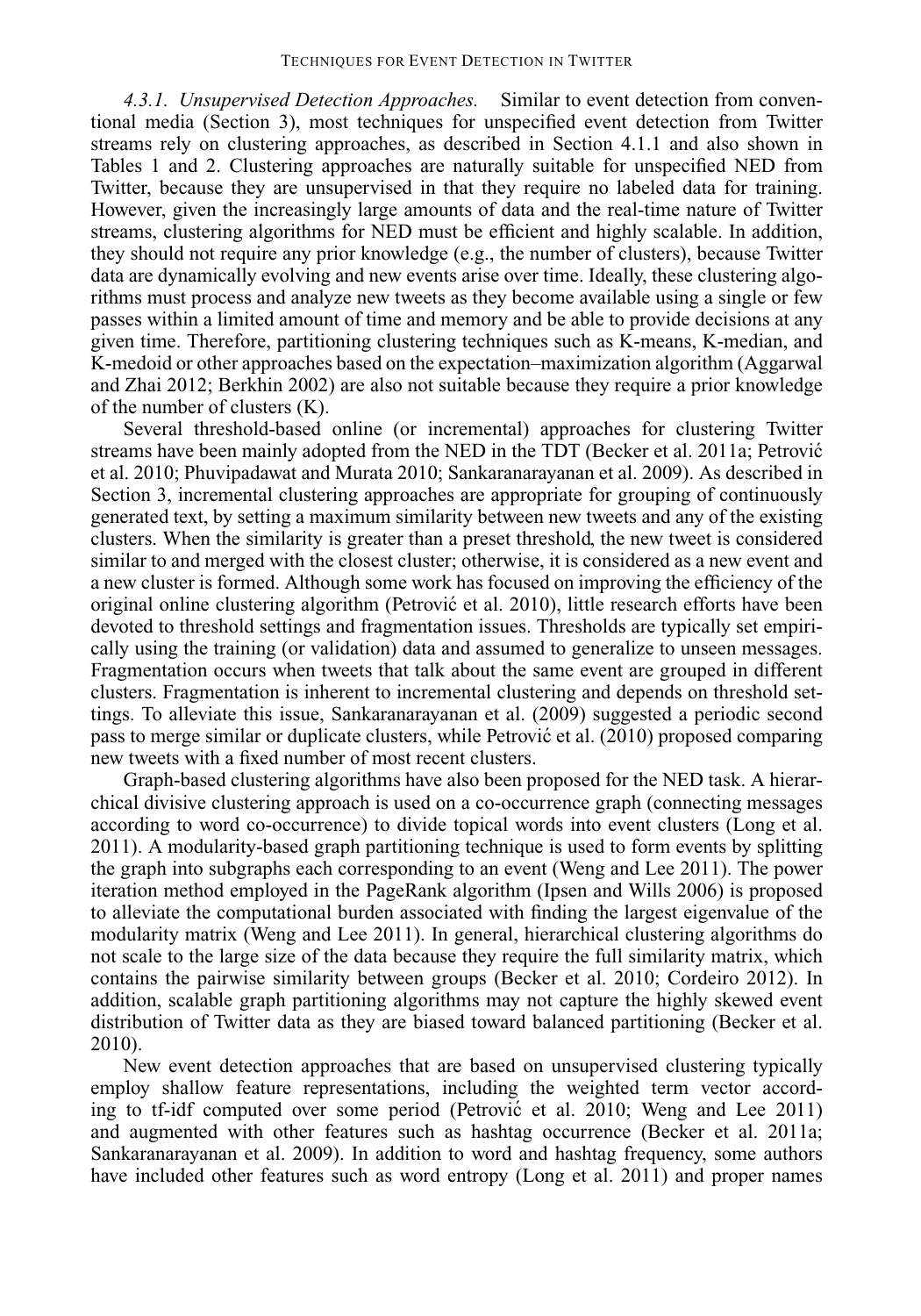[\(Phuvipadawat and Murata 2010\)](#page-31-0). Because of their discriminating power, and for improved efficiency, the hashtag features have been recently used without any additional features [\(Cordeiro 2012\)](#page-27-5). Cosine similarity is most commonly used within these online clustering algorithms to compute the distance between the (augmented) term vectors and the centers of clusters. The approaches based on spectral analysis and weighted graphs [\(Cordeiro 2012;](#page-27-5) [Long et al. 2011;](#page-29-4) [Weng and Lee 2011\)](#page-32-6) inherently detect the bursty events associated with the previously considered features over time. On the other hand, NED approaches that are only based on clustering typically exploit Twitter social network information, which reflect the bursty events, to rank the resulting event clusters and their associated messages before presenting the most relevant real-world events. This includes ranking event clusters according to the number of tweets, retweets, users, and followers (Petrović et al. 2010; Phuvipadawat and Murata 2010).

New event detection of specific type of events could be addressed similar to anomaly detection techniques [\(Khreich et al. 2009\)](#page-29-14), which rely on modeling normal user behavior and detecting any deviation from this baseline profile. This alternate unsupervised learning approach has been shown effective in detecting local festival events, by learning the normal behavior of users in a given location over some period, and in detecting deviations as possible events [\(Lee and Sumiya 2010\)](#page-29-5). Boxplot statistics such as the median, quartiles, and minimum and maximum values have been used to learn the geographical regularities of a crowd within a region of interest using features such as the number of tweets and the number of users, and user-movement based on geotag information [\(Lee and Sumiya 2010\)](#page-29-5). From this perspective, online and incremental learning of sequential models such as hidden Markov models [\(Khreich et al. 2012b\)](#page-28-16) would provide a more robust solution for modeling the temporal behavior of the data.

In contrast to traditional query expansion techniques, which rely on query-term cooccurrence, the unsupervised approaches for RED focus on temporal and dynamic query expansion techniques. Because of the temporal and social aspects in Twitter streams, people searching Twitter show more interest in timely information (e.g., related to news or events) and [social](#page-32-11) [information](#page-32-11) [related,](#page-32-11) [for](#page-32-11) [instance,](#page-32-11) [to](#page-32-11) [other](#page-32-11) [users](#page-32-11) [or](#page-32-11) [popular](#page-32-11) [trends](#page-32-11) [\(](#page-32-11)Teevan et al. 2011). The proposed temporal query expansion techniques are based on the number of posts close to the query date to retrieve individual messages [\(Massoudi et al. 2011\)](#page-30-2) or on past (possibly distant) timespans to extract various messages that are related to a specific event [\(Metzler et al. 2012\)](#page-30-3). Queries are extended on the basis of features such as the relative term frequency, hashtags, existence of hyperlinks and emoticons, number of replies and followers, post length, abbreviation, and capitalization that co-trend with the query terms in relevant timespans. This allows queries to adapt to new terms, abbreviations, or hashtags that may emerge during specific events.

Providing a structured and comprehensive summary of Twitter events, which goes beyond simple message retrieval, is currently an active area of research. As a postprocessing step to event detection, it would provide a more comprehensive view of the content than a list of tweets. Effective summarization and structuring of tweets is also important for several microblog-related applications ranging from trend detection to microblog retrieval and sentiment analysis [\(Efron 2011;](#page-27-16) [Kim et al. 2011;](#page-29-15) [Sharifi et al. 2010\)](#page-31-12). A "phrase reinforcement" algorithm is proposed to summarize multiple tweets related to the same event by finding the most commonly used phrase that encompasses the topic [\(Sharifi et al. 2010\)](#page-31-12). [Long et al. \(2011\)](#page-29-4) return the k most relevant and diverse posts to capture the event context based on cosine similarity between posts within a given time interval, while [Cordeiro \(2012\)](#page-27-5) returns the set of hashtags related to the events based on an LDA topic model. A more structured view of events is provided by the ETree framework [\(Gu et al. 2011\)](#page-27-6). ETree identifies the major aspects of the event, the key message clusters, and their hierarchical structure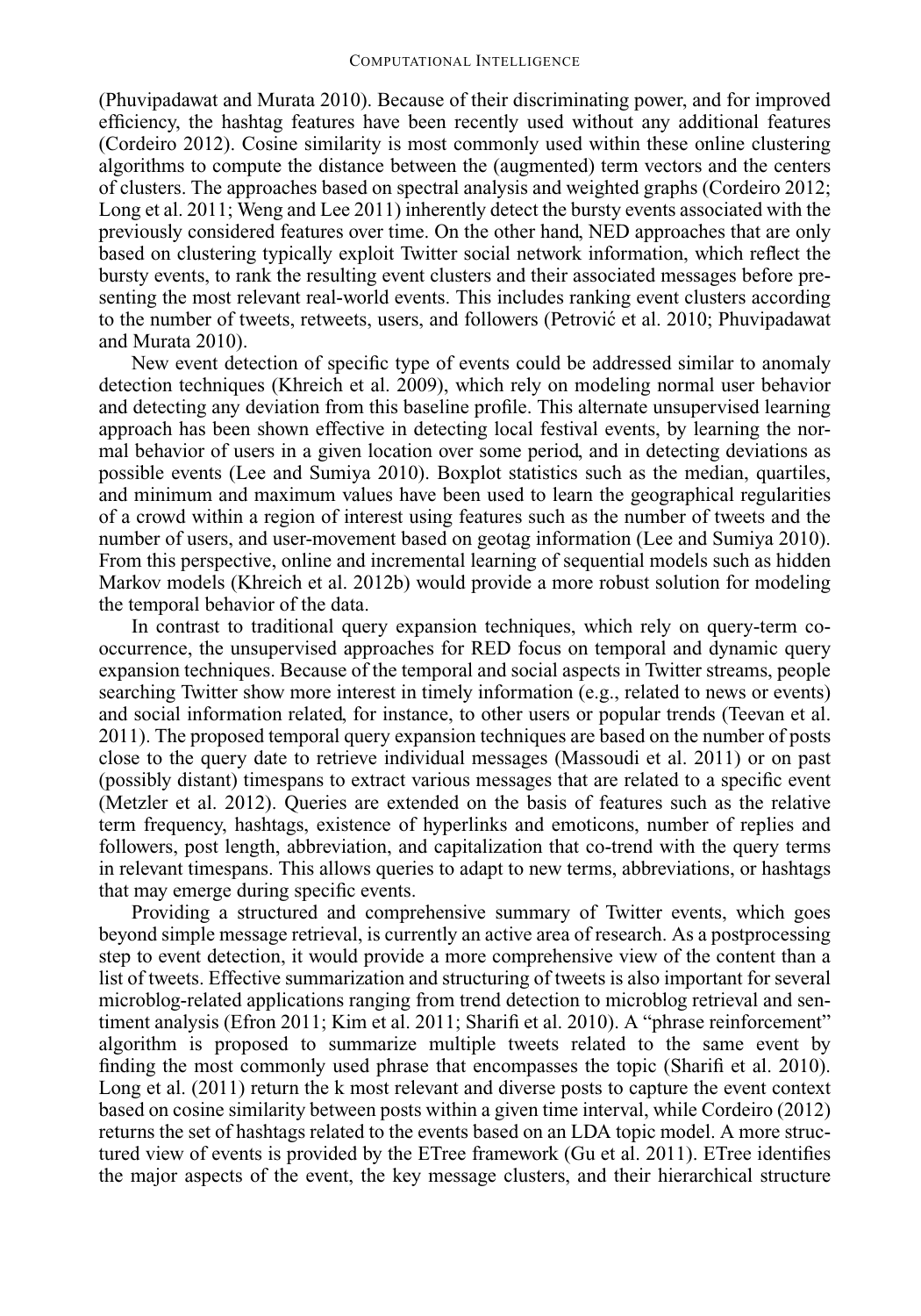and causal relationships by using the term vector, number of replies, and employing n-gram analysis, incremental modeling, and a life cycle–based temporal analysis.

*4.3.2. Supervised Detection Approaches.* While most NED approaches for unspecified events involve unsupervised clustering of new tweets (as shown in Table [1\)](#page-3-0), the NED techniques that focus on detecting a specified type of event mainly rely on supervised learning approaches. Although manually labeling a large number of twitter messages is a labor-intensive and time-consuming task, it is more feasible for specified events than for unspecified events (as illustrated in Table [3\)](#page-21-0). When some event descriptions are known, filtering techniques could be used to reduce the amounts of irrelevant messages and make it easier for a human expert to annotate a data set of "reasonable" size. Furthermore, filtering according to specific event descriptions, such as keywords, location, or time, would also reduce the amount of Twitter messages that must be processed during system operation and allow the detection algorithm to focus on a restricted set of tweets.

Several supervised classification algorithms have been proposed for NED of specified events, including naive Bayes [\(Becker et al. 2011a;](#page-26-3) [Sankaranarayanan et al. 2009\)](#page-31-1), SVM [\(Becker et al. 2011a;](#page-26-3) [Sakaki et al. 2010\)](#page-31-6), and gradient boosted decision trees [\(Popescu and Pennacchiotti 2010;](#page-31-4) [Popescu et al. 2011\)](#page-31-5). These classifiers are typically trained on a small set of Twitter messages collected over a few weeks or months and then filtered and labeled according to the target event as, for instance, an event or nonevent [\(Becker et al. 2011a;](#page-26-3) [Sankaranarayanan et al. 2009\)](#page-31-1), an earthquake or nonearthquake event [\(Sakaki et al. 2010\)](#page-31-6), and a controversial or noncontroversial event [\(Popescu and Pennacchiotti 2010;](#page-31-4) [Popescu et al. 2011\)](#page-31-5). The labeling procedure usually involves two human annotators with specific domain knowledge. An agreement measure, such as Cohen's Kappa measure [\(Carletta 1996\)](#page-27-17), is then used to evaluate the level of interannotator agreement. Ambiguous events with a high level of disagreement are discarded.

In addition to filtering out part of the irrelevant messages, when the detection task involves specified events, additional features (other than word or hashtag frequency) could be included in the detection algorithm for improved system accuracy. These features may vary widely depending on the target event and its description. For instance, in addition to word frequency, [Sakaki et al. \(2010\)](#page-31-6) considered special keywords mentioning an "earthquake", its variant, or related words (e.g., "shaking") as well as the contextual information surrounding these keywords. For detecting controversial events about celebrities, Popescu and Pennacchiotti (2010) employed a large set of linguistic, structural, burst, sentiment, and controversy features from Twitter and external features such as news buzz and Web-news controversy. For improved event detection accuracy and event description quality, Popescu et al. [\(2011\)](#page-31-5) augmented this set with more sophisticated features based on information retrieval and natural language processing techniques, such as relative positional information, POS tagging, and main entity extraction.

*4.3.3. Hybrid Detection Approaches.* While supervised classification and unsupervised clustering approaches have been applied separately for NED, a combination of both approaches has also been proposed (Table [1\)](#page-3-0). Some approaches employ classification or detection techniques to identify relevant or important tweets before clustering [\(Sankaranarayanan et al. 2009\)](#page-31-1). A trained classifier used to discriminate between events and nonevents would help reduce the amount of (noisy) data provided for clustering and hence improve system efficiency. However, this approach is sensitive to the classification accuracy and threshold settings; relevant real-world events could be discarded before reaching the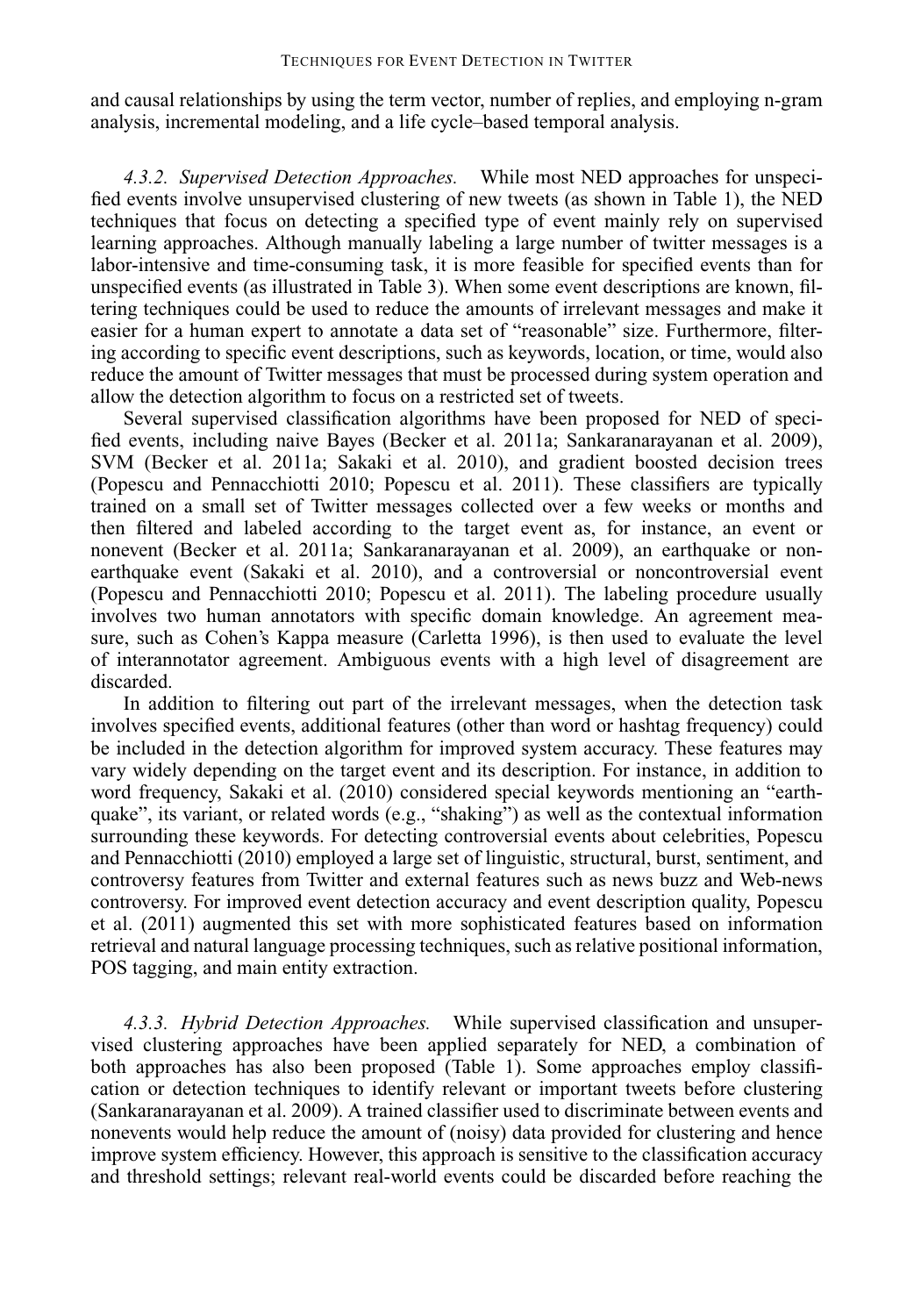|                                                                  | Collection                                                                  | Corpus size                      | Temporal scope           | Evaluation                                                                                                                                                          |
|------------------------------------------------------------------|-----------------------------------------------------------------------------|----------------------------------|--------------------------|---------------------------------------------------------------------------------------------------------------------------------------------------------------------|
| Phuvipadawat and Murata (2010)<br>Sankaranarayanan et al. (2009) | Streaming API (predefined<br>search queries targeting<br>GardenHose BirdDog | 10 tweets                        | $\overline{\phantom{a}}$ | Qualitative<br>Qualitative                                                                                                                                          |
| Petrović et al. (2010)                                           | breaking news)<br>Streaming API                                             | 163.5 M tweets                   | 6 months                 | manually labeled as relevant,<br>Average precision over 1000<br>threads from system output<br>neutral, or spam                                                      |
| Becker et al. (2011a)                                            | Streaming API (tweets from<br>NYC-based users)                              | 2.6 M tweets                     | l month                  | Macro-averaged F <sub>1</sub> over 300<br>labeled as real-world event,<br>tweet clusters manually<br>Twitter-centric activity,                                      |
| Weng and Lee (2011)<br>Long et al. $(2011)$                      | REST API<br>Sina API                                                        | 4.3 M tweets<br>22 M posts       | 2.5 months<br>1 month    | Precision on 21 system-detected<br>other nonevent, or ambiguous<br>events (tweets from 1k most<br>followed Singapore-based<br>$users + their follows)$<br>Precision |
| Popescu and Pennacchiotti (2010)<br>Cordeiro (2012)              | Firehose<br>Spritzer                                                        | 740 K snapshots<br>13.6 M tweets | 7 months<br>8 days       | Average precision, area under<br>ROC curve over 10-fold<br>Visual illustration<br>cross-validation                                                                  |

<span id="page-21-0"></span>TABLE 3. Summary of Data Sets and Evaluation Metrics. TABLE 3. Summary of Data Sets and Evaluation Metrics.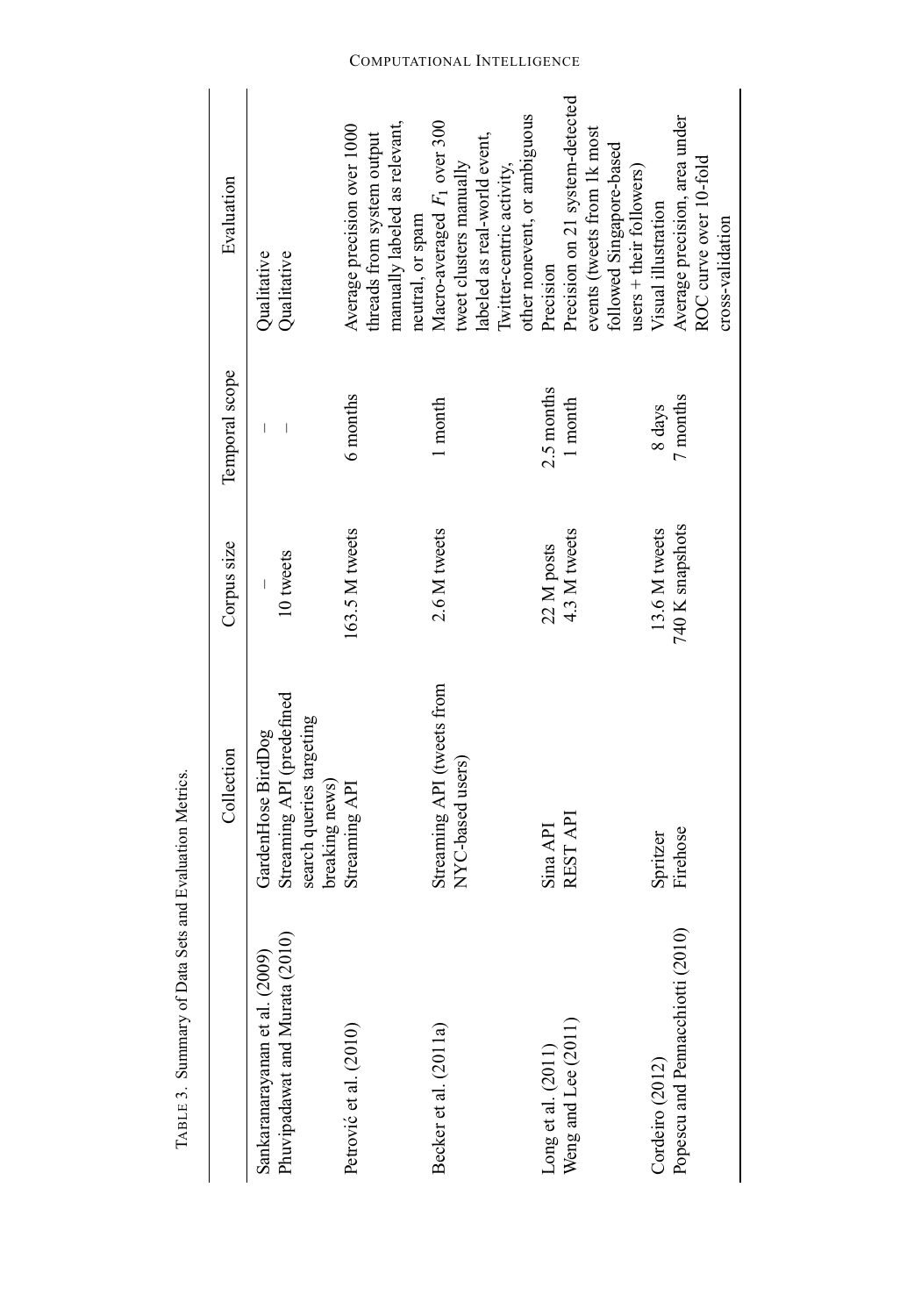|                        | Collection                                                                           | Corpus size    | Temporal scope           | Evaluation                                                                                                        |
|------------------------|--------------------------------------------------------------------------------------|----------------|--------------------------|-------------------------------------------------------------------------------------------------------------------|
| Popescu et al. (2011)  | Firehose                                                                             | 5040 snapshots | $\overline{\phantom{a}}$ | Average precision, mean<br>reciprocal rank over                                                                   |
| Benson et al. (2011)   | Tweets from NYC-based users                                                          | 4.7 M tweets   | 3 weekends               | Precision/recall over records<br>scraped from NYC.com<br>music event guide                                        |
| Lee and Sumiya (2010)  | Search API (tweets geotagged<br>as from Japan)                                       | 21.6 M tweets  | 1.5 months               | results manually judged against<br>Precision/recall over system<br>15 prespecified festivals<br>in a 3-day period |
| Sakaki et al. (2010)   | Search API (queries: {typhoon}<br>and $\{$ earthquake + shaking $\})$<br>Twitter API | 597 tweets     |                          | Precision/recall                                                                                                  |
| Becker et al. (2011)   |                                                                                      |                |                          | Qualitative                                                                                                       |
| Massoudi et al. (2011) | Queries based on trending topics                                                     | 110 M tweets   | 6 months                 | top 20 results of each query<br>manually assessed pool of<br>Standard IR metrics over                             |
| Metzler et al. (2012)  | Streaming API                                                                        | 46.6 M tweets  | 6 months                 | Precision@10 for 50 different<br>event type queries                                                               |
| Gu et al. (2011)       | Search API (queries for 20<br>manually selected events<br>across seven categories)   | 3.5 M tweets   | 5 months                 | Coverage/coherence                                                                                                |

TABLE 3. *Continued.*

TABLE 3. Continued.

TECHNIQUES FOR EVENT DETECTION IN TWITTER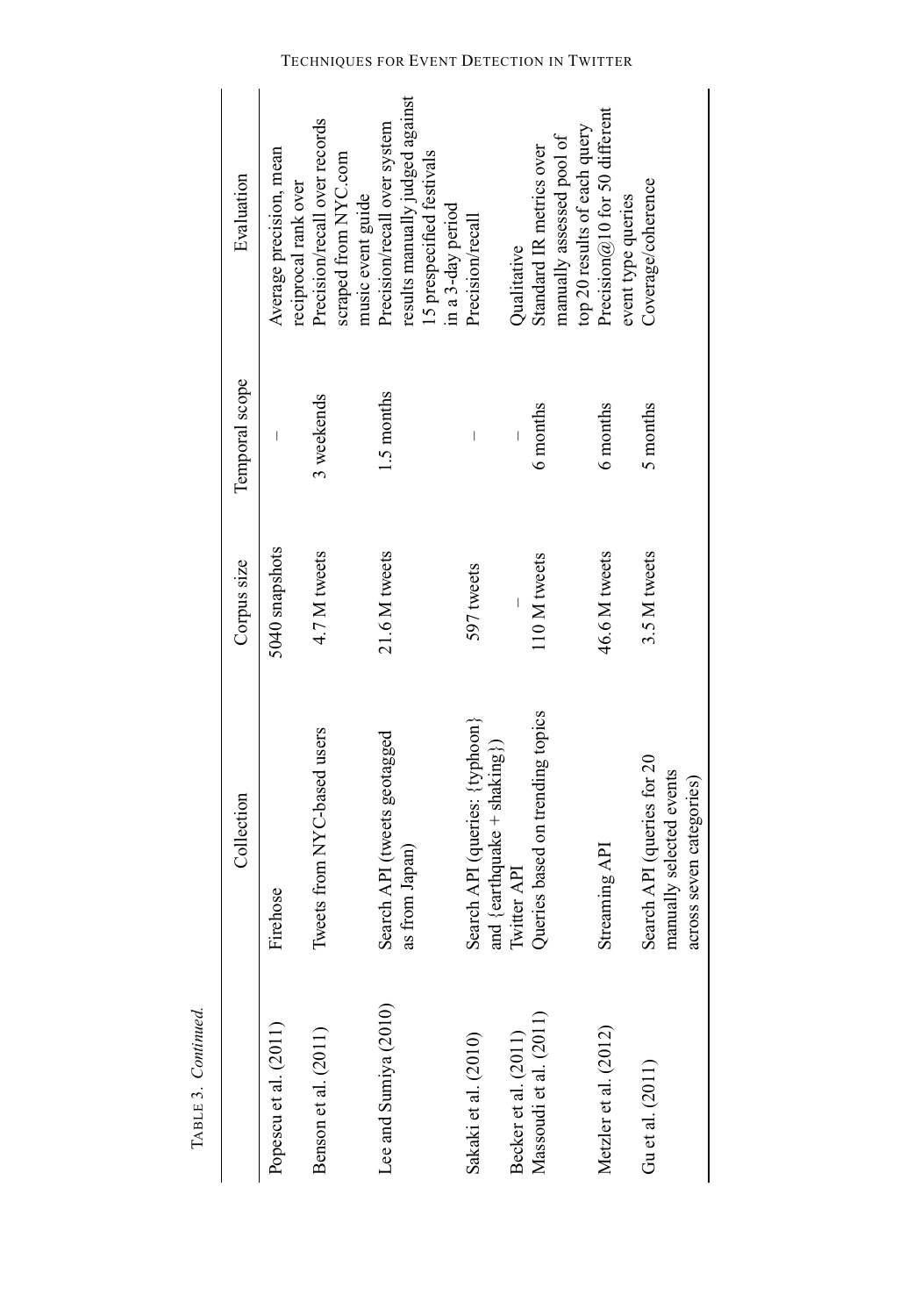clustering stage. Other approaches first proceed with a clustering and then attempt to classify whether a cluster contains relevant information about real-world events. Because the clusters constantly evolve over time, the features are periodically updated for old clusters and computed for newly formed ones.

Another hybrid approach proposed to identify Twitter messages corresponding to concert events uses a factor graph model, which simultaneously extracts the artist name and location of the event using a supervised CRF classifier and then clusters them according to event type and induces a canonical value for each event property [\(Benson et al. 2011\)](#page-26-4). This novel approach could be seen as a specific named entity recognizer. In this line of research, [Ritter et al. \(2011\)](#page-31-13) developed more general NLP tools for Twitter text, including a POS tagger, a shallow parser, and a named entity recognizer based on supervised CRF models.

### **5. DISCUSSION**

<span id="page-23-0"></span>As discussed in the previous section and presented in Tables [1](#page-3-0) and [2,](#page-4-0) event detection techniques from Twitter mainly rely on unsupervised and supervised detection approaches. While the benefit of unsupervised clustering approaches is that they do not require labeled data, several options are still available for potential optimization. For instance, setting the thresholds of incremental clustering algorithms should be based on more advanced and possibly adaptive techniques rather than simply relying on static values computed from small data sets during system design. Alternative techniques for improved clustering efficiency and [scalability may be considered, such as blocking or canopy techniques \(](#page-26-18)Bilenko et al. 2006; [McCallum et al. 2000;](#page-30-13) [Reuter and Cimiano 2012\)](#page-31-14). Candidate retrieval or blocking methods alleviate the scalability issue by selecting a subset of object pairs with large similarity values (e.g., between messages or between messages and clusters), leaving out the remaining pairs as dissimilar, and hence reducing the number of messages that are considered as potential events [\(Bilenko et al. 2006;](#page-26-18) [Reuter and Cimiano 2012\)](#page-31-14). Performing clustering in two stages is another alternative. First, an approximate distance measure is used to efficiently (and roughly) divide the data into overlapping subsets or "canopies." Then, a more rigorous clustering stage using expensive distance measurements is applied to the messages that occur in a common canopy [\(McCallum et al. 2000\)](#page-30-13). Cluster fragmentation is also another issue that deserves more focus. In addition to the temporal aspect of the messages, other features such as the location proximity (using geotags) could be used as another indicator that messages are related to the same event.

On the other hand, the proposed supervised event detection approaches generally assume a static environment. A single classifier is typically trained off-line on a relatively small batch of Twitter data labeled manually. The classifier is then deployed for detecting events directly or combined with a clustering approach. These techniques are therefore restricted in scope, because limited labeled data are available for training and Twitter is a continuously evolving environment. For instance, users may leave or join the service, active users may become inactive, new terms, abbreviations, and hashtags may emerge. A static classifier is prone to both false positive and negative errors when a concept drift occurs in the data streams. Techniques such as incremental learning [\(Joshi and Kulkarni 2012\)](#page-28-17) and ensemble methods [\(Khreich et al. 2012a;](#page-28-18) [Kuncheva 2004;](#page-29-16) [Polikar 2006\)](#page-31-15) may be employed to account for unseen events and adapt to changes that may occur over time.

Other approaches that have proved useful when dealing with sparse labeled data include semi-supervised learning [\(Chapelle et al. 2006;](#page-27-18) [Zhu Updated on July 19, 2008\)](#page-32-12) and transfer learning [\(Pan and Yang 2010;](#page-30-14) [Pan et al. 2012\)](#page-30-15). Semi-supervised learning exploits a small amount of labeled data together with the large amount of unlabeled data to build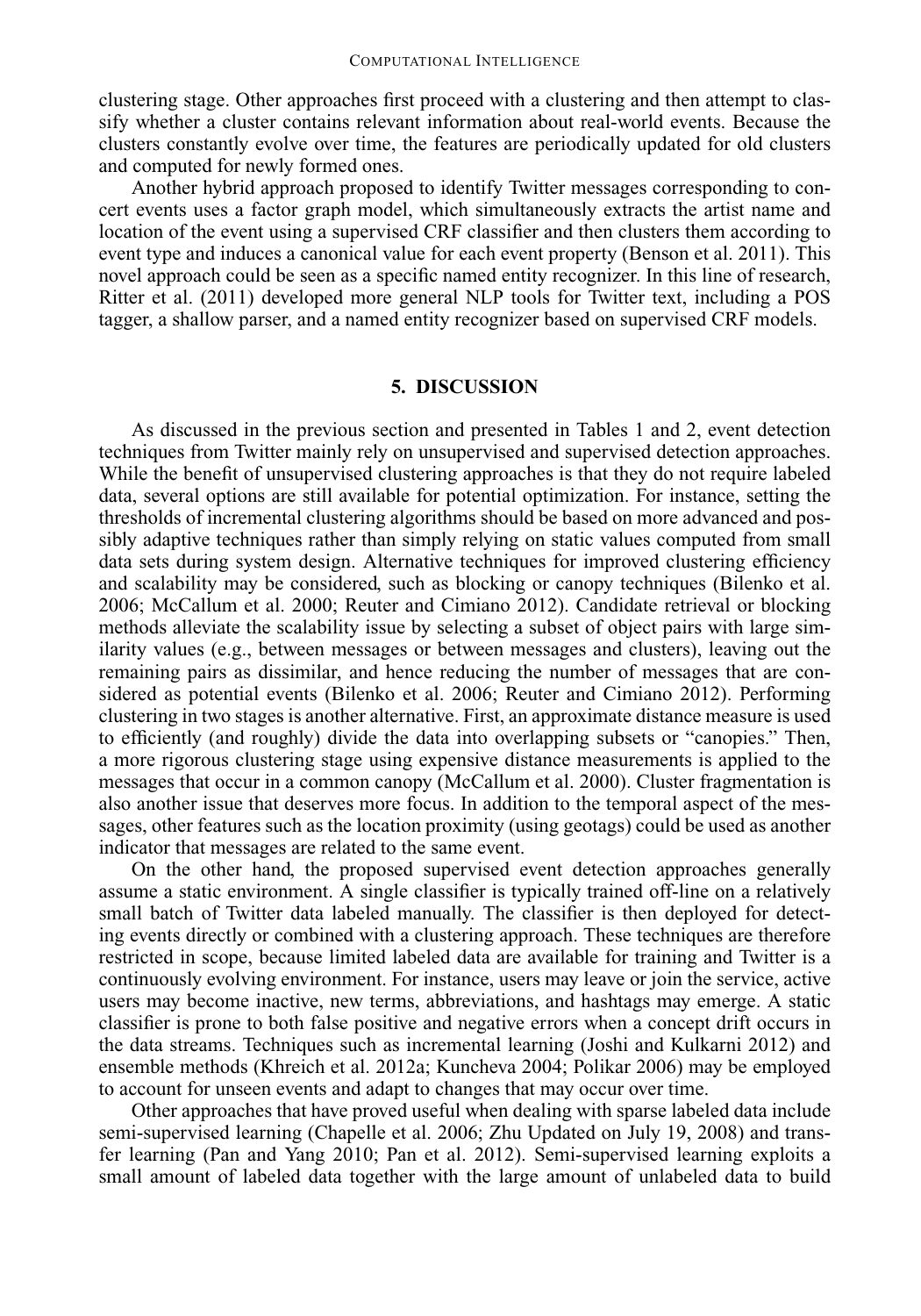classifiers [\(Chapelle et al. 2006;](#page-27-18) [Zhu Updated on July 19, 2008\)](#page-32-12). Transfer learning methods are designed to extract useful knowledge from different but related domains (Chapelle et al. 2006; [Zhu Updated on July 19, 2008\)](#page-32-12). For instance, transferring existing knowledge in Wikipedia documents to help classify Twitter messages. Following this line of research, [Meij et al. \(2012\)](#page-30-16) proposed a method for automatically mapping tweets to Wikipedia articles to facilitate semantic mining. This approach is based on a combination of high-recall concept ranking and high-precision machine learning including random forests or gradient boosted regression trees.

People are increasingly searching the Web not only to find documents but also to make decisions. Because queries are inherently ambiguous and difficult to interpret in isolation, recent advances in Web search technologies are relying on the notion of relevance to reduce ambiguity. Therefore, several learning to rank models have been proposed for information retrieval tasks to capture document relevance by combining various global, context-specific, and user-specific features [\(Li et al. 2008\)](#page-29-17). In addition to traditional information retrieval methods, the previously described techniques for semi-supervised and transfer learning may be used for feature generation, ranking model selection, and labeled data collection for model training and evaluation. The challenge with RED resides in designing features that capture the importance of an event with respect to specific keywords, while taking into account the temporal, geospacial, and social network specific to the user.

Performance evaluation of different approaches and features is a major issue facing event detection in Twitter. In typical information retrieval tasks, precision, recall, and Fmeasures are common performance metrics. The precision is the number of relevant events detected over the total number of events detected, while the recall is the number of relevant events detected over the total number of relevant events that exist in the data streams. F-measures are weighted harmonic means of precision and recall. Recall is generally difficult to compute for large and noisy data sets, because manual enumeration of all relevant events that exist in a given Twitter streams is time consuming for small sets and infeasible for larger ones. Therefore, as illustrated in Table [3,](#page-21-0) some of the work surveyed in this article only focused on precision measures such as average precision or precision  $QK$  (which capture the fraction of correctly detected events out of the top-K detected ones), while others only presented few examples of the detected events. Representative data sets and common testbed are highly required for evaluation of different detection techniques and feature representations that are proposed for event detection from Twitter. Therefore, sharing (and if possible merging) the labeled data sets online (such as those presented in Table [3\)](#page-21-0), as well as using crowd sourcing services such as Amazon's Mechanical Turk for larger scale labeling, would provide more representative data for evaluation.

Most techniques focused on English language. In addition to stop-words and trivial nonalphanumeric words, all non-English words are filtered out. However, depending on the event location, Twitter messages could be written in mixed languages or in completely non-English languages. Accurate translation of all non-English tweets would increase the computational load the amounts of data to process by downstream applications. There is a growing body of mining translingual knowledge from textual data found on the Web for statistical machine translation [\(Nie et al. 2012\)](#page-30-17). In general, techniques for both RED and NED do not always require high-quality text translations. Parallel or even comparable corpora can be directly used to train models or learn term similarity measures for query translation.

This survey focused on event detection from a single source of social media information. More robust solutions would be provided by integrating and combining event information from multiple social sources, such as Facebook, Flicker, and Youtube (Chen and Roy 2009; [Kennedy et al. 2007;](#page-28-19) [Kinsella et al. 2011;](#page-29-18) [Mirkovic et al. 2011;](#page-30-18) Rattenbury et al. 2007; [Stefanidis et al. 2011;](#page-32-13) [Tang et al. 2012\)](#page-32-14). Missing information from one source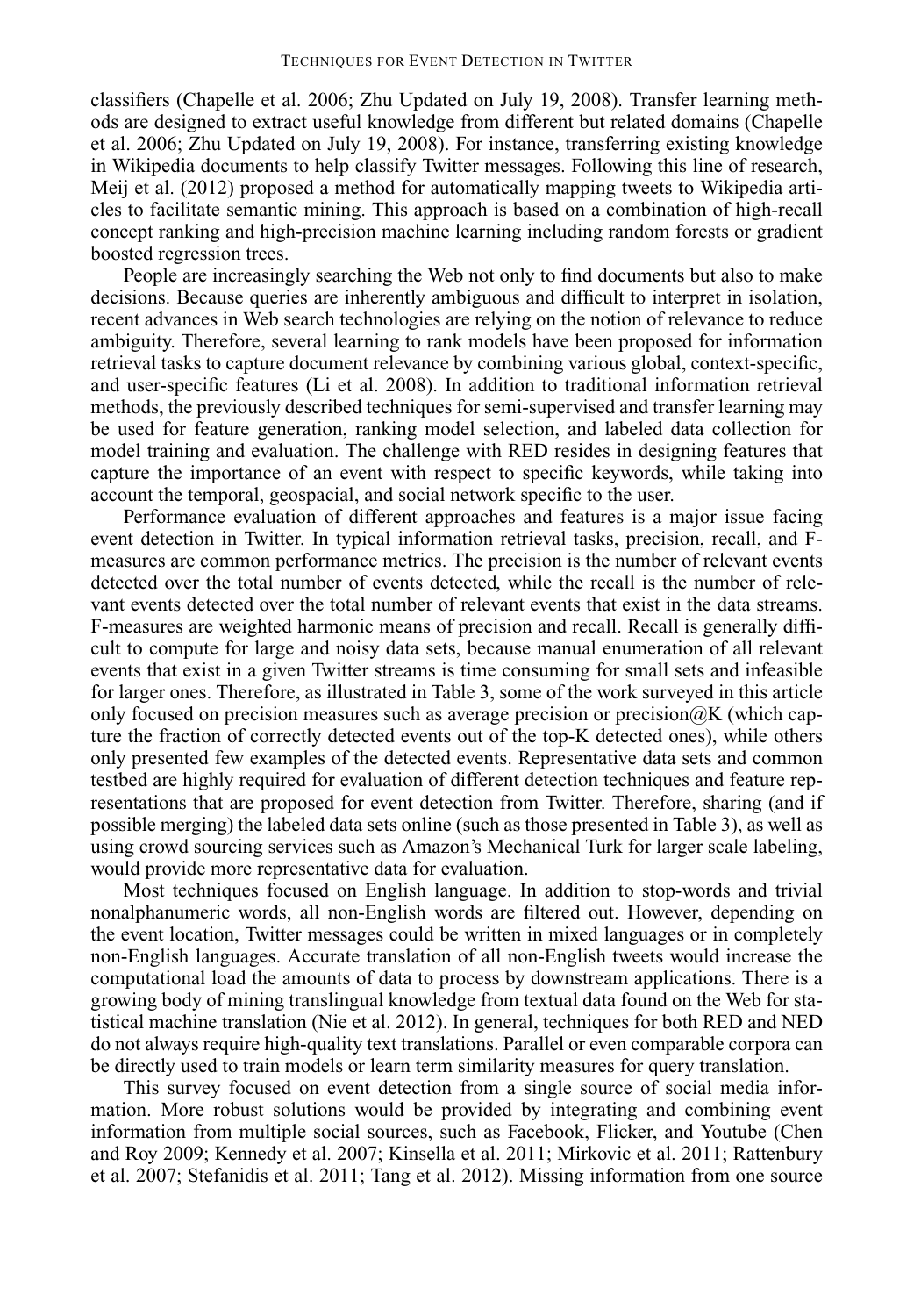may be available in the other. Clustering and classification approaches could be applied to various social media sources simultaneously using their common feature representations included in the metadata (title, user, time, tags, location, etc.). As an alternative, these detection approaches could be applied to each social media source to further exploit site-specific features and then be merged using learned similarity measures [\(Becker et al. 2010\)](#page-26-17). Furthermore, multiple text streams could be indexed and aligned by the same set of time points called coordinated text streams [\(Wang et al. 2007\)](#page-32-9), to determine the interesting events and associations between different streams. These approaches and additional features can help detect new events from complementary social media sites.

Although the research community is making progress toward specific event detection subtasks, simultaneously monitoring and analyzing the events and activities from different social media services remain a challenge. A considerable effort is still required to achieve efficient and reliable event detection systems, such as designing better feature extraction and query generation techniques, more accurate filtering and detection algorithms, improved techniques to combine and analyze information from multiple sources (social and traditional media) and multiple languages, and enhanced summarization and visualization approaches. Many organizations and research scholars are actively developing new systems and algorithms to overcome these challenges to exploit this rich and continuous flow of user-generated content.

## **6. CONCLUSION**

Event detection aims at finding real-world occurrences that unfold over space and time. As a fast-growing microblogging and online social networking service, Twitter provides unprecedentedly valuable user-generated content that can be transformed into actionable and situational knowledge. More importantly, messages posted on Twitter—currently exceeding 400 million tweets per day—could reveal information about real-world events as they unfold. However, event detection from Twitter data must efficiently and accurately uncover relevant information about events of general or specific interest, which is buried within a large amount of mundane information (e.g., meaningless, polluted, and rumor messages). This article provides a survey of techniques proposed for event detection from Twitter data. These techniques are classified according to the type of target event into specified or unspecified event detection. Depending on the detection task and target application, these techniques are also classified into RED or NED. Nevertheless, they are also categorized according to the detection methods that involve supervised, unsupervised, and hybrid approaches. General and Twitter-specific feature representations corresponding to each category are also presented and discussed. Finally, this article highlights major issues and open research challenges, in particular, the need for publicly available testbeds for comprehensive evaluation of performance and objective comparison of different detection approaches.

#### **REFERENCES**

- <span id="page-25-2"></span>AGGARWAL, C. C. 2011. An introduction to social network data analytics. *In* Social Network Data Analytics. *Edited by* C. C. AGGARWAL. Springer: New York, pp. 1–15.
- <span id="page-25-1"></span>AGGARWAL, C. C., and C. ZHAI. 2012. A survey of text clustering algorithms. *In* Mining Text Data. *Edited by* C. C. AGGARWAL, and C. ZHAI. Springer: New York, pp. 77–128.
- <span id="page-25-0"></span>ALLAN, J. 2002. Topic Detection and Tracking: Event-based Information Organization. Kluwer Academic Publishers: Norwell, MA.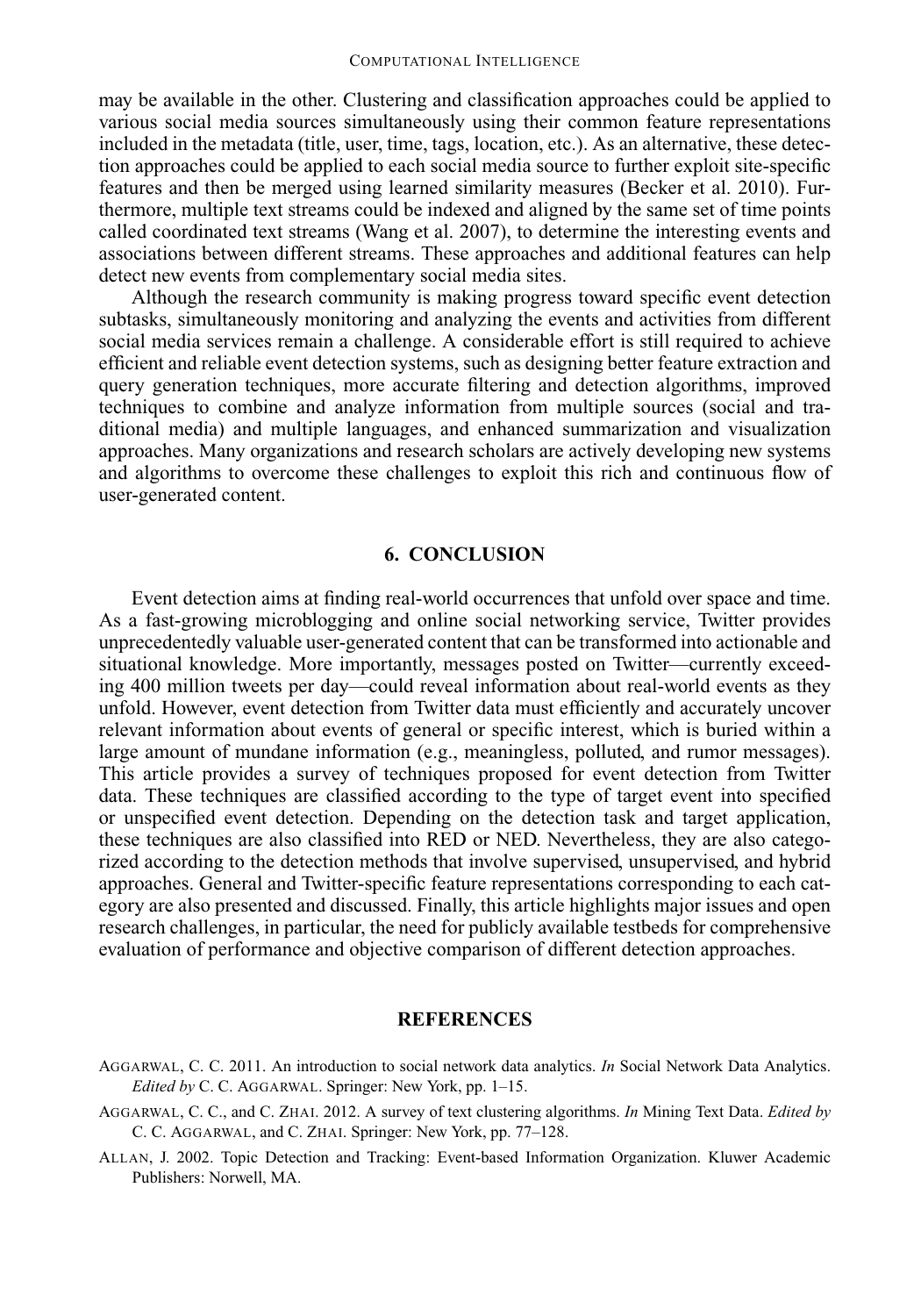- <span id="page-26-2"></span>ALLAN, J., J. CARBONELL, G. DODDINGTON, J. YAMRON, and Y. YANG. 1998. Topic detection and tracking pilot study final report. *In* Proceedings of the DARPA Broadcast News Transcription and Understanding Workshop, Lansdowne, VA, pp. 194–218.
- <span id="page-26-8"></span>ALLAN, J., V. LAVRENKO, and H. JIN. 2000. First story detection in TDT is hard. *In* Proceedings of the Ninth International Conference on Information and Knowledge Management, CIKM '00, ACM, New York, NY, pp. 374–381.
- <span id="page-26-9"></span>ALLAN, J., V. LAVRENKO, D. MARLIN, and R. SWAN. 2000. Detections, bounds, and timelines: UMass and TDT–3. *In* Proceedings of Topic Detection and Tracking (TDT–3), Vienna, VA, pp. 167–174.
- <span id="page-26-10"></span>ALLAN, J., R. PARKA, and LAVRENKO V. 1998. On-line new event detection and tracking. *In* Proceedings of the 21st Annual International ACM SIGIR Conference on Research and Development in Information Retrieval, SIGIR '98, ACM, New York, NY, pp. 37–45.
- <span id="page-26-1"></span>AMER-YAHIA, S., S. ANJUM, A. GHENAI, A. SIDDIQUE, S. ABBAR, S. MADDEN, A. MARCUS, and M. EL-HADDAD. 2012. MAQSA: A system for social analytics on news. *In* Proceedings of the 2012 ACM SIGMOD International Conference on Management of Data, SIGMOD '12, ACM, New York, NY, pp. 653–656.
- <span id="page-26-16"></span>BAEZA-YATES, R. A., and B. RIBEIRO-NETO. 2011. Modern Information Retrieval the Concepts and Technology Behind Search (2nd ed.). Pearson Education Ltd.: Harlow, England.
- <span id="page-26-5"></span>BECKER, H., F. CHEN, D. ITER, M. NAAMAN, and L. GRAVANO. 2011. Automatic identification and presentation of Twitter content for planned events. *In* International AAAI Conference on Weblogs and Social Media, Barcelona, Spain.
- <span id="page-26-15"></span>BECKER, H., D. ITER, M. NAAMAN, and L. GRAVANO. 2012. Identifying content for planned events across social media sites. *In* Proceedings of the Fifth ACM International Conference on Web Search and Data Mining, WSDM '12, ACM, New York, NY, pp. 533–542.
- <span id="page-26-17"></span>BECKER, H., M. NAAMAN, and L. GRAVANO. 2010. Learning similarity metrics for event identification in social media. *In* WSDM'10, ACM, New York, pp. 291–300.
- <span id="page-26-3"></span>BECKER, H., M. NAAMAN, and L. GRAVANO. 2011a. Beyond trending topics: Real-world event identification on Twitter. *In* ICWSM, Barcelona, Spain.
- <span id="page-26-13"></span>BECKER, H., M. NAAMAN, and L. GRAVANO. 2011b. Selecting quality Twitter content for events. *In* International AAAI Conference on Weblogs and Social Media, Barcelona, Spain.
- <span id="page-26-7"></span>BENEVENUTO, F., G. MAGNO, T. RODRIGUES, and V. ALMEIDA. 2010. Detecting spammers on Twitter. *In* Proceedings of the 7th Annual Collaboration, Electronic Messaging, Anti-Abuse and Spam Conference (CEAS), Redmond, WA.
- <span id="page-26-4"></span>BENSON, E., A. HAGHIGHI, and R. BARZILAY. 2011. Event discovery in social media feeds. *In* Proceedings of the 49th Annual Meeting of the Association for Computational Linguistics: Human Language Technologies, Volume 1 of *HLT '11*, Association for Computational Linguistics, Stroudsburg, PA, pp. 389–398.
- <span id="page-26-11"></span>BERKHIN, P. 2002. A survey of clustering data mining techniques. Technical report, Yahoo!, Inc.
- <span id="page-26-18"></span>BILENKO, M., B. KAMATH, and R. J. MOONEY. 2006. Adaptive blocking: learning to scale up record linkage. *In* Proceedings of the Sixth International Conference on Data Mining, ICDM '06, IEEE Computer Society, Washington, DC, pp. 87–96.
- <span id="page-26-14"></span>BLEI, D. M., A. Y. NG, and M. I. JORDAN. 2003. Latent Dirichlet allocation. Journal of Machine Learning Research, **3**: 993–1022.
- <span id="page-26-12"></span>BOURAS, C., and V. TSOGKAS. 2010. Assigning Web news to clusters. *In* Proceedings of the 2010 Fifth International Conference on Internet and Web Applications and Services, ICIW '10, IEEE Computer Society, Washington, DC, pp. 1–6.
- <span id="page-26-6"></span>BOYD, D., S. GOLDER, and G. LOTAN. 2010. Tweet, tweet, retweet: Conversational aspects of retweeting on Twitter. *In* 2010 43rd Hawaii International Conference on System Sciences (HICSS), pp. 1–10.
- <span id="page-26-0"></span>BOYD, D. M., and N. B. ELLISON. 2007. Social network sites: Definition, history, and scholarship. Journal of Computer-Mediated Communication, **13**(1): 210–230.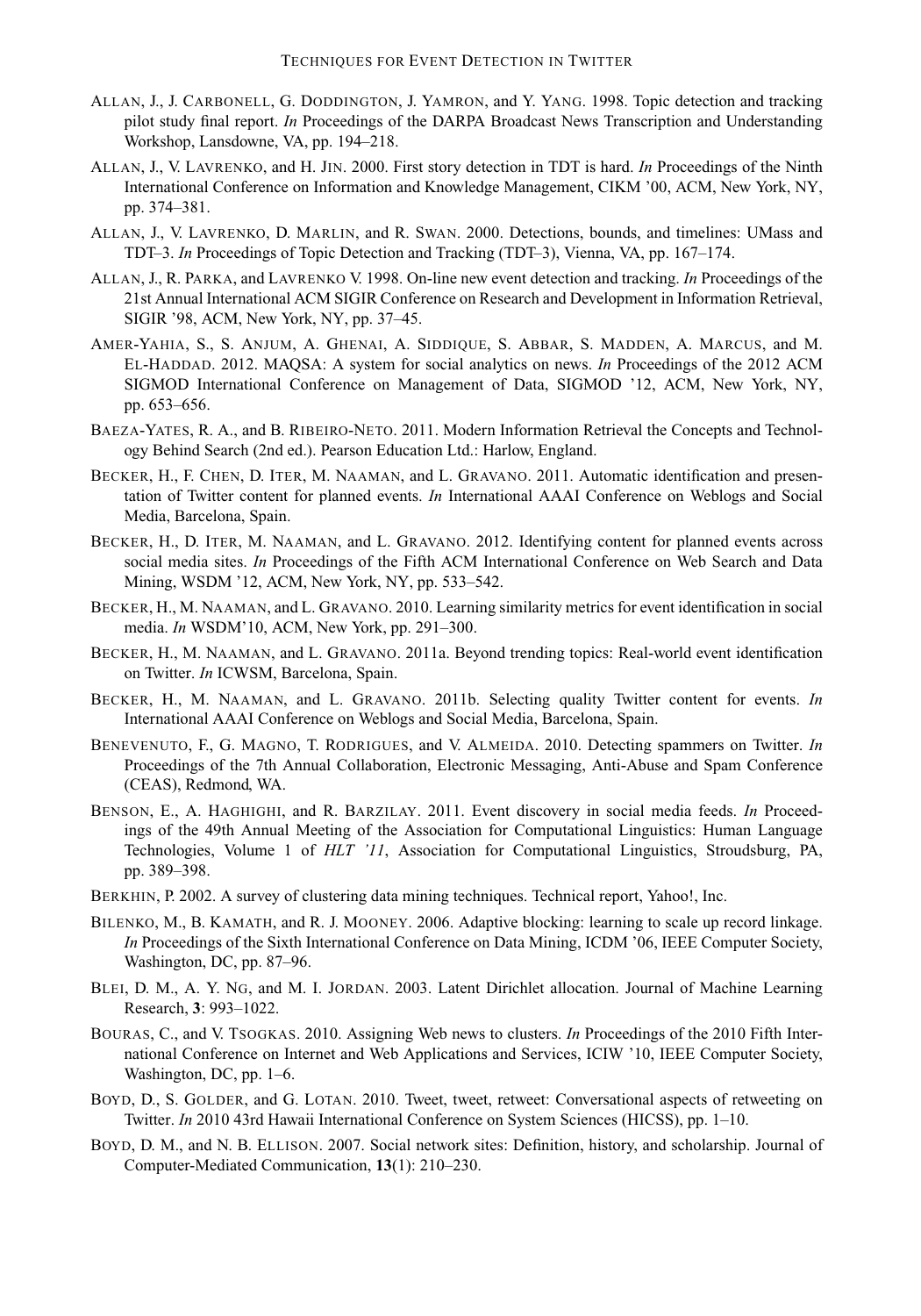- <span id="page-27-7"></span>BRANTS, T., F. CHEN, and A. FARAHAT. 2003. A system for new event detection. *In* Research and Development in Information Retrieval, New York, NY, pp. 330–337.
- <span id="page-27-4"></span>BRZOZOWSKI, M. J., and D. M. ROMERO. 2011. Who should I follow? Recommending people in directed social networks. *In* Proceedings of the Fifth International Conference on Weblogs and Social Media, ICWSM, The AAAI Press.
- <span id="page-27-17"></span>CARLETTA, J. 1996. Assessing agreement on classification tasks: the kappa statistic. Computational Linguistics, **22**(2): 249–254.
- <span id="page-27-3"></span>CASTILLO, C., M. MENDOZA, and B. POBLETE. 2011. Information credibility on Twitter. *In* Proceedings of the 20th International Conference on World Wide Web, WWW '11, ACM, New York, NY, pp. 675–684.
- <span id="page-27-18"></span>CHAPELLE, O., B. SCHÃŰLKOPF, and B. ZIEN. 2006. Semi-Supervised Learning. Adaptive Computation and Machine Learning series. MIT Press: Cambridge, MA.
- <span id="page-27-15"></span>CHEN, C. C., and M. CHANG CHEN. 2008. TSCAN: A novel method for topic summarization and content anatomy. *In* Proceedings of the 31st Annual International ACM SIGIR Conference on Research and Development in Information Retrieval, SIGIR '08, ACM, New York, NY, pp. 579–586.
- CHEN, L., and A. ROY. 2009. Event detection from Flickr data through wavelet-based spatial analysis. *In* Proceedings of the 18th ACM Conference on Information and Knowledge Management, CIKM '09, ACM, New York, NY, pp. 523–532.
- <span id="page-27-5"></span>CORDEIRO, M. 2012. Twitter event detection: Combining wavelet analysis and topic inference summarization. *In* Doctoral Symposium on Informatics Engineering, DSIE'2012.
- <span id="page-27-8"></span>DAI, X. Y., Q. C. CHEN, X. L. WANG, and J. XU. 2010. Online topic detection and tracking of financial news based on hierarchical clustering. *In* 2010 International Conference on Machine Learning and Cybernetics (ICMLC), Vol. 6, pp. 3341–3346.
- <span id="page-27-16"></span>EFRON, M. 2011. Information search and retrieval in microblogs. Journal of the American Society of Information Science and Technology, **62**(6): 996–1008.
- <span id="page-27-2"></span>FARZINDAR, A. 2012. Industrial perspectives on social networks. *In* EACL 2012 - Workshop on Semantic Analysis in Social Media.
- <span id="page-27-0"></span>FARZINDAR, A., and D. INKPEN. 2012. Proceedings of the Workshop on Semantic Analysis in Social Media. Association for Computational Linguistics, Avignon, France.
- <span id="page-27-14"></span>FOX, D., J. HIGHTOWER, L. LIAO, D. SCHULZ, and G. BORRIELLO. 2003. Bayesian filtering for location estimation. IEEE Pervasive Computing, **2**: 24–33.
- <span id="page-27-12"></span>FRIEDMAN, J. H. 2001. Greedy function approximation: a gradient boosting machine. Annals of Statistics, **29**: 1189–1232.
- <span id="page-27-13"></span>FUJISAKA, T., R. LEE, and K. SUMIYA. 2010. Discovery of user behavior patterns from geo-tagged microblogs. *In* Proceedings of the 4th International Conference on Uniquitous Information Management and Communication, ICUIMC '10, ACM, New York, NY, pp. 36:1–36:10.
- <span id="page-27-9"></span>FUNG, G. P. C., J. XU YU, P. S. YU, and H. LU. 2005. Parameter free bursty events detection in text streams. *In* Proceedings of the 31st International Conference on Very Large Data Bases, VLDB '05, VLDB Endowment, pp. 181–192.
- <span id="page-27-1"></span>GESER, H. 2011. Has tweeting become inevitable? Twitter's strategic role in the world of digital communication. Online Publications.
- <span id="page-27-11"></span>GIONIS, A., P. INDYK, and R. MOTWANI. 1999. Similarity search in high dimensions via hashing. *In* Proceedings of the 25th International Conference on Very Large Data Bases, VLDB '99. Morgan Kaufmann Publishers Inc.: San Francisco, CA, pp. 518–529.
- <span id="page-27-10"></span>GOORHA, S., and L. UNGAR. 2010. Discovery of significant emerging trends. *In* Proceedings of the 16th ACM SIGKDD International Conference on Knowledge Discovery and Data Mining, KDD '10, ACM, New York, NY, pp. 57–64.
- <span id="page-27-6"></span>GU, H., X. XIE, Q. LV, Y. RUAN, and L. SHANG. 2011. ETree: Effective and efficient event modeling for realtime online social media networks. *In* Web Intelligence and Intelligent Agent Technology (WI-IAT), 2011 IEEE/WIC/ACM International Conference, Vol. 1, pp. 300–307.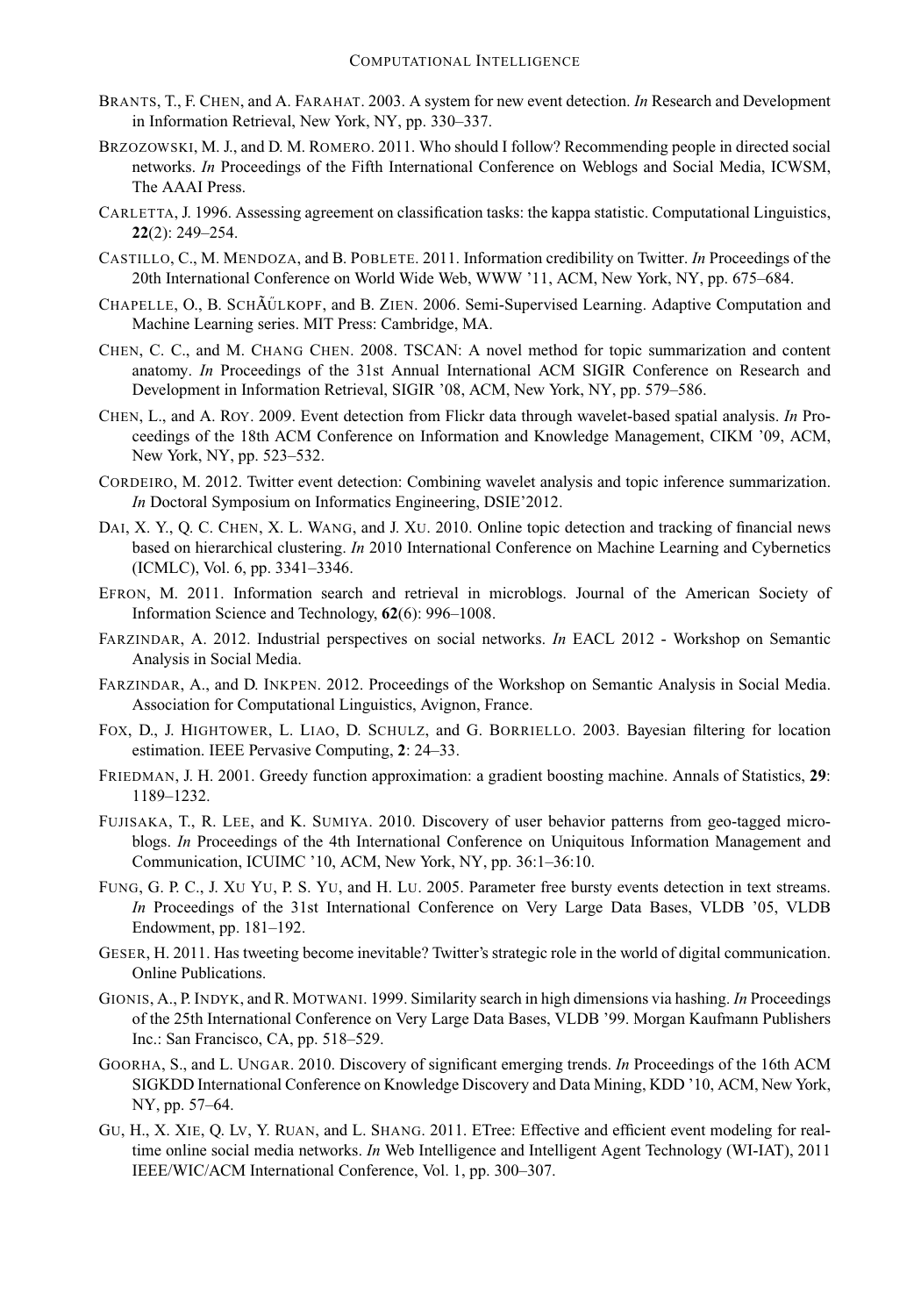- <span id="page-28-12"></span>HASTIE, T., R. TIBSHIRANI, and J. FRIEDMAN. 2009. The Elements of Statistical Learning: Data Mining, Inference, and Prediction, Second Edition. Springer: Stanford, CA.
- <span id="page-28-10"></span>HE, Q., K. CHANG, and E.-P. LIM. 2007. Analyzing feature trajectories for event detection. *In* Proceedings of the 30th Annual International ACM SIGIR Conference on Research and Development in Information Retrieval, SIGIR '07, ACM, New York, NY, pp. 207–214.
- <span id="page-28-11"></span>HE, Q., K. CHANG, E.-P. LIM, and J. ZHANG. 2007. Bursty feature representation for clustering text streams. *In* SIAM International Conference on Data Mining.
- <span id="page-28-14"></span>HOGENBOOM, F., F. FRASINCAR, U. KAYMAK, and F. DE JONG. 2011. An overview of event extraction from text. *In* Workshop on Detection, Representation, and Exploitation of Events in the Semantic Web (DeRiVE 2011) at Tenth International Semantic Web Conference (ISWC 2011), Vol. 779 of CEUR Workshop Proceedings. *Edited by* VAN ERP, M., W. R. VAN HAGE, L. HOLLINK, A. JAMESON, and R. TRONCY. CEUR-WS.org: Koblenz, Germany; pp. 48–57.
- <span id="page-28-4"></span>HONEYCUTT, C., and S. C. HERRING. 2009. Beyond microblogging: conversation and collaboration via Twitter. *In* 42nd Hawaii International Conference on System Sciences, HICSS '09, pp. 1–10.
- <span id="page-28-1"></span>HURLOCK, J., and M. WILSON. 2011. Searching Twitter: separating the tweet from the chaff. *In* International AAAI Conference on Weblogs and Social Media, Barcelona, Spain.
- <span id="page-28-15"></span>IPSEN, I. C. F., and R. S. WILLS. 2006. Mathematical properties and analysis of Google's pagerank. Boletín de la Sociedad Española de Matemática Aplicada, **34**: 191–196.
- <span id="page-28-9"></span>JAIN, A. K., and R. C. DUBES. 1988. Algorithms for Clustering Data. Prentice-Hall: Upper Saddle River, NJ.
- <span id="page-28-2"></span>JANSEN, B. J., M. ZHANG, K. SOBEL, and A. CHOWDURY. 2009. Twitter power: Tweets as electronic word of mouth. Journal of the American Society for Information Science and Technology, **60**(11): 2169–2188.
- <span id="page-28-0"></span>JAVA, A., X. SONG, T. FININ, and B. TSENG. 2007. Why we Twitter: Understanding microblogging usage and communities. *In* Proceedings of the 9th WebKDD and 1st SNA-KDD 2007 Workshop on Web Mining and Social Network Analysis, WebKDD/SNA-KDD '07, ACM, New York, NY, pp. 56–65.
- <span id="page-28-3"></span>JIANG, L., M. YU, M. ZHOU, X. LIU, and T. ZHAO. 2011. Target-dependent Twitter sentiment classification. *In* Proceedings of the 49th Annual Meeting of the Association for Computational Linguistics: Human Language Technologies - Volume 1, HLT '11, Association for Computational Linguistics, Stroudsburg, PA, pp. 151–160.
- <span id="page-28-8"></span>JO, T., and M. LEE. 2007. The evaluation measure of text clustering for the variable number of clusters. *In* Proceedings of the 4th International Symposium on Neural Networks: Part II–Advances in Neural Networks, ISNN '07. Springer-Verlag: Berlin, Heidelberg, pp. 871–879.
- <span id="page-28-17"></span>JOSHI, P., and P. KULKARNI. 2012. Incremental learning: areas and methods – a survey. International Journal of Data Mining & Knowledge Management Process, **2**(5): 43–51.
- <span id="page-28-13"></span>JURAFSKY, D., and J. H. MARTIN. 2009. Speech and Language Processing: An Introduction to Natural Language Processing, Computational Linguistics, and Speech Recognition (2nd ed.). Prentice Hall: Upper Saddle River, NJ.
- <span id="page-28-7"></span>KAPLAN, A. M., and M. HAENLEIN. 2011. The early bird catches the news: Nine things you should know about micro-blogging. Business Horizons, **54**(2): 105–113.
- <span id="page-28-19"></span>KENNEDY, L., M. NAAMAN, S. AHERN, R. NAIR, and T. RATTENBURY. 2007. How Flickr helps us make sense of the world: Context and content in community-contributed media collections. *In* Proceedings of the 15th International Conference on Multimedia, MULTIMEDIA '07, ACM, New York, NY, pp. 631–640.
- <span id="page-28-6"></span>KHAN, A. A. 2012. The role social of media and modern technology in arabs spring. Far East Journal of Psychology and Business, **7**(1): 56–63.
- <span id="page-28-5"></span>KHONDKER, H. H. 2011. Role of new media in the Arab Spring. Globalizations, **8**(5): 575–679.
- <span id="page-28-18"></span>KHREICH, W., E. GRANGER, A. MIRI, and R. SABOURIN. 2012a. Adaptive ROC-based ensembles of HMMs applied to anomaly detection. Pattern Recognition, **45**(1): 208–230.
- <span id="page-28-16"></span>KHREICH, W., E. GRANGER, A. MIRI, and R. SABOURIN. 2012b. A survey of techniques for incremental learning of HMM parameters. Information Sciences, **197**: 105–130.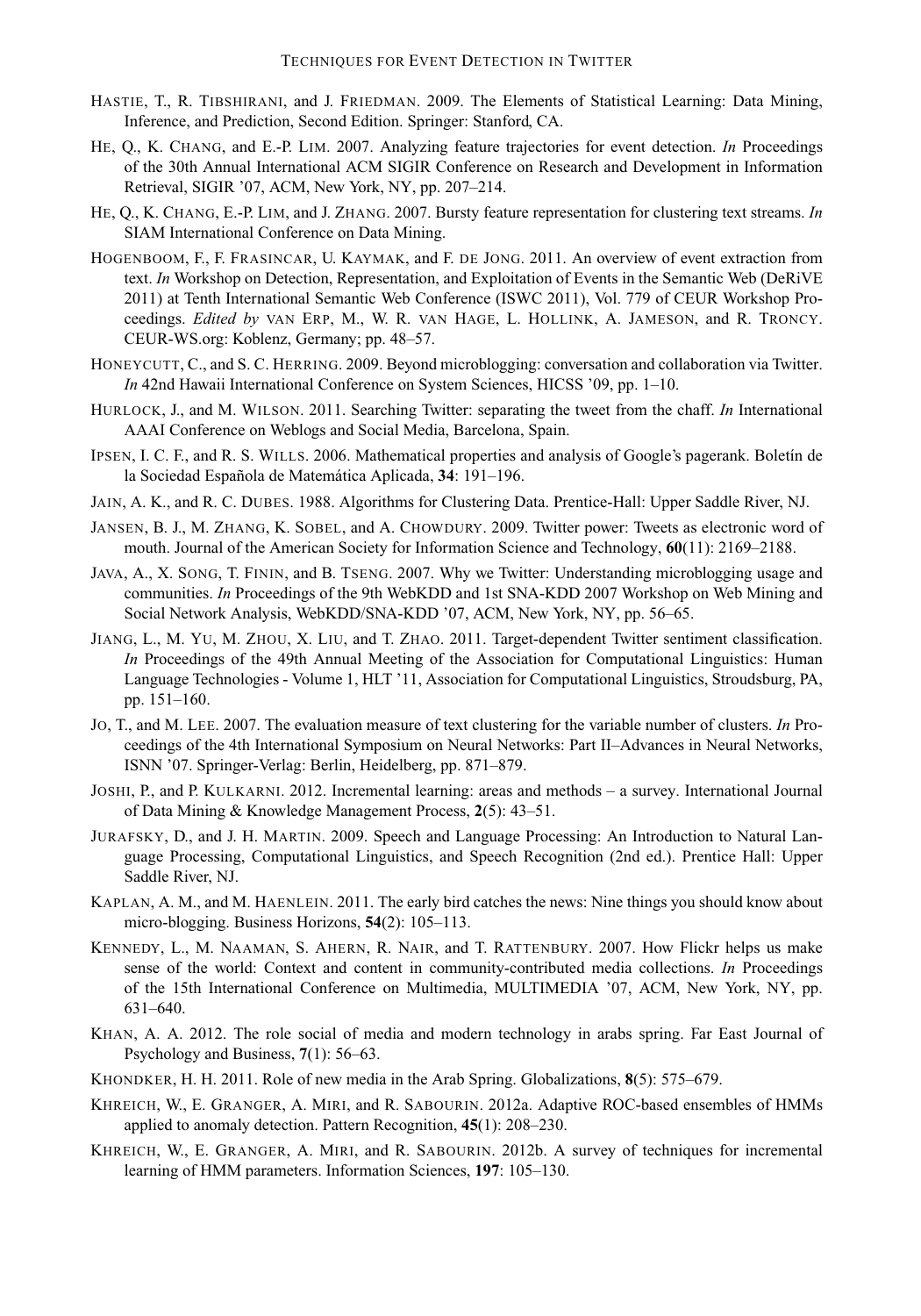- <span id="page-29-14"></span>KHREICH, W., E. GRANGER, R. SABOURIN, and A. MIRI. 2009. Combining hidden Markov models for anomaly detection. *In* International Conference on Communications (ICC), Dresden, Germany, pp. 1–6.
- <span id="page-29-15"></span>KIM, H. D., K. GANESAN, P. SONDHI, and C. ZHAI. 2011. Comprehensive review of opinion summarization. Technical report, University of Illinois at Urbana-Champaign.
- <span id="page-29-18"></span>KINSELLA, S., A. PASSANT, and BRESLIN. J. 2011. Topic classification in social media using metadata from hyperlinked objects. *In* Advances in Information Retrieval, Vol. 6611 of *Lecture Notes in Computer Science*. *Edited by* CLOUGH, P., C. FOLEY, C. GURRIN, G. JONES, W. KRAAIJ, H. LEE, and V. MUDOCH. Springer Berlin: Heidelberg, pp. 201–206.
- <span id="page-29-12"></span>KLEINBERG, J. 2002. Bursty and hierarchical structure in streams. *In* Proceedings of the Eighth ACM SIGKDD International Conference on Knowledge Discovery and Data Mining, KDD '02, ACM, New York, NY, pp. 91–101.
- <span id="page-29-11"></span>KONTOSTATHIS, A., L. GALITSKY, W. M. POTTENGER, S. ROY, and D. J. PHELPS. 2004. A survey of emerging trend detection in textual data mining. *In* A Comprehensive Survey of Text Mining: Clustering, Classification and Retrieval. *Edited by* M. W. BERRY. Springer: New York.
- <span id="page-29-0"></span>KRISHNAMURTHY, B., P. GILL, and M. ARLITT. 2008. A few chirps about Twitter. *In* Proceedings of the First Workshop on Online Social Networks, WOSN '08, ACM, New York, NY, pp. 19–24.
- <span id="page-29-7"></span>KUMARAN, G., and J. ALLAN. 2004. Text classification and named entities for new event detection. *In* Research and Development in Information Retrieval, Sheffield, UK, pp. 297–304.
- <span id="page-29-16"></span>KUNCHEVA, L. I. 2004. Classifier ensembles for changing environments. *In* Multiple Classifier Systems, Vol. 3077, Cagliari, Italy, pp. 1–15.
- <span id="page-29-1"></span>KWAK, H., C. LEE, H. PARK, and S. MOON. 2010. What is Twitter, a social network or a news media? *In* Proceedings of the 19th International Conference on World Wide Web, WWW '10, ACM, New York, NY, pp. 591–600.
- <span id="page-29-13"></span>LAVRENKO, V., and W. B. CROFT. 2001. Relevance based language models. *In* Proceedings of the 24th Annual International ACM SIGIR Conference on Research and Development in Information Retrieval, SIGIR '01, ACM, New York, NY, pp. 120–127.
- <span id="page-29-3"></span>LEE, K., B. EOFF, and J. CAVERLEE. 2011. Seven months with the devils: A long-term study of content polluters on Twitter. *In* International AAAI Conference on Weblogs and Social Media, Barcelona, Spain.
- <span id="page-29-5"></span>LEE, R., and K. SUMIYA. 2010. Measuring geographical regularities of crowd behaviors for Twitter-based geosocial event detection. *In* Proceedings of the 2nd ACM SIGSPATIAL International Workshop on Location Based Social Networks, LBSN '10, ACM, New York, NY, pp. 1–10.
- <span id="page-29-8"></span>LEEK, T., R. SCHWARTZ, and S. SISTA. 2002. Probabilistic approaches to topic detection and tracking. *In* Topic Detection and Tracking. *Edited by* J. ALLAN. Kluwer Academic Publishers: Norwell, MA, pp. 67–83.
- <span id="page-29-17"></span>LI, P., C. BURGES, and Q. WU. 2008. McRank: Learning to rank using multiple classification and gradient boosting. *In* Advances in Neural Information Processing Systems 20. *Edited by* PLATT, J., D. KOLLER, Y. SINGER, and S. ROWEIS. MIT Press: Cambridge, MA, pp. 897–904.
- <span id="page-29-9"></span>LI, Z., B. WANG, M. LI, and W. MA. 2005. A probabilistic model for retrospective news event detection. *In* Proceedings of the 28th Annual International ACM SIGIR Conference on Research and Development in Information Retrieval, SIGIR '05, ACM, New York, NY, pp. 106–113.
- <span id="page-29-2"></span>LIU, K. L., W. LI, and M. GUO. 2012. Emoticon smoothed language models for Twitter sentiment analysis. *In* Proceedings of the Twenty-Sixth AAAI Conference on Artificial Intelligence, Toronto, ON.
- <span id="page-29-4"></span>LONG, R., H. WANG, Y. CHEN, O. JIN, and Y. YU. 2011. Towards effective event detection, tracking and summarization on microblog data. *In* Web-Age Information Management, Vol. 6897 of *Lecture Notes in Computer Science*. *Edited by* WANG, H., S. LI, S. OYAMA, X. HU, and T. QIAN. Springer: Berlin/Heidelberg, pp. 652–663.
- <span id="page-29-6"></span>LOVEJOY, K., and G. D. SAXTON. 2012. Information, community, and action: How nonprofit organizations use social media. Journal of Computer-Mediated Communication, **17**(3): 337–353.
- <span id="page-29-10"></span>LUO, G., C. TANG, and P. S. YU. 2007. Resource-adaptive real-time new event detection. *In* Proceedings of the 2007 ACM SIGMOD International Conference on Management of Data, SIGMOD '07, ACM, New York, NY, pp. 497–508.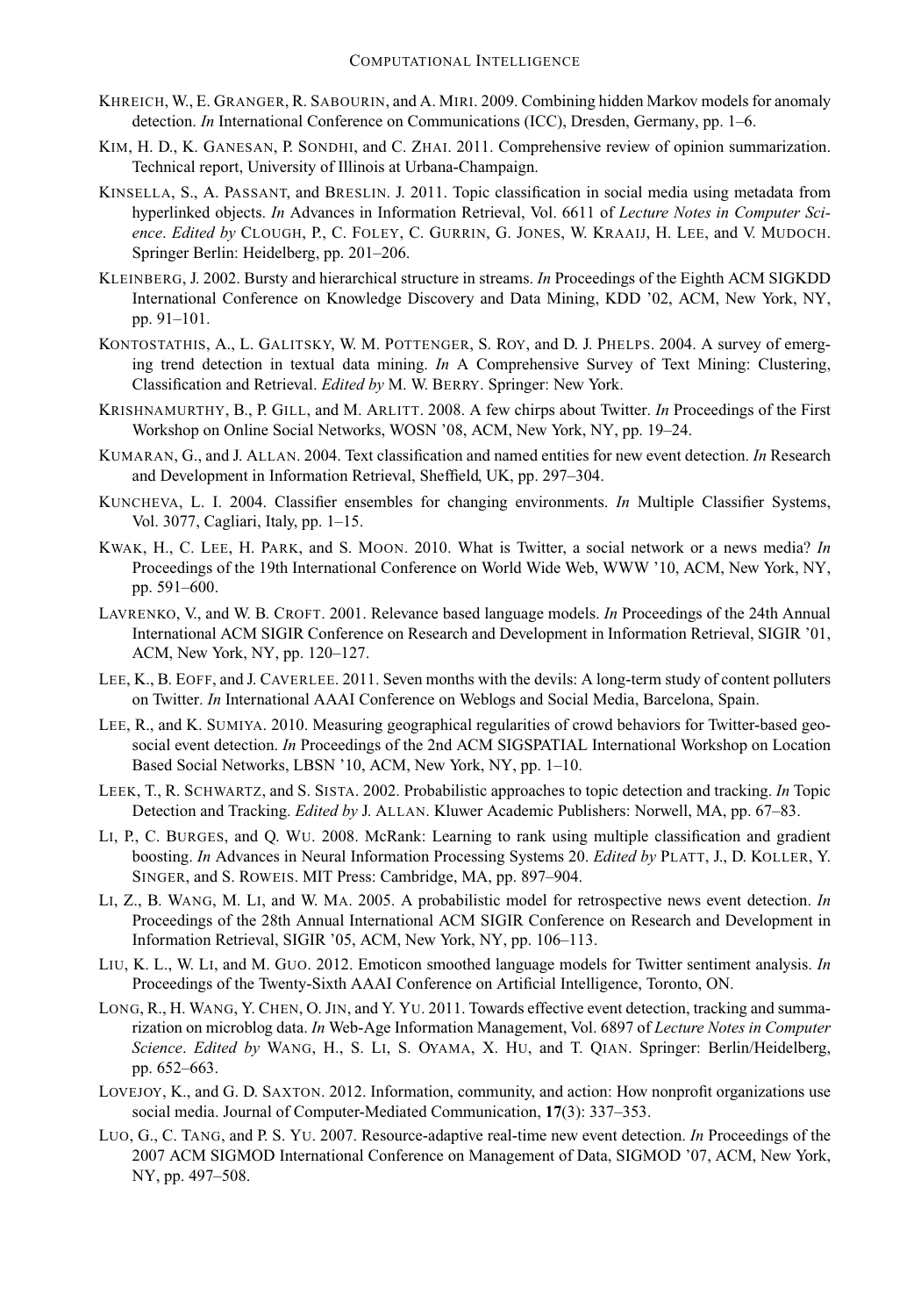- MANNING, C. D., and H. SCHÜTZE. 1999. Foundations of Statistical Natural Language Processing. MIT Press: Cambridge, MA.
- <span id="page-30-2"></span>MASSOUDI, K., M. TSAGKIAS, M. DE RIJKE, and W. WEERKAMP. 2011. Incorporating query expansion and quality indicators in searching microblog posts. *In* Proceedings of the 33rd European Conference on Advances in Information Retrieval, ECIR'11. Springer-Verlag: Berlin, Heidelberg, pp. 362–367.
- <span id="page-30-10"></span>MATHIOUDAKIS, M., and N. KOUDAS. 2010. TwitterMonitor: Trend detection over the Twitter stream. *In* SIGMOD Conference, Indianapolis, IN, pp. 1155–1158.
- <span id="page-30-13"></span>MCCALLUM, A., K. NIGAM, and L. H. UNGAR. 2000. Efficient clustering of high-dimensional data sets with application to reference matching. *In* Proceedings of the Sixth ACM SIGKDD International Conference on Knowledge Discovery and Data Mining, KDD '00, ACM, New York, NY, pp. 169–178.
- <span id="page-30-0"></span>MCFEDRIES, P. 2007. Technically speaking: All A-Twitter. IEEE Spectrum, **44**(10): 84.
- <span id="page-30-16"></span>MEIJ, E., W. WEERKAMP, and M. DE RIJKE. 2012. Adding semantics to microblog posts. *In* Proceedings of the fifth ACM International Conference on Web Search and Data Mining, WSDM '12, ACM, New York, NY, pp. 563–572.
- <span id="page-30-3"></span>METZLER, D., C. CAI, and E. H. HOVY. 2012. Structured event retrieval over microblog archives. *In* HLT-NAACL, pp. 646–655.
- <span id="page-30-6"></span>METZLER, D., S. DUMAIS, and C. MEEK. 2007. Similarity measures for short segments of text. *In* Proceedings of the 29th European Conference on IR Research, ECIR'07. Springer-Verlag: Berlin, Heidelberg, pp. 16–27.
- <span id="page-30-18"></span>MIRKOVIC, M., D. CULIBRK, S. PAPADOPOULOS, C. ZIGKOLIS, Y. KOMPATSIARIS, G. MCARDLE, and V. CRNOJEVIC. 2011. A comparative study of spatial, temporal and content-based patterns emerging in Youtube and Flickr. *In* Computational Aspects of Social Networks (CASoN), 2011 International Conference, pp. 189–194.
- <span id="page-30-8"></span>MOHD, M. 2007. Named entity patterns across news domains. *In* Proceedings of the 1st BCS IRSG conference on Future Directions in Information Access, FDIA'07, British Computer Society, Swinton, UK, pp. 5–5.
- <span id="page-30-12"></span>MURPHY, K. P. 2012. Machine Learning: A Probabilistic Perspective. Adaptive Computation and Machine Learning Series. Mit Press: Cambridge, MA.
- <span id="page-30-4"></span>MURTHY, D. 2011. Twitter: microphone for the masses? Media, Culture & Society, **33**(5): 779–789.
- <span id="page-30-11"></span>NAAMAN, M., H. BECKER, and GRAVANO. L. 2011. Hip and trendy: characterizing emerging trends on Twitter. Journal of the American Society of Information Science and Technology, **62**(5): 902–918.
- <span id="page-30-7"></span>NALLAPATI, R., A. FENG, F. PENG, and J. ALLAN. 2004. Event threading within news topics. *In* Proceedings of the Thirteenth ACM International Conference on Information and Knowledge Management, CIKM '04, ACM, New York, NY, pp. 446–453.
- <span id="page-30-17"></span>NIE, J. Y., J. GAO, and G. CAO. 2012. Translingual mining from text data. *In* Mining Text Data. *Edited by* C.C. AGGARWAL, and C. ZHAI. Springer: New York, pp. 323–359.
- <span id="page-30-5"></span>OH, O., M. AGRAWAL, and H. RAO. 2011. Information control and terrorism: Tracking the Mumbai terrorist attack through Twitter. Information Systems Frontiers, **13**: 33–43.
- <span id="page-30-1"></span>PAK, A., and P. PAROUBEK. 2010. Twitter as a corpus for sentiment analysis and opinion mining. *In* Proceedings of the Seventh International Conference on Language Resources and Evaluation (LREC'10), European Language Resources Association (ELRA), Valletta, Malta.
- <span id="page-30-14"></span>PAN, S. J., and Q. YANG. 2010. A survey on transfer learning. IEEE Transactions on Knowledge and Data Engineering, **22**: 1345–1359.
- <span id="page-30-15"></span>PAN, W., E. ZHONG, and Q. YANG. 2012. Transfer learning for text mining. *In* Mining Text Data. *Edited by* C.C. AGGARWAL, and C. ZHAI. Springer: New York, pp. 223–257.
- <span id="page-30-9"></span>PAPKA, R. 1999. On-line new event detection, clustering and tracking. Ph.D. thesis, Department of Computer Science, University of Massachusetts, Amherst.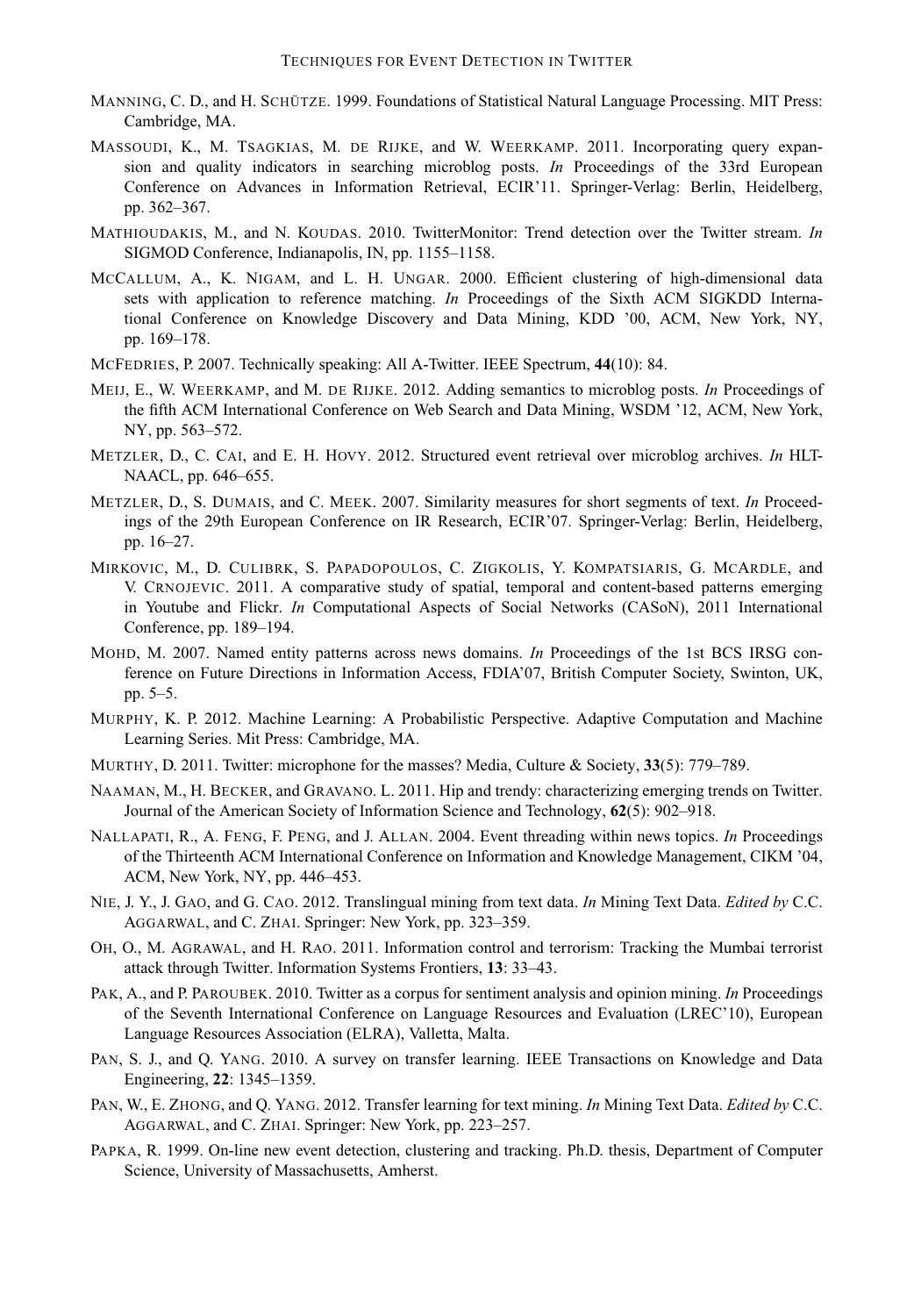- <span id="page-31-11"></span>PARANJPE, D. 2009. Learning document aboutness from implicit user feedback and document structure. *In* Proceedings of the 18th ACM Conference on Information and Knowledge Management, CIKM '09, ACM, New York, NY, pp. 365–374.
- <span id="page-31-3"></span>PETROVIĆ, S., M. OSBORNE, and V. LAVRENKO. 2010. Streaming first story detection with application to Twitter. *In* Human Language Technologies: The 2010 Annual Conference of the North American Chapter of the Association for Computational Linguistics, HLT '10, pp. 181–189.
- <span id="page-31-0"></span>PHUVIPADAWAT, S., and T. MURATA. 2010. Breaking news detection and tracking in Twitter. *In* IEEE/WIC/ACM International Conference on Web Intelligence and Intelligent Agent Technology (WI-IAT), Vol. 3, Toronto, ON, pp. 120–123.
- <span id="page-31-15"></span>POLIKAR, R. 2006. Ensemble based systems in decision making. IEEE Circuits and Systems Magazine, **6**(3): 21–45.
- <span id="page-31-4"></span>POPESCU, A. M., and M. PENNACCHIOTTI. 2010. Detecting controversial events from Twitter. *In* Proceedings of the 19th ACM international Conference on Information and Knowledge Management, CIKM '10, ACM, New York, NY, pp. 1873–1876.
- <span id="page-31-5"></span>POPESCU, A. M., M. PENNACCHIOTTI, and D. PARANJPE. 2011. Extracting events and event descriptions from Twitter. *In* Proceedings of the 20th International Conference Companion on World Wide Web, WWW '11, pp. 105–106.
- RATTENBURY, T., N. GOOD, and M. NAAMAN. 2007. Towards automatic extraction of event and place semantics from Flickr tags. *In* Proceedings of the 30th Annual International ACM SIGIR Conference on Research and Development in Information Retrieval, SIGIR '07, ACM, New York, NY, pp. 103–110.
- <span id="page-31-8"></span>REINHARDT, W., B. GUNTER, E. MARTIN, and C. COSTA. 2009. How people are using Twitter during conferences. *In* Proceedings of 5th EduMedia Conference, Salzburg, Vienna, pp. 145–156.
- <span id="page-31-14"></span>REUTER, T., and P. CIMIANO. 2012. A systematic investigation of blocking strategies for real-time classification of social media content into events. *In* International AAAI Conference on Weblogs and Social Media, Dublin, Ireland.
- <span id="page-31-13"></span>RITTER, A., M. SAM CLARK, and O. ETZIONI. 2011. Named entity recognition in tweets: An experimental study. *In* Proceedings of the Conference on Empirical Methods in Natural Language Processing, EMNLP '11, Association for Computational Linguistics, Stroudsburg, PA, pp. 1524–1534.
- <span id="page-31-6"></span>SAKAKI, T., M. OKAZAKI, and Y. MATSUO. 2010. Earthquake shakes Twitter users: Real-time event detection by social sensors. *In* Proceedings of the 19th International Conference on World Wide Web, WWW '10, ACM, New York, NY, pp. 851–860.
- <span id="page-31-9"></span>SALTON, G. 1988. Automatic Text Processing: The Transformation, Analysis and Retrieval of Information by Computer. Addison-Wesley: Boston.
- <span id="page-31-1"></span>SANKARANARAYANAN, J., H. SAMET, B. E. TEITLER, M. D. LIEBERMAN, and J. SPERLING. 2009. TwitterStand: News in tweets. *In* Proceedings of the 17th ACM SIGSPATIAL International Conference on Advances in Geographic Information Systems, GIS '09, ACM, New York, NY, pp. 42–51.
- <span id="page-31-12"></span>SHARIFI, B., M. A. HUTTON, and J. KALITA. 2010. Summarizing microblogs automatically. *In* Human Language Technologies: The 2010 Annual Conference of the North American Chapter of the Association for Computational Linguistics, HLT '10, Association for Computational Linguistics, Stroudsburg, PA, pp. 685–688.
- <span id="page-31-2"></span>SMALL, T. A. 2011. What the hashtag? Information, Communication & Society, **14**(6): 872–895.
- <span id="page-31-10"></span>SNOWSILL, T., F. NICART, M. STEFANI, T. DE BIE, and N. CRISTIANINI. 2010. Finding surprising patterns in textual data streams. *In* Cognitive Information Processing (CIP), 2010 2nd International Workshop, Tuscany, Italy, pp. 405–410.
- <span id="page-31-7"></span>STARBIRD, K., P. PALEN, A. L. HUGHES, and S. VIEWEG. 2010. Chatter on the red: What hazards threat reveals about the social life of microblogged information. *In* Proceedings of the 2010 ACM conference on Computer Supported Cooperative Work, CSCW '10, ACM, New York, NY, pp. 241–250.